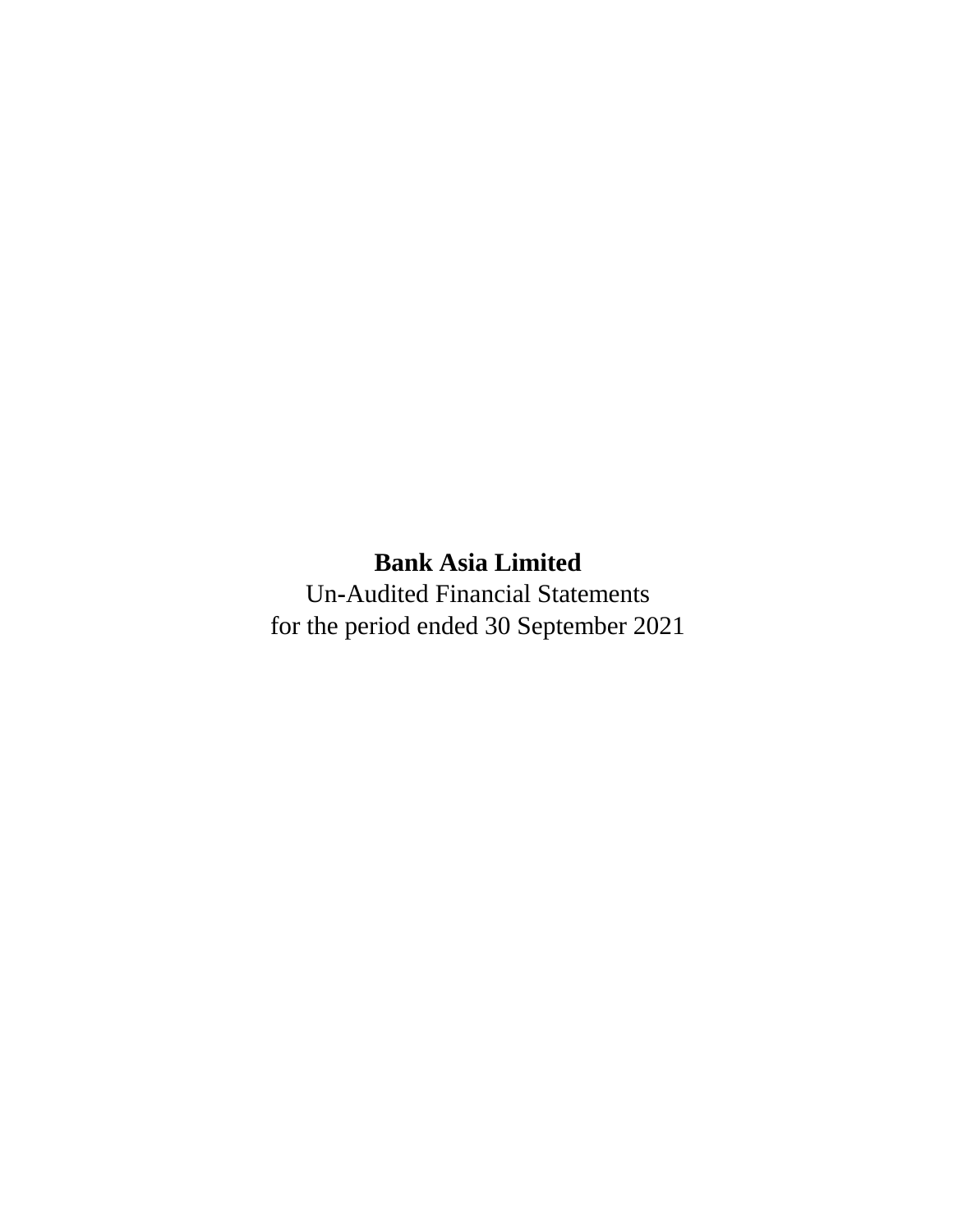## **Bank Asia Limited and Its Subsidiaries Consolidated Balance Sheet as at 30 September 2021**

|                                                                        | <b>Amount in Taka</b> |                                  |                                  |  |
|------------------------------------------------------------------------|-----------------------|----------------------------------|----------------------------------|--|
| <b>Particulars</b>                                                     | <b>Notes</b>          | 30 Sep 2021                      | 31 Dec 2020                      |  |
| PROPERTY AND ASSETS                                                    |                       |                                  |                                  |  |
| Cash                                                                   |                       | 17,924,559,123                   | 17,902,027,343                   |  |
| In hand (including foreign currencies)                                 | 4.1(a)                | 3,068,296,760                    | 2,965,195,036                    |  |
| Balance with Bangladesh Bank and its agent bank                        |                       |                                  |                                  |  |
| (including foreign currencies)                                         | 4.2(a)                | 14,856,262,363                   | 14,936,832,307                   |  |
| Balance with other banks and financial institutions                    |                       |                                  |                                  |  |
| In Bangladesh                                                          | 5(a)                  | 24,694,080,089<br>23,038,563,346 | 32,103,518,897<br>29,965,987,826 |  |
| Outside Bangladesh                                                     |                       | 1,655,516,743                    | 2, 137, 531, 071                 |  |
|                                                                        |                       |                                  |                                  |  |
| Money at call and on short notice                                      | 6(a)                  | 12,600,000,000                   |                                  |  |
| <b>Investments</b>                                                     | 7(a)                  | 89,314,002,649                   | 94,906,810,728                   |  |
| Government                                                             |                       | 82,346,703,043                   | 90,042,129,622                   |  |
| Others                                                                 |                       | 6,967,299,606                    | 4,864,681,106                    |  |
| <b>Loans and advances/investments</b>                                  | 8(a)                  | 255, 355, 646, 928               | 247, 331, 848, 282               |  |
| Loans, cash credits, overdrafts, etc/investments                       |                       | 230,706,937,527                  | 231, 157, 148, 714               |  |
| Bills purchased and discounted                                         |                       | 24,648,709,401                   | 16,174,699,568                   |  |
| Fixed assets including premises, furniture and fixtures                | 9(a)                  | 6,462,678,962                    | 6,814,103,400                    |  |
| <b>Other assets</b>                                                    | 10(a)                 | 11,117,943,684                   | 11,751,062,261                   |  |
| Non - banking assets                                                   |                       |                                  |                                  |  |
| <b>Total assets</b>                                                    |                       | 417,468,911,435                  | 410,809,370,911                  |  |
|                                                                        |                       |                                  |                                  |  |
| <b>LIABILITIES AND CAPITAL</b>                                         |                       |                                  |                                  |  |
| <b>Liabilities</b>                                                     |                       |                                  |                                  |  |
| Borrowings from other banks, financial institutions and agents         | 11(a)                 | 45,051,943,530                   | 35,971,854,941                   |  |
| Subordinated non-convertible bonds                                     | 11(aa)                | 8,600,000,000                    | 10,200,000,000                   |  |
| Deposits and other accounts                                            | 12(a)                 | 299,669,335,448                  | 303,493,914,448                  |  |
| Current/Al-wadeeah current accounts and other accounts                 |                       | 59,896,516,382                   | 59,823,653,764                   |  |
| Bills payable                                                          |                       | 3,273,227,974                    | 3,747,868,764                    |  |
| Savings bank/Mudaraba savings bank deposits                            |                       | 72,965,195,680                   | 64, 167, 247, 193                |  |
| Fixed deposits/Mudaraba fixed deposits                                 |                       | 163,534,395,412                  | 175, 755, 144, 727               |  |
| Bearer certificates of deposit                                         |                       |                                  |                                  |  |
| Other deposits                                                         |                       |                                  |                                  |  |
| <b>Other liabilities</b>                                               | 13(a)                 | 36,720,772,548                   | 33,935,202,895                   |  |
| <b>Total liabilities</b>                                               |                       | 390,042,051,526                  | 383,600,972,284                  |  |
| Capital/shareholders' equity                                           |                       |                                  |                                  |  |
| Total shareholders' equity                                             |                       | 27,426,859,909                   | 27,208,398,627                   |  |
| Paid-up capital                                                        | 14.2                  | 11,659,068,600                   | 11,659,068,600                   |  |
| Statutory reserve                                                      | 15                    | 10,860,690,411                   | 9,844,096,744                    |  |
| General and other reserve                                              |                       | 8,317,091                        | 8,166,144                        |  |
| Revaluation reserve                                                    | 16(a)                 | 2,417,002,110                    | 3,777,946,202                    |  |
| Retained earnings                                                      | 17(a)                 | 2,480,854,271                    | 1,918,254,038                    |  |
| Foreign currency translation reserve                                   |                       | 917,176                          | 856,701                          |  |
| Non-controlling interest<br>Total liabilities and shareholders' equity | 17(b)                 | 10,250<br>417,468,911,435        | 10,198<br>410,809,370,911        |  |
|                                                                        |                       |                                  |                                  |  |
| <b>Net Assets Value per Share</b>                                      |                       | 23.52                            | 23.34                            |  |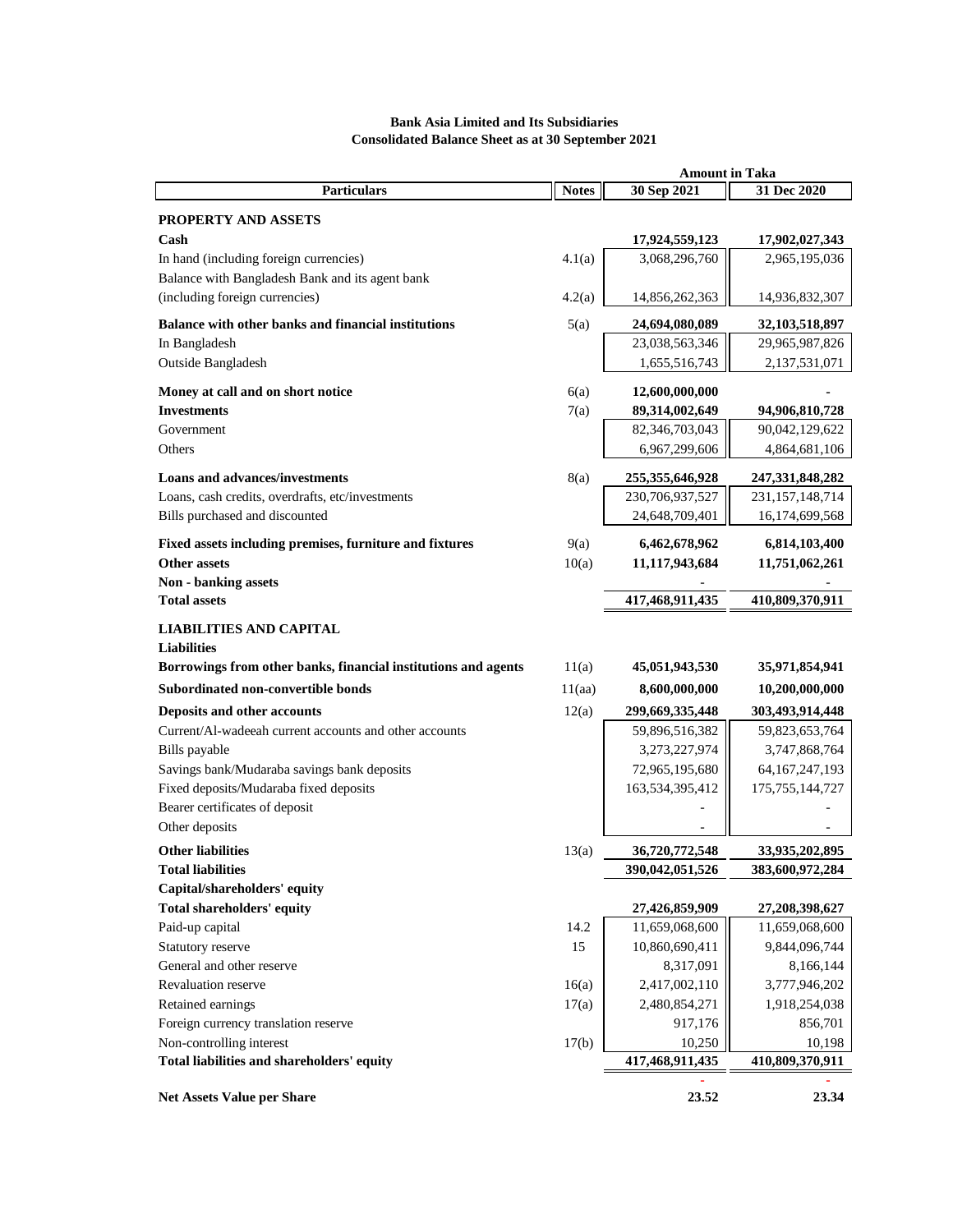|                                                                       |              | <b>Amount in Taka</b> |                 |  |
|-----------------------------------------------------------------------|--------------|-----------------------|-----------------|--|
| <b>Particulars</b>                                                    | <b>Notes</b> | 30 Sep 2021           | 31 Dec 2020     |  |
|                                                                       |              |                       |                 |  |
| <b>OFF-BALANCE SHEET ITEMS</b>                                        |              |                       |                 |  |
| <b>Contingent liabilities</b>                                         | 18           | 164, 318, 464, 167    | 118,277,542,242 |  |
| Acceptances and endorsements                                          |              | 50,879,292,081        | 36,015,850,212  |  |
| Letters of guarantee                                                  |              | 37,989,249,773        | 36,612,599,301  |  |
| Irrevocable letters of credit                                         |              | 52,687,297,541        | 29,751,789,131  |  |
| Bills for collection                                                  |              | 22,762,624,772        | 15,897,303,598  |  |
| Other contingent liabilities                                          |              |                       |                 |  |
|                                                                       |              |                       |                 |  |
| <b>Other commitments</b>                                              |              | 2,027,808,487         | 3,912,885,538   |  |
| Documentary credits and short term trade-related transactions         |              |                       |                 |  |
| Forward assets purchased and forward deposits placed                  |              | 2,027,808,487         | 3,912,885,538   |  |
| Undrawn note issuance and revolving underwriting facilities           |              |                       |                 |  |
| Undrawn formal standby facilities, credit lines and other commitments |              |                       |                 |  |
|                                                                       |              |                       |                 |  |
| Total off-balance sheet items including contingent liabilities        |              | 166,346,272,654       | 122,190,427,780 |  |

# **Consolidated Balance Sheet as at 30 September 2021**

-SD- -SD- -SD-President and Managing Director **Director** Director **Director** Chairman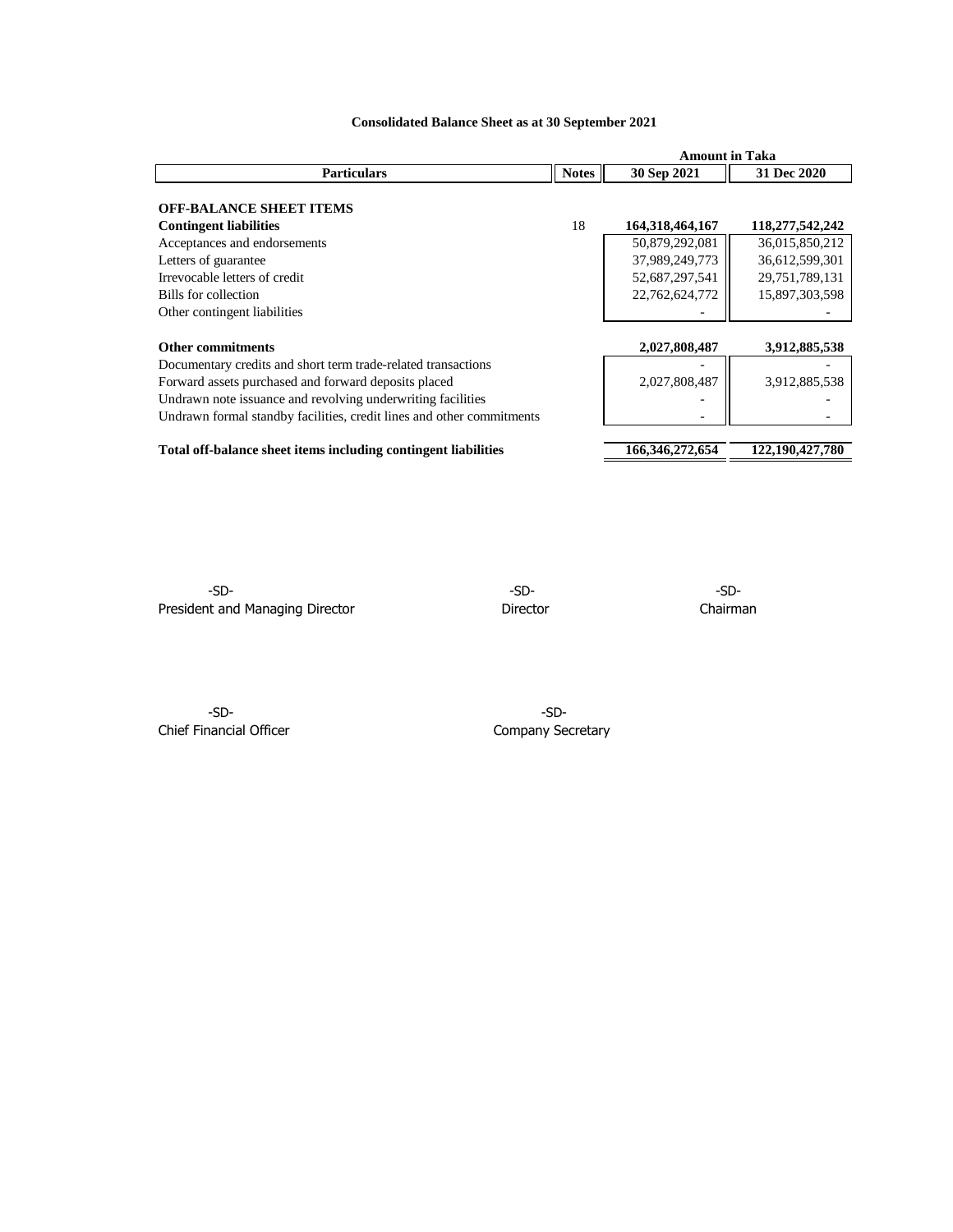### **Bank Asia Limited and Its Subsidiaries Consolidated Profit and Loss Account for the period ended 30 September 2021**

| <b>Amount in Taka</b>                            |              |                 |                 |                  |                  |
|--------------------------------------------------|--------------|-----------------|-----------------|------------------|------------------|
| <b>Particulars</b>                               | <b>Notes</b> | Jan to Sep 2021 | Jan to Sep 2020 | July to Sep 2021 | July to Sep 2020 |
| <b>OPERATING INCOME</b>                          |              |                 |                 |                  |                  |
| Interest income                                  | 20(a)        | 13,952,927,536  | 14,776,403,320  | 4,576,981,634    | 4,409,603,079    |
| Interest paid on deposits and borrowings, etc.   | 21(a)        | 9,433,286,064   | 11,392,746,385  | 3,065,820,277    | 3,782,881,815    |
| Net interest income                              |              | 4,519,641,472   | 3,383,656,935   | 1,511,161,357    | 626,721,264      |
| Investment income                                | 22(a)        | 5,342,999,609   | 4,688,615,743   | 1,696,173,492    | 2,058,675,926    |
| Commission, exchange and brokerage               | 23(a)        | 2,225,659,009   | 1,966,611,075   | 794,249,606      | 639, 674, 438    |
| Other operating income                           | 24(a)        | 794,104,160     | 638,958,508     | 268, 147, 304    | 200,652,781      |
|                                                  |              | 8,362,762,778   | 7,294,185,326   | 2,758,570,402    | 2,899,003,145    |
| Total operating income (A)                       |              | 12,882,404,250  | 10,677,842,261  | 4,269,731,759    | 3,525,724,409    |
| <b>OPERATING EXPENSES</b>                        |              |                 |                 |                  |                  |
| Salaries and allowances                          | 25(a)        | 2,727,972,373   | 2,620,973,047   | 834,386,562      | 759,044,136      |
| Rent, taxes, insurance, electricity, etc.        | 26(a)        | 363,888,359     | 344,890,928     | 111,227,124      | 127,226,656      |
| Legal expenses                                   | 27(a)        | 13,231,316      | 8,769,350       | 2,011,585        | 2.740.426        |
| Postage, stamp, telecommunication, etc           | 28(a)        | 103,723,674     | 92,235,319      | 31,302,886       | 32, 342, 768     |
| Stationery, printing, advertisements, etc        | 29(a)        | 82,217,740      | 107,885,505     | 18,495,514       | 34,617,800       |
| Managing Director's salary and fees              | 30           | 16,006,865      | 15,058,968      | 6,038,865        | 4,798,968        |
| Directors' fees                                  | 31(a)        | 2,714,000       | 2,167,000       | 592,000          | 1,373,000        |
| Auditors' fees                                   | 32(a)        | 2,199,496       | 2,385,949       | 890.625          | 1,036,928        |
| Depreciation and repairs of Bank's assets        | 33(a)        | 663,370,521     | 638,607,109     | 219,580,091      | 217,441,634      |
| Other expenses                                   | 34(a)        | 1,360,711,816   | 1,472,372,400   | 472,425,800      | 475,539,265      |
| Total operating expenses (B)                     |              | 5,336,036,160   | 5,305,345,575   | 1,696,951,052    | 1,656,161,581    |
| Profit before provision (C=A-B)                  |              | 7,546,368,090   | 5,372,496,686   | 2,572,780,707    | 1,869,562,828    |
| Provision for loans and advances/investments     |              |                 |                 |                  |                  |
| General provision                                |              | (2,225,825,568) | 1,243,895,285   | (2,275,825,568)  | 700,000,000      |
| Specific provision                               |              | 4,086,257,718   | 230,694,974     | 3,156,195,185    |                  |
|                                                  | 13.2(a)      | 1,860,432,150   | 1,474,590,259   | 880,369,617      | 700,000,000      |
| Provision for off-balance sheet items            | 13.3         | 410,000,000     | 15,000,000      | 180,000,000      | 39,466,624       |
| Provision for diminution in value of investments |              | 9,800,000       | 30,000,000      |                  | (5,000,000)      |
| Other provisions                                 |              | 100,000,000     | 65,000,000      | 20,000,000       | 5,000,000        |
| <b>Total provision (D)</b>                       | 34(c)        | 2,380,232,150   | 1,584,590,259   | 1,080,369,617    | 739,466,624      |
| Total profit before tax (C-D)                    |              | 5,166,135,940   | 3,787,906,427   | 1,492,411,090    | 1,130,096,204    |
| Provision for taxation                           |              |                 |                 |                  |                  |
| Current tax                                      | 13.5.1(a)    | 2,420,000,855   | 1,495,501,612   | 780,930,796      | 440,133,764      |
| Deferred tax                                     | 13.5.2       |                 |                 |                  |                  |
|                                                  |              | 2,420,000,855   | 1,495,501,612   | 780,930,796      | 440,133,764      |
| Net profit after tax                             |              | 2,746,135,085   | 2,292,404,815   | 711,480,294      | 689,962,440      |
| <b>Appropriations</b>                            |              |                 |                 |                  |                  |
| Statutory reserve                                | 15           | 1,016,593,667   | 756,052,947     | 291,871,850      | 224,037,366      |
| General and other reserve                        |              | 150,947         |                 | 150,947          |                  |
|                                                  |              | 1,016,744,614   | 756,052,947     | 292,022,797      | 224,037,366      |
| <b>Retained surplus</b>                          |              | 1,729,390,471   | 1,536,351,868   | 419,457,497      | 465,925,074      |
| <b>Attributable to:</b>                          |              |                 |                 |                  |                  |
| Equity holders of Bank Asia Limited              |              | 1,729,390,419   | 1,536,351,854   | 419,457,489      | 465,925,061      |
| Non-controlling interest                         |              | 52              | 14              | 8                | 13               |
|                                                  |              | 1,729,390,471   | 1,536,351,868   | 419,457,497      | 465,925,074      |
| <b>Earnings Per Share (EPS)</b>                  | 37(a)        | 2.36            | 1.97            | 0.61             | 0.60             |

-SD- -SD- -SD-President and Managing Director **National Execution Chairman** Director **Director** Chairman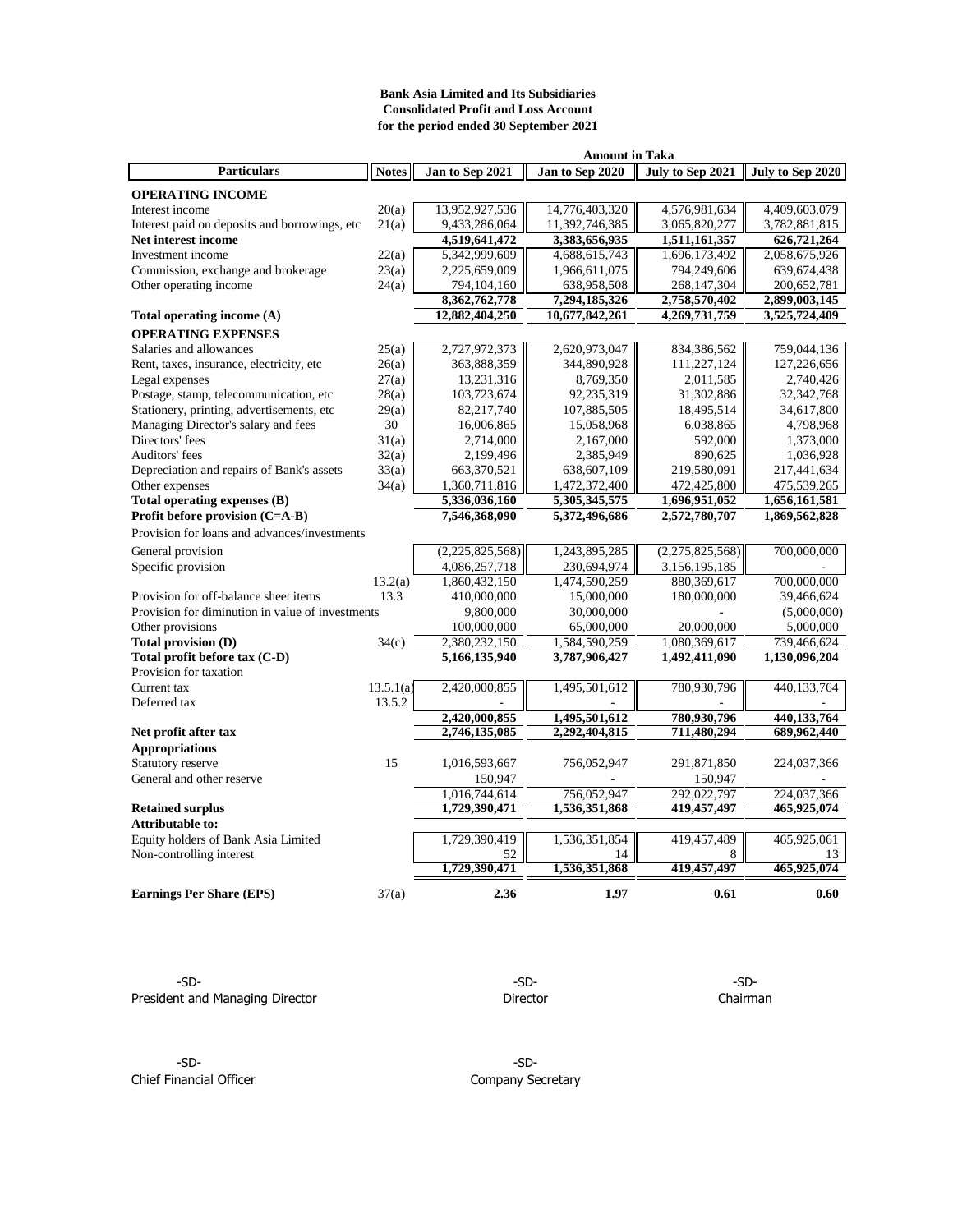## **Bank Asia Limited and Its Subsidiaries Consolidated Cash Flow Statement for the period ended 30 September 2021**

|                                                                   | <b>Amount in Taka</b> |                  |                     |  |
|-------------------------------------------------------------------|-----------------------|------------------|---------------------|--|
| <b>Particulars</b>                                                | <b>Notes</b>          | 30 Sep 2021      | 30 Sep 2020         |  |
| Cash flows from operating activities $(A)$                        |                       |                  |                     |  |
| Interest receipts                                                 |                       | 16,754,474,708   | 18,795,944,992      |  |
| Interest payments                                                 |                       | (10,021,924,900) | (11, 181, 416, 299) |  |
| Dividends receipts                                                |                       | 21,907,635       | 6,355,903           |  |
| Fees and commission receipts                                      |                       | 2,225,659,009    | 1,966,611,075       |  |
| Recoveries on loans previously written off                        |                       | 36,238,435       | 57,257,521          |  |
| Cash payment to employees                                         |                       | (2,759,177,243)  | (2,807,398,450)     |  |
| Cash payment to suppliers                                         |                       | (148, 157, 702)  | (159, 432, 467)     |  |
| Income tax paid                                                   |                       | (837, 735, 540)  | (1,957,878,409)     |  |
| Receipts from other operating activities                          | 35(a)                 | 2,775,438,517    | 1,421,584,376       |  |
| Payments for other operating activities                           | 36(a)                 | (1,862,475,526)  | (1,842,214,136)     |  |
| Operating profit before changes in operating assets & liabilities |                       | 6,184,247,393    | 4,299,414,106       |  |
| Increase/(decrease) in operating assets and liabilities           |                       |                  |                     |  |
| Loans and advances to customers and banks                         |                       | (8,023,798,646)  | (5,365,044,529)     |  |
| Other assets                                                      |                       | (39, 591, 029)   | (446,970,160)       |  |
| Deposits from customers and banks                                 |                       | (3,824,579,000)  | 35,503,228,669      |  |
| <b>Trading liabilities</b>                                        |                       | 9,080,088,589    | (996, 424, 426)     |  |
| Other liabilities                                                 |                       | (447, 268, 990)  | (123, 026, 693)     |  |
| Net Increase/(decrease) in operating assets and liabilities       |                       | (3,255,149,076)  | 28,571,762,862      |  |
| Net cash flows from operating activities                          |                       | 2,929,098,317    | 32,871,176,968      |  |
| Cash flows from investing activities (B)                          |                       |                  |                     |  |
| Investments in treasury bills, bonds and others                   |                       | 7,695,426,579    | (31,380,797,343)    |  |
| Sale/(Purchase) of trading securities                             |                       | (2,102,618,500)  | 31,305,059          |  |
| (Purchase)/disposal of fixed assets                               |                       | (241, 162, 776)  | (386, 207, 345)     |  |
| Net cash flows from/(used in) investing activities                |                       | 5,351,645,303    | (31, 735, 699, 629) |  |
| Cash flows from financing activities (C)                          |                       |                  |                     |  |
| Adjustment of subordinated non-convertible bond                   |                       | (1,600,000,000)  | (1,600,000,000)     |  |
| Payments for lease liability                                      |                       | (301, 267, 388)  | (267, 255, 053)     |  |
| Dividend paid (cash dividend)                                     |                       | (1,165,906,860)  | (114, 452, 295)     |  |
| Net cash flows from/(used in) financing activities                |                       | (3,067,174,248)  | (1,981,707,348)     |  |
| Net increase/(decrease) in cash and cash equivalents (A+B+C)      |                       | 5,213,569,372    | (846, 230, 009)     |  |
| Effects of exchange rate changes on cash and cash equivalents     |                       |                  |                     |  |
| Cash and cash equivalents at the beginning of the period          |                       | 50,007,474,740   | 52,223,764,816      |  |
| Cash and cash equivalents at the end of the period                |                       | 55,221,044,112   | 51,377,534,807      |  |
| Cash and cash equivalents:                                        |                       |                  |                     |  |
| Cash                                                              |                       | 3,068,296,760    | 3,188,002,450       |  |
| Balance with Bangladesh Bank and its agent bank(s)                |                       | 14,856,262,363   | 15,887,231,990      |  |
| Balance with other banks and financial institutions               |                       | 24,694,080,089   | 29,900,507,867      |  |
| Money at call and on short notice                                 |                       | 12,600,000,000   | 2,400,000,000       |  |
| Prize bonds                                                       |                       | 2,404,900        | 1,792,500           |  |
|                                                                   |                       | 55,221,044,112   | 51,377,534,807      |  |
|                                                                   |                       | 2.51             |                     |  |
| <b>Net Operating Cash Flows per Share</b>                         |                       |                  | 28.19               |  |

-SD- -SD- -SD-President and Managing Director **Director** Director **Director** Chairman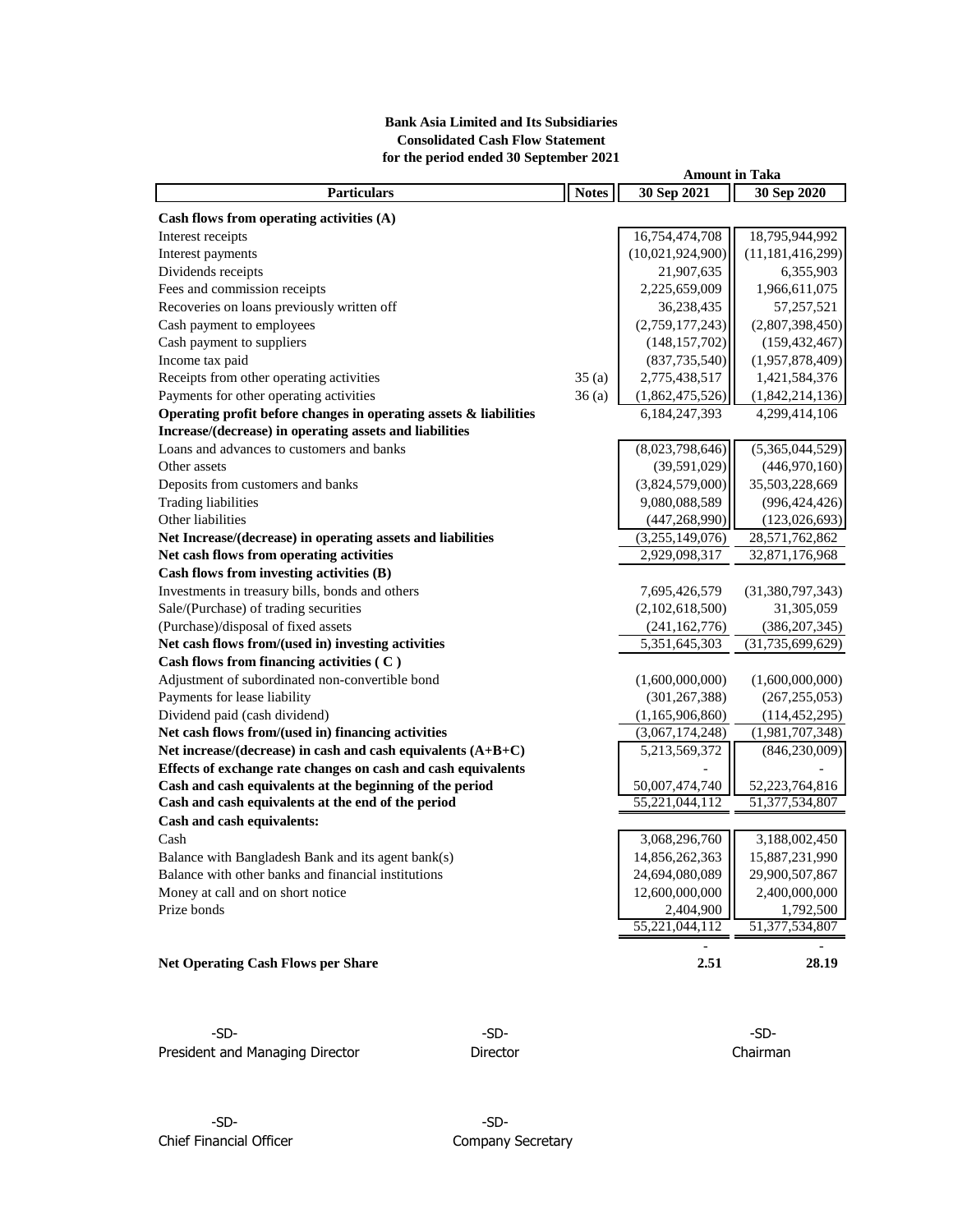#### **Bank Asia Limited and Its Subsidiaries Consolidated Statement of Changes in Equity for the period ended 30 September 2021**

| Amount in Taka                                                 |                          |                             |                               |                                 |                                               |                          |                    |                                 |                        |
|----------------------------------------------------------------|--------------------------|-----------------------------|-------------------------------|---------------------------------|-----------------------------------------------|--------------------------|--------------------|---------------------------------|------------------------|
| <b>Particulars</b>                                             | Paid-up<br>capital       | <b>Statutory</b><br>reserve | <b>Revaluation</b><br>reserve | General<br>and other<br>reserve | Foreign<br>currency<br>translation<br>reserve | <b>Retained earnings</b> | <b>Total</b>       | Non-<br>controlling<br>interest | <b>Total</b><br>equity |
| Balance as at 01 January 2020                                  | 11,659,068,600           | 9,052,555,407               | 2,065,683,636                 | 8,166,144                       | 836,486                                       | 1,800,257,979            | 24.586.568.251     | 10.196                          | 24,586,578,448         |
| Transferred during the period                                  |                          | 756,052,947                 |                               |                                 |                                               | (756, 052, 947)          |                    |                                 |                        |
| Adjustment on revaluation of fixed assets and other investment |                          |                             | 1,124,686,934                 | $\sim$                          | $\overline{\phantom{a}}$                      |                          | 1,124,686,934      | $\sim$                          | 1,124,686,934          |
| Foreign currency translation for opening retained earnings     |                          |                             |                               |                                 |                                               | 1,632,502                | 1,632,502          |                                 | 1,632,502              |
| Foreign currency translation for the Period                    | ٠                        |                             |                               | $\sim$                          | 34,108                                        |                          | 34.108             | ۰.                              | 34,108                 |
| Cash dividend paid                                             |                          |                             |                               |                                 |                                               | (1,165,906,860)          | (1, 165, 906, 860) |                                 | (1,165,906,860)        |
| Net profit for the period                                      |                          |                             |                               |                                 |                                               | 2,292,404,801            | 2,292,404,801      | 14                              | 2,292,404,815          |
| <b>Balance as at 30 September 2020</b>                         | 11,659,068,600           | 9,808,608,354               | 3,190,370,570                 | 8,166,144                       | 870,594                                       | 2,172,335,475            | 26,839,419,735     | 10,210                          | 26,839,429,947         |
| Transferred during the period                                  |                          | 35,488,390                  |                               | $\sim$                          | $\sim$                                        | (35,488,390)             |                    | ٠                               |                        |
| Adjustment on revaluation of fixed assets and other investment | ٠                        |                             | 641,290,896                   | $\sim$                          | $\overline{\phantom{a}}$                      | $\sim$                   | 641,290,896        | $\overline{\phantom{a}}$        | 641,290,896            |
| Transferred to retained earnings                               |                          |                             | (53,715,264)                  |                                 |                                               | 53,715,264               |                    |                                 |                        |
| Foreign currency translation for opening retained earnings     |                          |                             |                               | $\overline{\phantom{a}}$        |                                               | (4,390,917)              | (4,390,917)        |                                 | (4,390,917)            |
| Foreign currency translation for the Period                    |                          |                             |                               | $\overline{\phantom{a}}$        | (13,893)                                      |                          | (13,893)           | Ξ.                              | (13,893)               |
| Net profit for the period                                      |                          |                             |                               |                                 |                                               | (267, 917, 394)          | (267, 917, 394)    | (12)                            | (267, 917, 406)        |
| <b>Balance as at 31 December 2020</b>                          | 11,659,068,600           | 9,844,096,744               | 3,777,946,202                 | 8,166,144                       | 856,701                                       | 1,918,254,038            | 27,208,388,427     | 10,198                          | 27,208,398,627         |
| Transferred during the period                                  |                          | 1,016,593,667               |                               | $\overline{\phantom{a}}$        | $\overline{\phantom{a}}$                      | (1,016,593,667)          |                    |                                 |                        |
| Adjustment on revaluation of fixed assets and other investment |                          |                             | (1,360,944,092)               | $\overline{\phantom{a}}$        | $\overline{\phantom{a}}$                      |                          | (1,360,944,092)    | Ξ.                              | (1,360,944,092)        |
| Foreign currency translation for opening retained earnings     | $\overline{\phantom{a}}$ |                             |                               | $\overline{\phantom{a}}$        |                                               | (883, 326)               | (883, 326)         | ٠.                              | (883, 326)             |
| Foreign currency translation for the Period                    |                          |                             |                               |                                 | 60,475                                        |                          | 60,475             | ٠                               | 60,475                 |
| Transferred to General and other reserve                       |                          |                             |                               | 150.947                         |                                               | (150, 947)               |                    |                                 |                        |
| Cash dividend paid                                             |                          |                             |                               |                                 |                                               | (1,165,906,860)          | (1,165,906,860)    | $\sim$                          | (1,165,906,860)        |
| Net profit for the period                                      |                          |                             |                               |                                 |                                               | 2,746,135,033            | 2,746,135,033      | 52                              | 2,746,135,085          |
| Balance as at 30 September 2021                                | 11,659,068,600           | 10.860.690.411              | 2,417,002,110                 | 8,317,091                       | 917,176                                       | 2,480,854,271            | 27,426,849,657     | 10,250                          | 27,426,859,909         |

-SD- -SD- -SD-President and Managing Director Chairman

Director

-SD- -SD-Chief Financial Officer

Company Secretary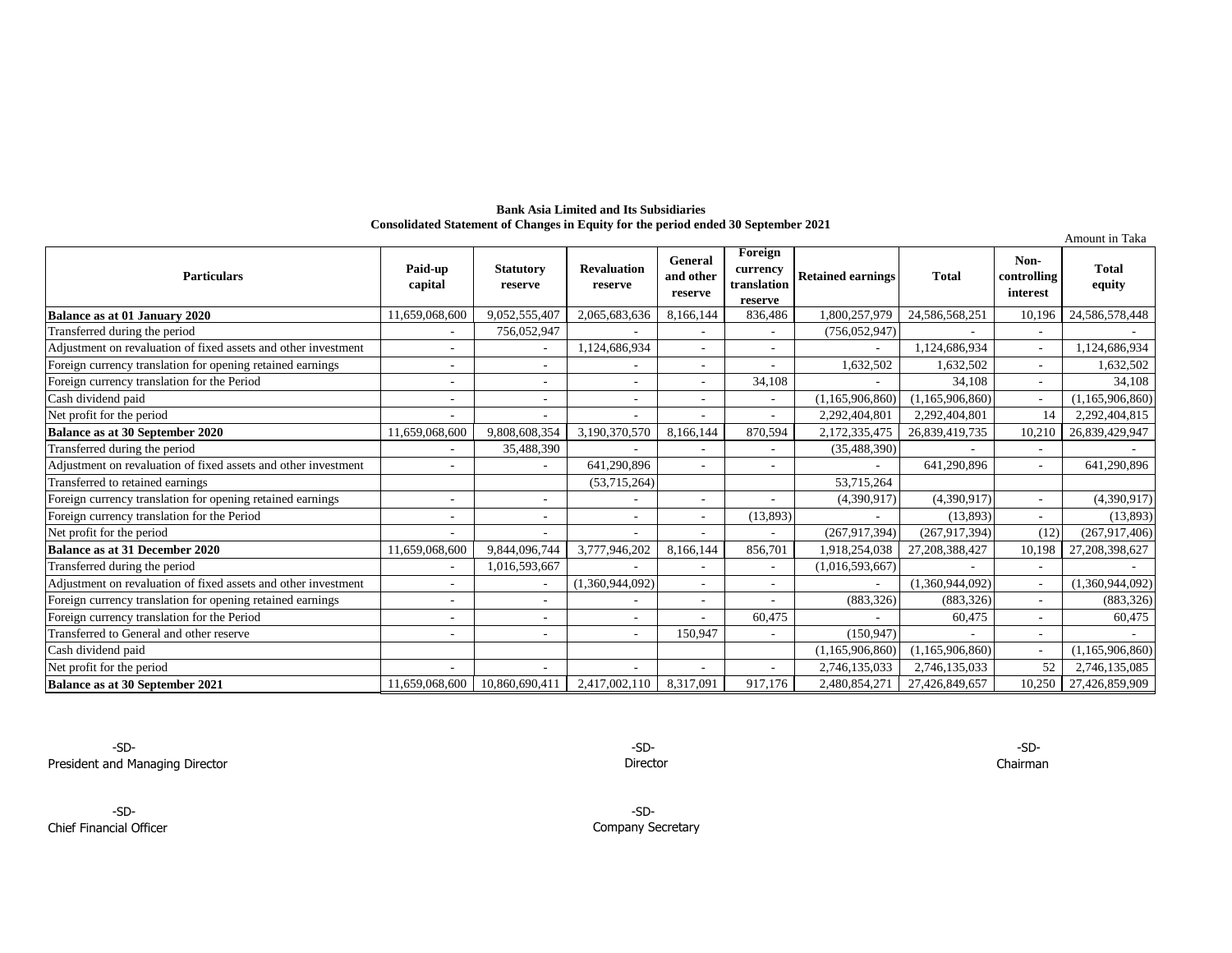## **Bank Asia Limited Balance Sheet as at 30 September 2021**

|                                                                 | <b>Amount in Taka</b> |                                  |                                  |  |
|-----------------------------------------------------------------|-----------------------|----------------------------------|----------------------------------|--|
| <b>Particulars</b>                                              | <b>Notes</b>          | 30 Sep 2021                      | 31 Dec 2020                      |  |
| PROPERTY AND ASSETS                                             |                       |                                  |                                  |  |
| $\mathbf C$ ash                                                 |                       | 17,922,321,303                   | 17,899,782,364                   |  |
| In hand (including foreign currencies)                          | 4.1                   | 3,066,058,940                    | 2,962,950,057                    |  |
| Balance with Bangladesh Bank and its agent bank                 |                       |                                  |                                  |  |
| (including foreign currencies)                                  | 4.2                   | 14,856,262,363                   | 14,936,832,307                   |  |
| Balance with other banks and financial institutions             |                       | 23,822,427,377                   | 31,480,907,697                   |  |
| In Bangladesh                                                   | 5.1                   | 22,322,884,608                   | 29,455,358,540                   |  |
| Outside Bangladesh                                              | 5.2                   | 1,499,542,769                    | 2,025,549,157                    |  |
| Money at call and on short notice                               | 6                     | 12,600,000,000                   |                                  |  |
| <b>Investments</b>                                              | 7                     | 88, 359, 832, 562                | 94, 251, 183, 584                |  |
| Government                                                      |                       | 82,346,703,043                   | 90,042,129,622                   |  |
| Others                                                          |                       | 6,013,129,519                    | 4,209,053,962                    |  |
| <b>Loans and advances/investments</b>                           | 8                     | 252,678,650,163                  | 244,642,030,073                  |  |
| Loans, cash credits, overdrafts, etc/investments                |                       | 228,029,940,762                  | 228,467,330,505                  |  |
| Bills purchased and discounted                                  |                       | 24,648,709,401                   | 16,174,699,568                   |  |
| Fixed assets including premises, furniture and fixtures         | 9                     | 6,365,229,588                    | 6,708,655,006                    |  |
| <b>Other assets</b>                                             | 10                    | 13,107,215,709                   | 13,734,592,135                   |  |
| Non - banking assets                                            |                       |                                  |                                  |  |
| <b>Total assets</b>                                             |                       | 414,855,676,702                  | 408,717,150,859                  |  |
|                                                                 |                       |                                  |                                  |  |
| <b>LIABILITIES AND CAPITAL</b>                                  |                       |                                  |                                  |  |
| <b>Liabilities</b>                                              |                       |                                  |                                  |  |
| Borrowings from other banks, financial institutions and agents  | 11                    | 45,051,943,530                   | 35,971,854,941                   |  |
| Subordinated non-convertible bonds                              | $11$ (aa)             | 8,600,000,000                    | 10,200,000,000                   |  |
| Deposits and other accounts                                     | 12                    | 299,003,195,029                  | 303,028,106,360                  |  |
| Current/Al-wadeeah current accounts and other accounts          |                       | 59,230,375,963                   | 59, 357, 845, 676                |  |
| Bills payable                                                   |                       | 3,273,227,974                    | 3,747,868,764                    |  |
| Savings bank/Mudaraba savings bank deposits                     |                       | 72,965,195,680                   | 64, 167, 247, 193                |  |
| Fixed deposits/Mudaraba fixed deposits                          |                       | 163,534,395,412                  | 175, 755, 144, 727               |  |
| Bearer certificates of deposit                                  |                       |                                  |                                  |  |
| Other deposits                                                  |                       |                                  |                                  |  |
| <b>Other liabilities</b>                                        | 13                    | 34,613,525,187                   | 32,136,293,987                   |  |
| <b>Total liabilities</b>                                        |                       | 387,268,663,746                  | 381, 336, 255, 288               |  |
| Capital/shareholders' equity                                    |                       |                                  |                                  |  |
| Total shareholders' equity                                      |                       | 27,587,012,956                   | 27,380,895,571                   |  |
| Paid-up capital                                                 | 14.2                  | 11,659,068,600                   | 11,659,068,600                   |  |
| Statutory reserve                                               | 15                    | 10,860,690,411                   | 9,844,096,744                    |  |
| General and other reserve                                       |                       | 8,166,144                        | 8,166,144                        |  |
| Revaluation reserve                                             | 16                    | 2,417,002,110                    | 3,777,946,202                    |  |
| Retained earnings<br>Total liabilities and shareholders' equity | 17                    | 2,642,085,691<br>414,855,676,702 | 2,091,617,881<br>408,717,150,859 |  |
|                                                                 |                       |                                  |                                  |  |
| <b>Net Assets Value per Share</b>                               |                       | 23.66                            | 23.48                            |  |
|                                                                 |                       |                                  |                                  |  |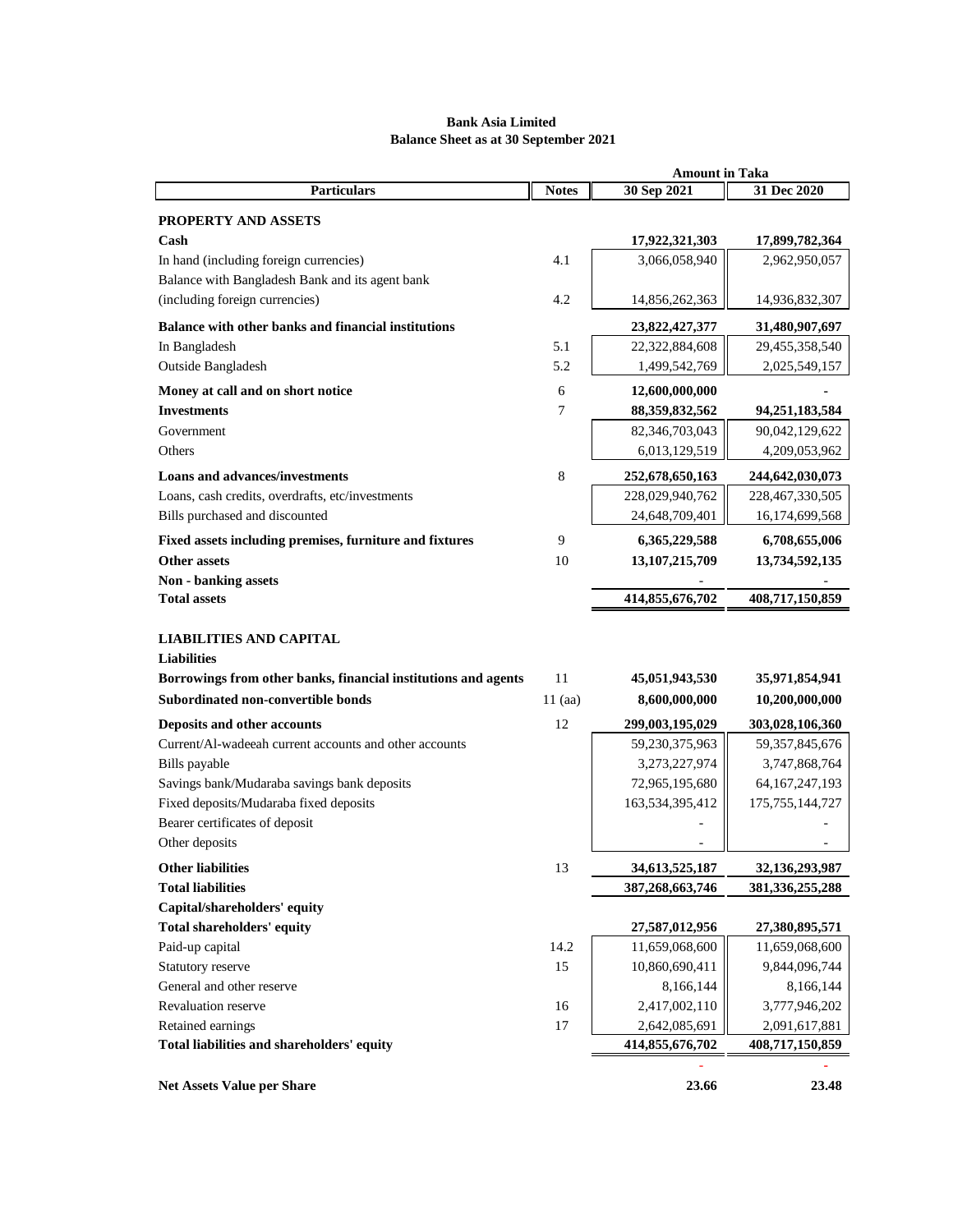|                                                                       |              | <b>Amount in Taka</b> |                    |  |  |
|-----------------------------------------------------------------------|--------------|-----------------------|--------------------|--|--|
| <b>Particulars</b>                                                    | <b>Notes</b> | 30 Sep 2021           | 31 Dec 2020        |  |  |
| <b>OFF-BALANCE SHEET ITEMS</b>                                        |              |                       |                    |  |  |
| <b>Contingent liabilities</b>                                         | 18           | 164, 318, 464, 167    | 118,277,542,242    |  |  |
| Acceptances and endorsements                                          |              | 50,879,292,081        | 36,015,850,212     |  |  |
| Letters of guarantee                                                  |              | 37,989,249,773        | 36,612,599,301     |  |  |
| Irrevocable letters of credit                                         |              | 52,687,297,541        | 29,751,789,131     |  |  |
| Bills for collection                                                  |              | 22,762,624,772        | 15,897,303,598     |  |  |
| Other contingent liabilities                                          |              |                       |                    |  |  |
| <b>Other commitments</b>                                              |              | 2,027,808,487         | 3,912,885,538      |  |  |
| Documentary credits and short term trade-related transactions         |              |                       |                    |  |  |
| Forward assets purchased and forward deposits placed                  |              | 2,027,808,487         | 3,912,885,538      |  |  |
| Undrawn note issuance and revolving underwriting facilities           |              |                       |                    |  |  |
| Undrawn formal standby facilities, credit lines and other commitments |              |                       |                    |  |  |
| Total off-balance sheet items including contingent liabilities        |              | 166, 346, 272, 654    | 122, 190, 427, 780 |  |  |

# **Balance Sheet as at 30 September 2021**

-SD- -SD- -SD-President and Managing Director **Director** Director **Director** Chairman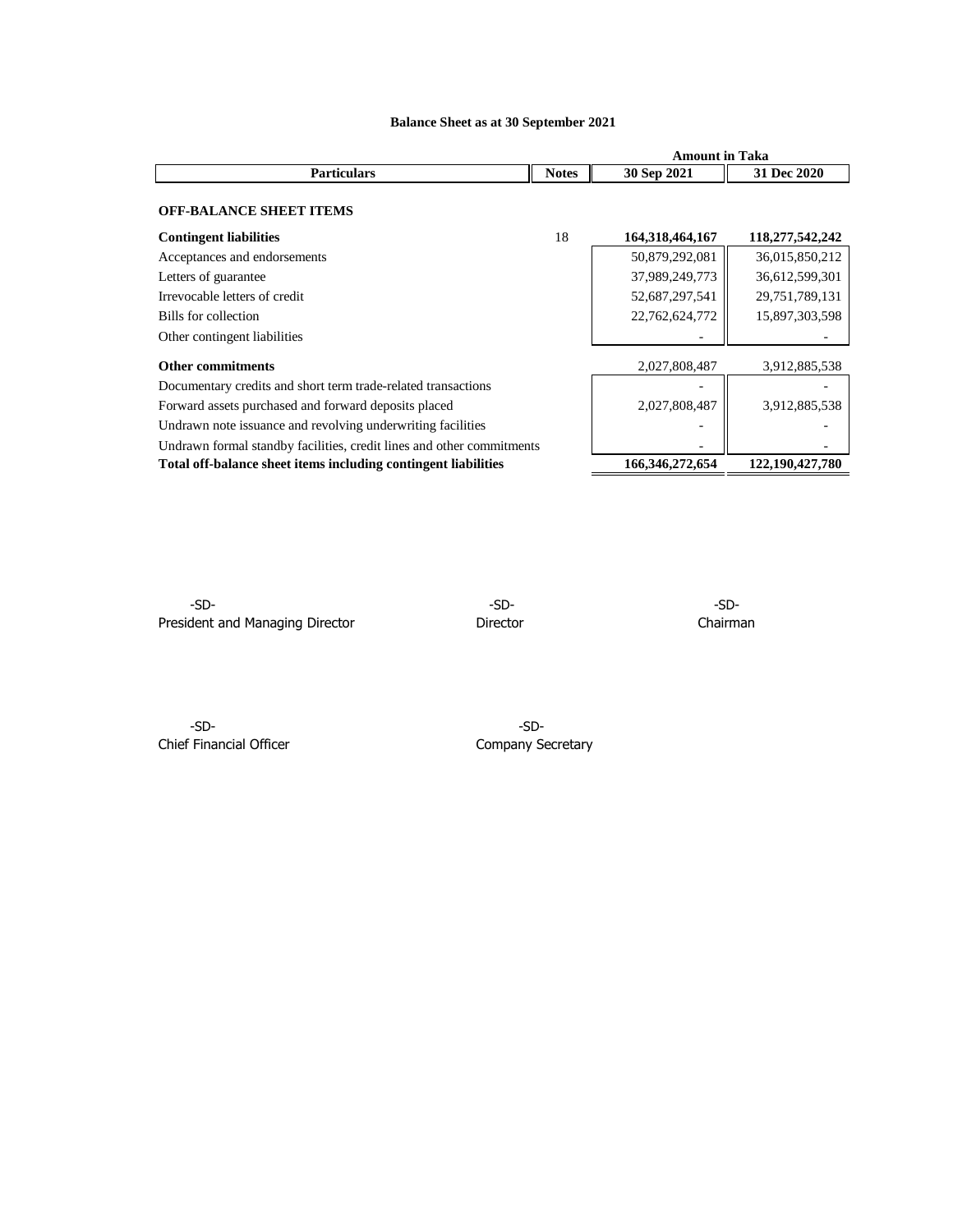## **Bank Asia Limited Profit and Loss Account for the period ended 30 September 2021**

| <b>Amount in Taka</b>                                 |              |                 |                 |                  |                  |  |
|-------------------------------------------------------|--------------|-----------------|-----------------|------------------|------------------|--|
| <b>Particulars</b>                                    | <b>Notes</b> | Jan to Sep 2021 | Jan to Sep 2020 | July to Sep 2021 | July to Sep 2020 |  |
| <b>OPERATING INCOME</b>                               |              |                 |                 |                  |                  |  |
| Interest income                                       | 20           | 13,921,504,646  | 14,761,246,794  | 4,560,551,903    | 4,416,840,761    |  |
| Interest paid on deposits and borrowings, etc         | 21           | 9,426,137,938   | 11,392,746,385  | 3,065,820,277    | 3,782,881,815    |  |
| Net interest income                                   |              | 4,495,366,708   | 3,368,500,409   | 1,494,731,626    | 633,958,946      |  |
| Investment income                                     | 22           | 5,342,999,609   | 4,688,615,743   | 1,696,173,492    | 2,058,675,926    |  |
| Commission, exchange and brokerage                    | 23           | 1,921,791,190   | 1,858,465,471   | 671,492,441      | 578,394,374      |  |
| Other operating income                                | 24           | 674,590,610     | 623,382,103     | 215,796,170      | 196,518,861      |  |
|                                                       |              | 7,939,381,409   | 7,170,463,317   | 2,583,462,103    | 2,833,589,161    |  |
| Total operating income (A)                            |              | 12,434,748,117  | 10,538,963,726  | 4,078,193,729    | 3,467,548,107    |  |
| <b>OPERATING EXPENSES</b>                             |              |                 |                 |                  |                  |  |
| Salaries and allowances                               | 25           | 2,644,181,473   | 2,546,557,077   | 802,869,369      | 731,701,717      |  |
| Rent, taxes, insurance, electricity, etc              | 26           | 345,996,624     | 319,139,007     | 105,041,348      | 117,522,104      |  |
| Legal expenses                                        | 27           | 12,719,772      | 8,517,600       | 1,756,470        | 2,614,496        |  |
| Postage, stamp, telecommunication, etc                | 28           | 101,643,052     | 90,565,200      | 30,441,872       | 31,795,324       |  |
| Stationery, printing, advertisements, etc             | 29           | 80,107,308      | 106,634,190     | 17,669,774       | 34,081,209       |  |
| Managing Director's salary and fees                   | 30           | 16,006,865      | 15,058,968      | 6,038,865        | 4,798,968        |  |
| Directors' fees                                       | 31           | 2,560,000       | 2,024,000       | 504,000          | 1,296,000        |  |
| Auditors' fees                                        | 32           | 869,813         | 749,500         | 317,000          | 207,500          |  |
| Depreciation and repairs of Bank's assets             | 33           | 647,492,465     | 629,922,566     | 216,407,117      | 214,522,572      |  |
| Other expenses                                        | 34           | 1,314,544,690   | 1,454,940,626   | 452,193,479      | 469,354,767      |  |
| Total operating expenses (B)                          |              | 5,166,122,062   | 5,174,108,734   | 1,633,239,294    | 1,607,894,657    |  |
| Profit before provision (C=A-B)                       |              | 7,268,626,055   | 5,364,854,992   | 2,444,954,435    | 1,859,653,450    |  |
| Provision for loans and advances/investments          |              |                 |                 |                  |                  |  |
| General provision                                     |              | (2,270,600,000) | 1,243,895,285   | (2,320,600,000)  | 700,000,000      |  |
| Specific provision                                    |              | 3,946,257,718   | 230,694,974     | 3,106,195,185    |                  |  |
|                                                       | 13.2         | 1,675,657,718   | 1,474,590,259   | 785,595,185      | 700,000,000      |  |
| Provision for off-balance sheet items                 | 13.3         | 410,000,000     | 15,000,000      | 180,000,000      | 39,466,624       |  |
| Provision for diminution in value of investment: 13.7 |              |                 | 30,000,000      |                  | (5,000,000)      |  |
| Other provisions                                      | 13.8         | 100,000,000     | 65,000,000      | 20,000,000       | 5,000,000        |  |
| Total provision (D)                                   | 34(b)        | 2,185,657,718   | 1,584,590,259   | 985,595,185      | 739,466,624      |  |
| Total profit before tax (C-D)                         |              | 5,082,968,337   | 3,780,264,733   | 1,459,359,250    | 1,120,186,826    |  |
| Provision for taxation                                |              |                 |                 |                  |                  |  |
| Current tax                                           | 13.5.1       | 2,350,000,000   | 1,479,000,000   | 750,000,000      | 429,000,000      |  |
| Deferred tax                                          | 13.5.2       |                 |                 |                  |                  |  |
|                                                       |              | 2,350,000,000   | 1,479,000,000   | 750,000,000      | 429,000,000      |  |
| Net profit after tax                                  |              | 2,732,968,337   | 2,301,264,733   | 709,359,250      | 691,186,826      |  |
| <b>Appropriations</b>                                 |              |                 |                 |                  |                  |  |
| Statutory reserve                                     | 15           | 1,016,593,667   | 756,052,947     | 291,871,850      | 224,037,366      |  |
| General and other reserve                             |              |                 |                 |                  |                  |  |
|                                                       |              | 1,016,593,667   | 756,052,947     | 291,871,850      | 224,037,366      |  |
| <b>Retained surplus</b>                               |              | 1,716,374,670   | 1,545,211,786   | 417,487,400      | 467,149,460      |  |
|                                                       |              |                 |                 |                  |                  |  |
| <b>Earnings Per Share (EPS)</b>                       | 37           | 2.34            | 1.97            | 0.60             | 0.59             |  |

-SD- -SD- -SD-President and Managing Director **National Execution Chairman** Director Chairman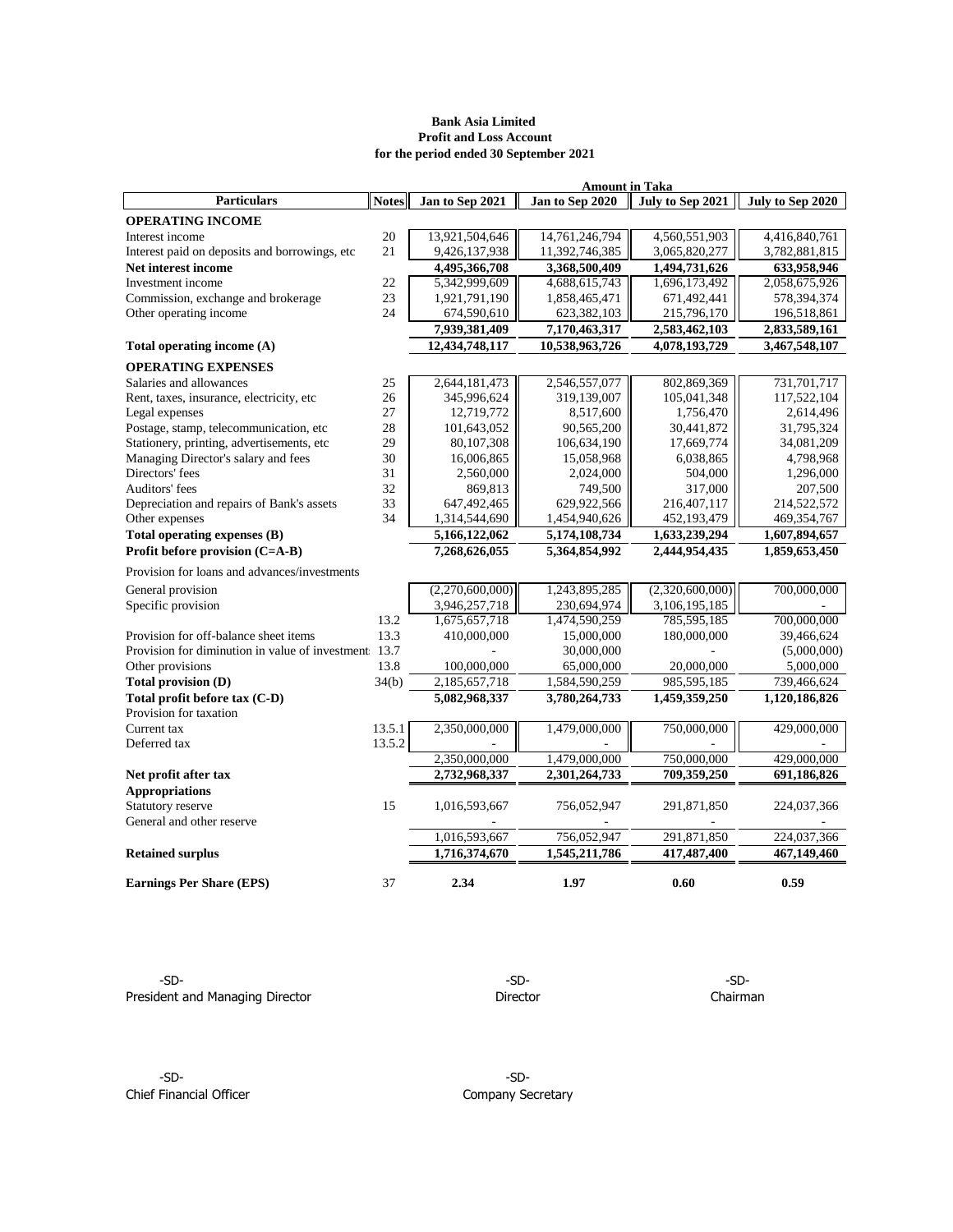# **Bank Asia Limited Cash Flow Statement for the period ended 30 September 2021**

| <b>Particulars</b>                                                | <b>Notes</b> | 30 Sep 2021       | 30 Sep 2020      |
|-------------------------------------------------------------------|--------------|-------------------|------------------|
| Cash flows from operating activities (A)                          |              |                   |                  |
| Interest receipts                                                 |              | 16,602,377,914    | 18,646,786,592   |
| Interest payments                                                 |              | (9,894,102,870)   | (11,047,414,425) |
| Dividends receipts                                                |              | 21,907,635        | 6,355,903        |
| Fees and commission receipts                                      |              | 1,921,791,190     | 1,858,465,471    |
| Recoveries on loans previously written off                        |              | 36,238,435        | 57,257,521       |
| Cash payment to employees                                         |              | (2,675,386,343)   | (2,732,982,480)  |
| Cash payment to suppliers                                         |              | (146, 047, 270)   | (158, 181, 152)  |
| Income tax paid                                                   |              | (773, 282, 766)   | (1,922,716,127)  |
| Receipts from other operating activities                          | 35           | 2,655,924,967     | 1,406,007,971    |
| Payments for other operating activities                           | 36           | (1,794,340,816)   | (1,795,329,123)  |
| Operating profit before changes in operating assets & liabilities |              | 5,955,080,076     | 4,318,250,151    |
| Increase/(decrease) in operating assets and liabilities           |              |                   |                  |
| Loans and advances to customers and banks                         |              | (8,036,620,090)   | (5,384,182,671)  |
| Other assets                                                      |              | (462, 739, 203)   | (443,098,723)    |
| Deposits from customers and banks                                 |              | (4,024,911,331)   | 35,463,553,946   |
| <b>Trading liabilities</b>                                        |              | 9,080,088,589     | (996, 424, 426)  |
| Other liabilities                                                 |              | (133,859,857)     | (255, 463, 727)  |
| Net Increase/(decrease) in operating assets and liabilities       |              | (3,578,041,892)   | 28,384,384,399   |
| Net cash flows from operating activities                          |              | 2,377,038,184     | 32,702,634,550   |
| Cash flows from investing activities (B)                          |              |                   |                  |
| Investments in treasury bills, bonds and others                   |              | 7,695,426,579     | (31,380,797,343) |
| Sale/(Purchase) of trading securities                             |              | (1,804,075,557)   | 51,142,765       |
| (Purchase)/disposal of fixed assets including right-of-use assets |              | (236, 679, 939)   | (382, 824, 478)  |
| Net cash flows from/(used in) investing activities                |              | 5,654,671,083     | (31,712,479,056) |
| Cash flows from financing activities (C)                          |              |                   |                  |
| Adjustment of subordinated non-convertible bond                   |              | (1,600,000,000)   | (1,600,000,000)  |
| Payments for lease liability                                      |              | (301, 267, 388)   | (267, 255, 053)  |
| Dividend paid (cash dividend)                                     |              | (1,165,906,860)   | (114, 452, 295)  |
| Net cash flows from/(used in) financing activities                |              | (3,067,174,248)   | (1,981,707,348)  |
| Net increase/(decrease) in cash and cash equivalents $(A+B+C)$    |              | 4,964,535,019     | (991, 551, 854)  |
| Effects of exchange rate changes on cash and cash equivalents     |              |                   |                  |
| Cash and cash equivalents at the beginning of the period          |              | 49,382,618,561    | 51,701,408,683   |
| Cash and cash equivalents at the end of the period                |              | 54, 347, 153, 580 | 50,709,856,829   |
| Cash and cash equivalents:                                        |              |                   |                  |
| Cash                                                              |              | 3,066,058,940     | 3,187,558,660    |
| Balance with Bangladesh Bank and its agent bank(s)                |              | 14,856,262,363    | 15,887,231,990   |
| Balance with other banks and financial institutions               |              | 23,822,427,377    | 29,233,273,679   |
| Money at call and on short notice                                 |              | 12,600,000,000    | 2,400,000,000    |
| Prize bonds                                                       |              | 2,404,900         | 1,792,500        |
|                                                                   |              | 54, 347, 153, 580 | 50,709,856,829   |
|                                                                   |              |                   |                  |
| <b>Net Operating Cash Flows per Share</b>                         |              | 2.04              | 28.05            |

President and Managing Director **Director** Director **Chairman** 

-SD- -SD- -SD-

**Amount in Taka**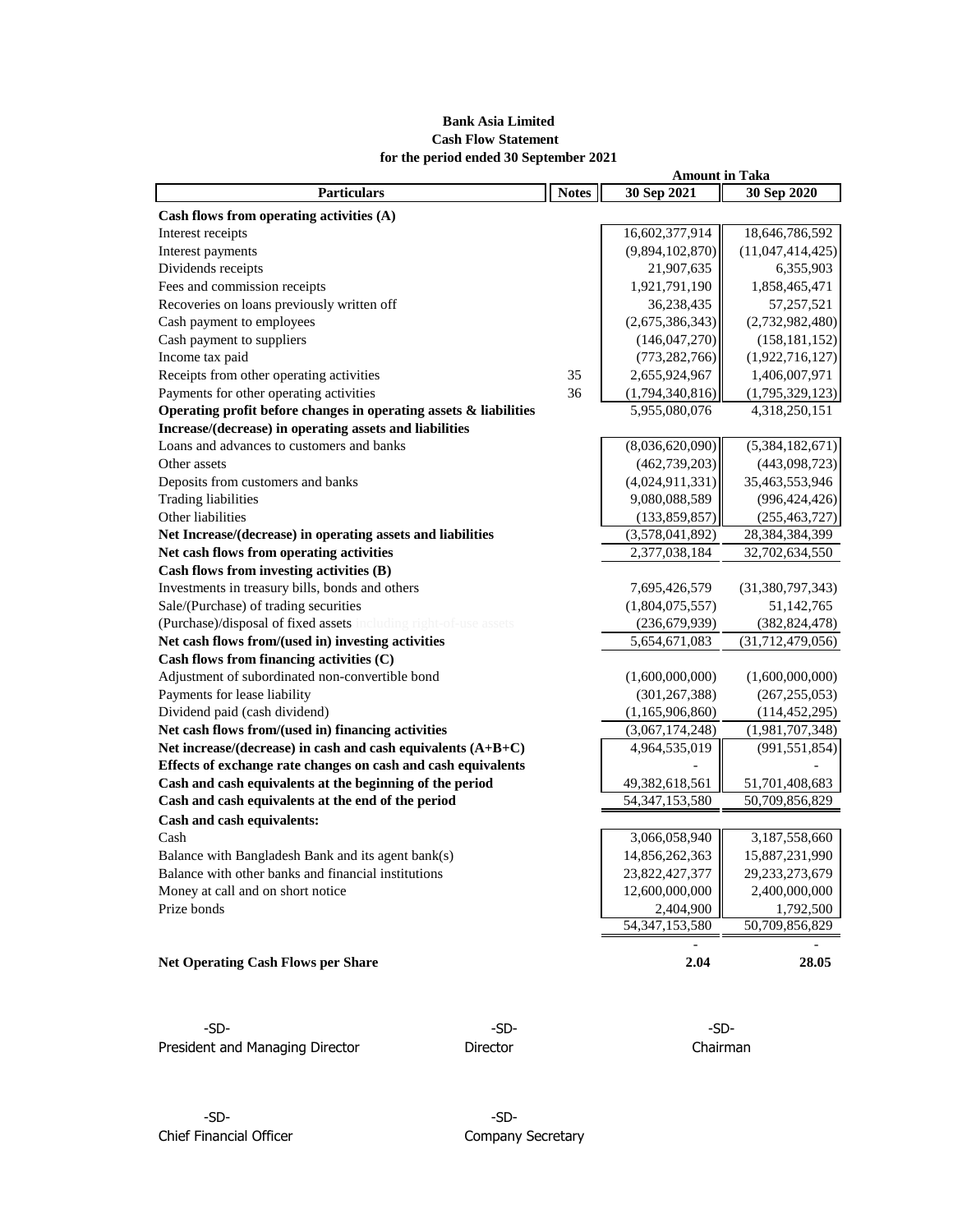**Bank Asia Limited Statement of Changes in Equity for the period ended 30 September 2021**

|                                                                |                          |                             |                               |                                     |                             | Amount in Taka  |
|----------------------------------------------------------------|--------------------------|-----------------------------|-------------------------------|-------------------------------------|-----------------------------|-----------------|
| <b>Particulars</b>                                             | Paid-up<br>capital       | <b>Statutory</b><br>reserve | <b>Revaluation</b><br>reserve | <b>General and</b><br>other reserve | <b>Retained</b><br>earnings | <b>Total</b>    |
| <b>Balance at 01 January 2020</b>                              | 11,659,068,600           | 9,052,555,407               | 2,065,683,636                 | 8,166,144                           | 1,959,644,131               | 24,745,117,918  |
| Transferred during the period                                  |                          | 756,052,947                 |                               |                                     | (756, 052, 947)             |                 |
| Adjustment on revaluation of fixed assets and other investment | $\overline{\phantom{0}}$ |                             | 1,124,686,934                 | $\overline{\phantom{a}}$            |                             | 1,124,686,934   |
| Cash dividend paid                                             | ۰                        |                             |                               |                                     | (1,165,906,860)             | (1,165,906,860) |
| Net profit for the period                                      | ٠                        |                             | $\overline{\phantom{a}}$      | $\overline{\phantom{a}}$            | 2,301,264,733               | 2,301,264,733   |
| <b>Balance as at 30 September 2020</b>                         | 11,659,068,600           | 9,808,608,354               | 3,190,370,570                 | 8,166,144                           | 2,338,949,057               | 27,005,162,725  |
| Transferred during the period                                  | ٠                        | 35,488,390                  |                               | $\overline{\phantom{a}}$            | (35, 488, 390)              |                 |
| Adjustment on revaluation of fixed assets and other investment |                          |                             | 641,290,896                   | $\overline{\phantom{a}}$            |                             | 641,290,896     |
| Transferred to retained earnings                               | ٠                        |                             | (53,715,264)                  | $\overline{\phantom{a}}$            | 53,715,264                  |                 |
| Net profit for the period                                      |                          |                             | $\overline{\phantom{a}}$      | $\overline{\phantom{a}}$            | (265, 558, 050)             | (265, 558, 050) |
| <b>Balance as at 31 December 2020</b>                          | 11,659,068,600           | 9,844,096,744               | 3,777,946,202                 | 8,166,144                           | 2,091,617,881               | 27,380,895,571  |
| Transferred during the period                                  |                          | 1,016,593,667               |                               | $\overline{\phantom{a}}$            | (1,016,593,667)             |                 |
| Adjustment on revaluation of fixed assets and other investment | $\overline{\phantom{0}}$ |                             | (1,360,944,092)               | $\overline{\phantom{a}}$            |                             | (1,360,944,092) |
| Cash dividend paid                                             |                          |                             |                               |                                     | (1,165,906,860)             | (1,165,906,860) |
| Net profit for the period                                      |                          |                             |                               |                                     | 2,732,968,337               | 2,732,968,337   |
| <b>Balance as at 30 September 2021</b>                         | 11,659,068,600           | 10,860,690,411              | 2,417,002,110                 | 8,166,144                           | 2,642,085,691               | 27,587,012,956  |

-SD- -SD-President and Managing Director **Chairman** 

-SD-Chief Financial Officer Director -SD-

-SD-Company Secretary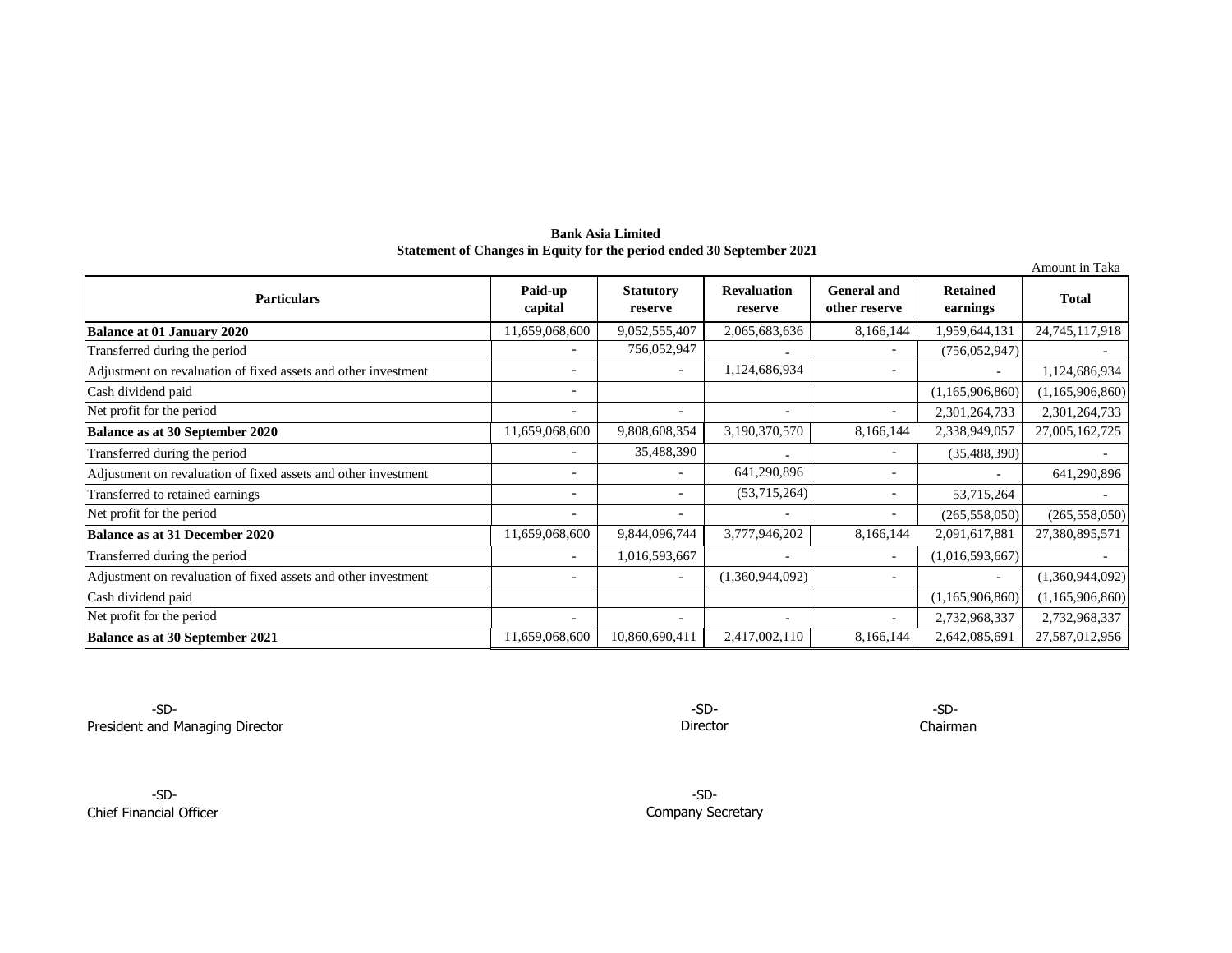#### **Bank Asia Limited Selected explanatory notes to the financial statements for the period ended 30 September 2021**

- 1.1 Accounting policies in this Financial Statements are same as that applied in its last Annual Financial Statements of December 31, 2020. Consolidated financial Statements include position of Bank Asia Limited, Bank Asia Securities Limited, BA Exchange Company (UK) Limited and BA Express USA Inc.
- 1.2 Provision for income tax has been shown @ 37.50 % as prescribed in Finance Act, 2021 of the accounting profit made by the Bank after considering some of the taxable add backs of income and expenditures including provision for loans.

#### 1.3 Cash Flow Statement

Cash Flow Statement is prepared in accordance with International Accounting Standard (IAS) 7 'Cash Flow Statement' and under the guideline of Bangladesh Bank BRPD Circular no. 14 dated 25 June 2003 which is the mixture of direct and indirect method.

| 2.0 | Significant Notes (Consolidated)                       |                | <b>Amount in Taka</b> |  |  |
|-----|--------------------------------------------------------|----------------|-----------------------|--|--|
| 2.1 | Composition of Shareholders' Equity                    | 30 Sep 2021    | 30 Sep 2020           |  |  |
|     | Paid-up capital (1,165,906,860 nos. Share Tk. 10 each) | 11,659,068,600 | 11,659,068,600        |  |  |
|     | Statutory reserve                                      | 10,860,690,411 | 9,808,608,354         |  |  |
|     | General and other reserve                              | 8,317,091      | 8,166,144             |  |  |
|     | <b>Revaluation reserve</b>                             | 2,417,002,110  | 3,190,370,570         |  |  |
|     | Retained earnings                                      | 2,480,854,271  | 2,172,335,475         |  |  |
|     | Foreign currency translation reserve                   | 917.176        | 870,594               |  |  |
|     | Non-controlling interest                               | 10,250         | 10,210                |  |  |
|     |                                                        | 27,426,859,909 | 26,839,429,947        |  |  |
| 2.2 | Net Assets Value per Share (NAV)                       |                |                       |  |  |
|     | Total shareholders' equity                             | 27,426,859,909 | 26,839,429,947        |  |  |
|     | Number of ordinary shares outstanding                  | 1,165,906,860  | 1,165,906,860         |  |  |
|     | Net Assets Value per Share (NAV)                       | 23.52          | 23.02                 |  |  |
| 2.3 | Earnings per share (EPS)                               |                |                       |  |  |
|     | Net profit after tax (Numerator)                       | 2,746,135,085  | 2,292,404,815         |  |  |
|     | Number of ordinary shares outstanding                  | 1,165,906,860  | 1,165,906,860         |  |  |
|     | Earnings per share (EPS)                               | 2.36           | 1.97                  |  |  |
| 2.4 | Net Operating Cash Flows per Share (NOCFPS)            |                |                       |  |  |
|     | Net cash flows from operating activities               | 2,929,098,317  | 32,871,176,968        |  |  |
|     | Number of ordinary shares outstanding                  | 1,165,906,860  | 1,165,906,860         |  |  |
|     | Net Operating Cash Flows per Share (NOCFPS)            | 2.51           | 28.19                 |  |  |

Net Operating Cash Flow per Share (NOCFPS) decreased compare to the same quarter of the previous year mainly due to increase of loans and advances and decrease of deposits.

| 2.5 | Reconciliation of effective tax rate               | $30-Sep-21$   |               |
|-----|----------------------------------------------------|---------------|---------------|
|     |                                                    | $\frac{6}{9}$ | Amount        |
|     |                                                    |               |               |
|     | Profit before provision                            |               | 7,546,368,090 |
|     | Income Tax as per applicable tax rate              | 37.50%        | 2,829,888,034 |
|     | Tax exempted income (on govt. treasury securities) | $-10.22\%$    | (743,000,384) |
|     | On probable deductible/non deductible expenses     | 4.58%         | 333,113,205   |
|     |                                                    | 32.33%        | 2,420,000,855 |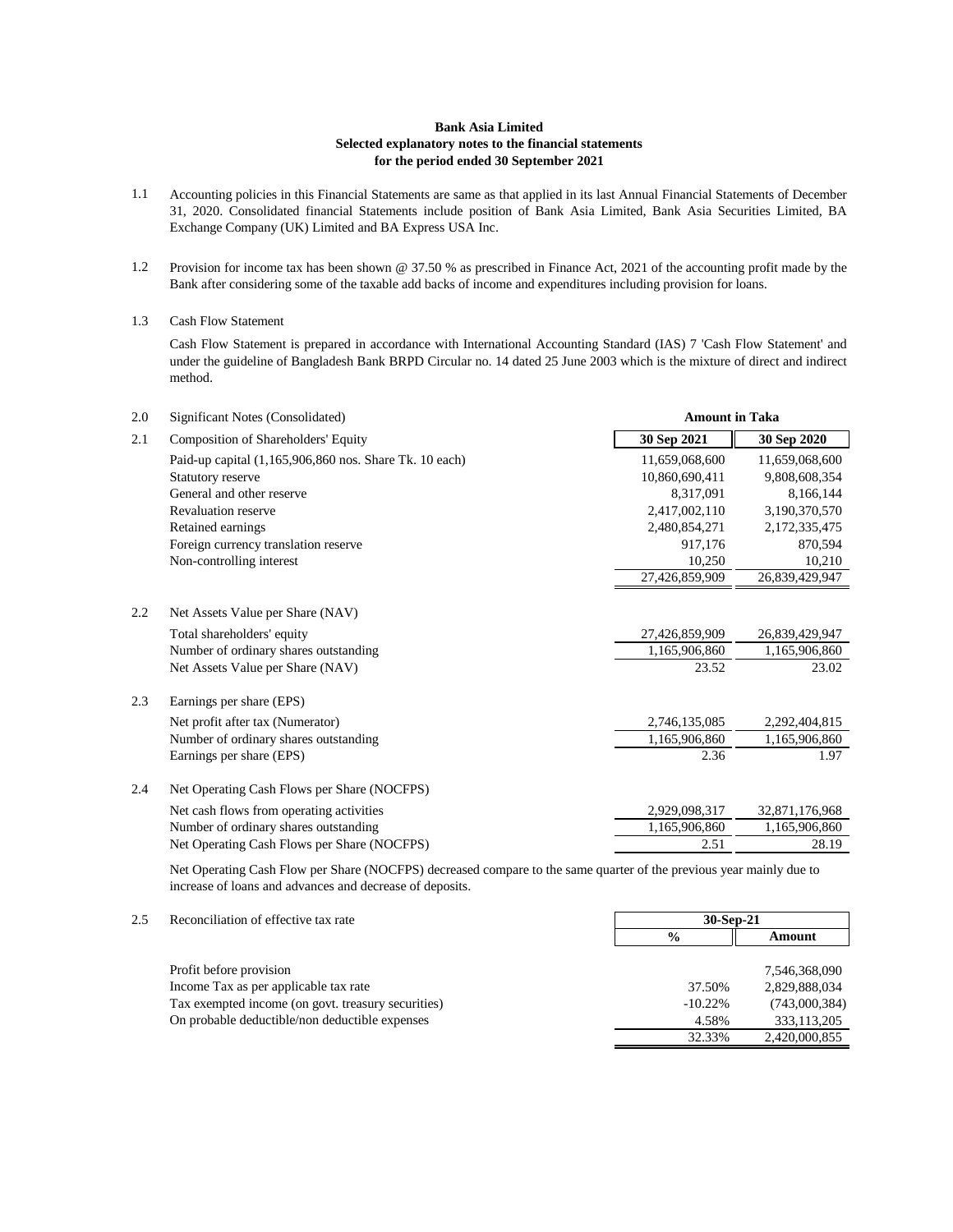| Reconciliation of net profit with cash flows from operating activities | 30-Sep-21       | 30-Sep-20       |
|------------------------------------------------------------------------|-----------------|-----------------|
|                                                                        |                 |                 |
| Profit before tax as per profit and loss account                       | 5,166,135,940   | 3,787,906,427   |
| <b>Adjustment for non-cash items:</b>                                  |                 |                 |
| Provision for Loans and advances                                       | 1,860,432,150   | 1,474,590,259   |
| Provision for Off balance sheet items                                  | 410,000,000     | 15,000,000      |
| Provision for Diminution in value of investments                       | 9,800,000       | 30,000,000      |
| Provision for other assets                                             | 100,000,000     | 65,000,000      |
| Depreciation of Property plant and equipment                           | 663,370,521     | 638,607,109     |
| Increase/decrease in operating assets & liabilities:                   |                 |                 |
| Loans and advances to customers                                        | (8,023,798,646) | (5,365,044,529) |
| Other operating assets                                                 | (39,591,029)    | (446,970,160)   |
| Deposits from customers and banks                                      | (5,012,334,678) | 35,749,417,389  |
| Other operating liabilities                                            | 9,080,088,589   | (996, 424, 426) |
| <b>Trading liabilities</b>                                             | (447, 268, 990) | (123, 026, 693) |
| Income tax paid                                                        | (837, 735, 540) | (1,957,878,409) |
| Cash flows from operating activities as per cash flow statement        | 2,929,098,317   | 32,871,176,968  |

2.8 As per Bangladesh Securities and Exchange Commission's directive no. BSEC/CMRRCD/2021-386/03 dated January 14, 2021 unclaimed stock dividend and right share is 17,646,755 no. of shares and unclaimed cash dividend is Tk. 15,360,815 out of which Tk. 5,673,678 has been transferred to "Capital Market Stabilization Fund".

2.9 General:

a) Figures appearing in these financial statements have been rounded off to the nearest Taka.

b) Figures of previous period have been rearranged wherever necessary to conform to current period's presentation.

For Bank Asia Limited

-SD- -SD- -SD-President & Managing Director **Director** Director **Chairman** 

-SD- -SD-Chief Financial Officer Company Secretary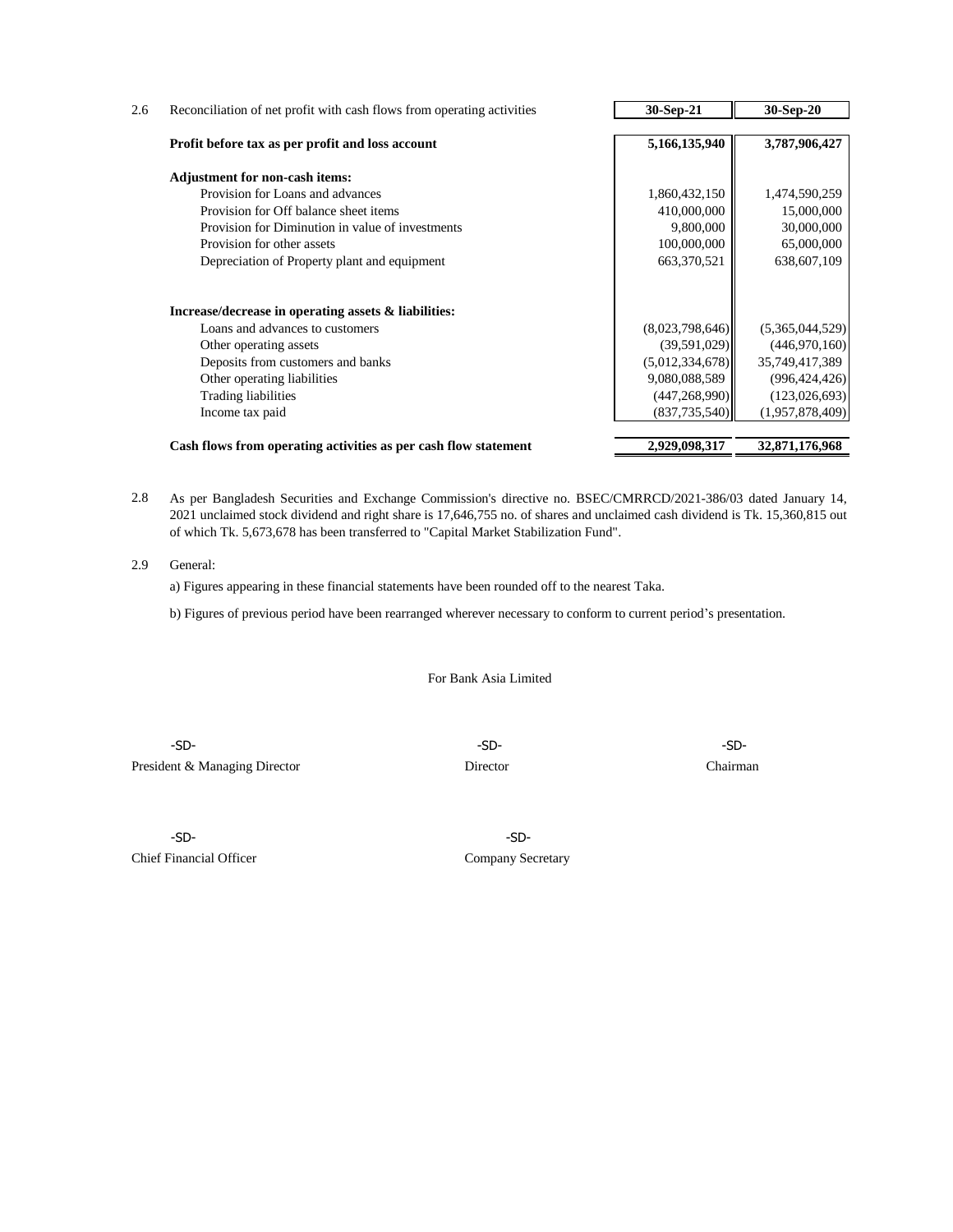## **Bank Asia Limited Notes to financial statements for the year ended 30 September 2021**

|        |                                                                                                       | <b>Amount in Taka</b>         |                                  |
|--------|-------------------------------------------------------------------------------------------------------|-------------------------------|----------------------------------|
|        | <b>Particulars</b>                                                                                    | 30-Sep-21                     | 31-Dec-20                        |
| 4      | Cash                                                                                                  |                               |                                  |
|        |                                                                                                       |                               |                                  |
| 4.1    | In hand                                                                                               |                               |                                  |
|        | <b>Conventional and Islamic banking</b>                                                               |                               |                                  |
|        | Local currency                                                                                        | 2,976,922,092                 | 2,819,744,368                    |
|        | Foreign currencies                                                                                    | 89,136,848                    | 143,205,689                      |
|        |                                                                                                       | 3,066,058,940                 | 2,962,950,057                    |
|        | Off-shore banking unit                                                                                |                               |                                  |
|        |                                                                                                       | 3,066,058,940                 | 2,962,950,057                    |
| 4.1(a) | <b>Consolidated cash in hand</b>                                                                      |                               |                                  |
|        | <b>Bank Asia Limited</b>                                                                              | 3,066,058,940                 | 2,962,950,057                    |
|        | <b>Bank Asia Securities Limited</b>                                                                   | 16,174                        | 7,019                            |
|        | BA Exchange Company (UK) Limited                                                                      | 2,190,980                     | 2,082,682                        |
|        | BA Express USA, Inc                                                                                   | 30,666                        | 155,278                          |
|        |                                                                                                       | 3,068,296,760                 | 2,965,195,036                    |
|        | <b>Balance with Bangladesh Bank and its agent bank</b>                                                |                               |                                  |
| 4.2    | (including foreign currencies)                                                                        |                               |                                  |
|        | <b>Conventional and Islamic banking</b>                                                               |                               |                                  |
|        | <b>Balance with Bangladesh Bank</b>                                                                   |                               |                                  |
|        | Local currency (statutory deposit)                                                                    | 13,144,912,997                | 13,723,650,450                   |
|        | Foreign currencies                                                                                    | 798,226,872<br>13,943,139,869 | 397,715,443<br>14, 121, 365, 893 |
|        | Balance with agent bank (Sonali Bank Limited)                                                         |                               |                                  |
|        | Local currency                                                                                        | 913,122,494                   | 815,466,414                      |
|        | Foreign currencies                                                                                    |                               |                                  |
|        |                                                                                                       | 913,122,494                   | 815,466,414                      |
|        | Off-shore banking unit                                                                                | 14,856,262,363                | 14,936,832,307                   |
|        |                                                                                                       | 14,856,262,363                | 14,936,832,307                   |
|        |                                                                                                       |                               |                                  |
| 4.2(a) | <b>Consolidated Balance with Bangladesh Bank and its agent bank</b><br>(including foreign currencies) |                               |                                  |
|        | <b>Bank Asia Limited</b>                                                                              | 14,856,262,363                | 14,936,832,307                   |
|        | <b>Bank Asia Securities Limited</b>                                                                   |                               |                                  |
|        | BA Exchange Company (UK) Limited                                                                      |                               |                                  |
|        | BA Express USA, Inc                                                                                   | 14,856,262,363                | 14,936,832,307                   |
|        |                                                                                                       |                               |                                  |
| 5      | <b>Balance with other banks and financial institutions</b>                                            |                               |                                  |
|        | In Bangladesh                                                                                         |                               |                                  |
|        | Conventional and Islamic banking (Note 5.1)<br>Off-shore banking unit                                 | 22,322,884,608                | 29,455,358,540                   |
|        |                                                                                                       | 22,322,884,608                | 29,455,358,540                   |
|        | <b>Outside Bangladesh</b>                                                                             |                               |                                  |
|        | Conventional and Islamic banking (Note 5.2)                                                           | 1,497,416,610                 | 1,948,061,993                    |
|        | Off-shore banking unit                                                                                | 2,126,159                     | 77,487,164                       |
|        |                                                                                                       | 1,499,542,769                 | 2,025,549,157                    |
|        |                                                                                                       | 23,822,427,377                | 31,480,907,697                   |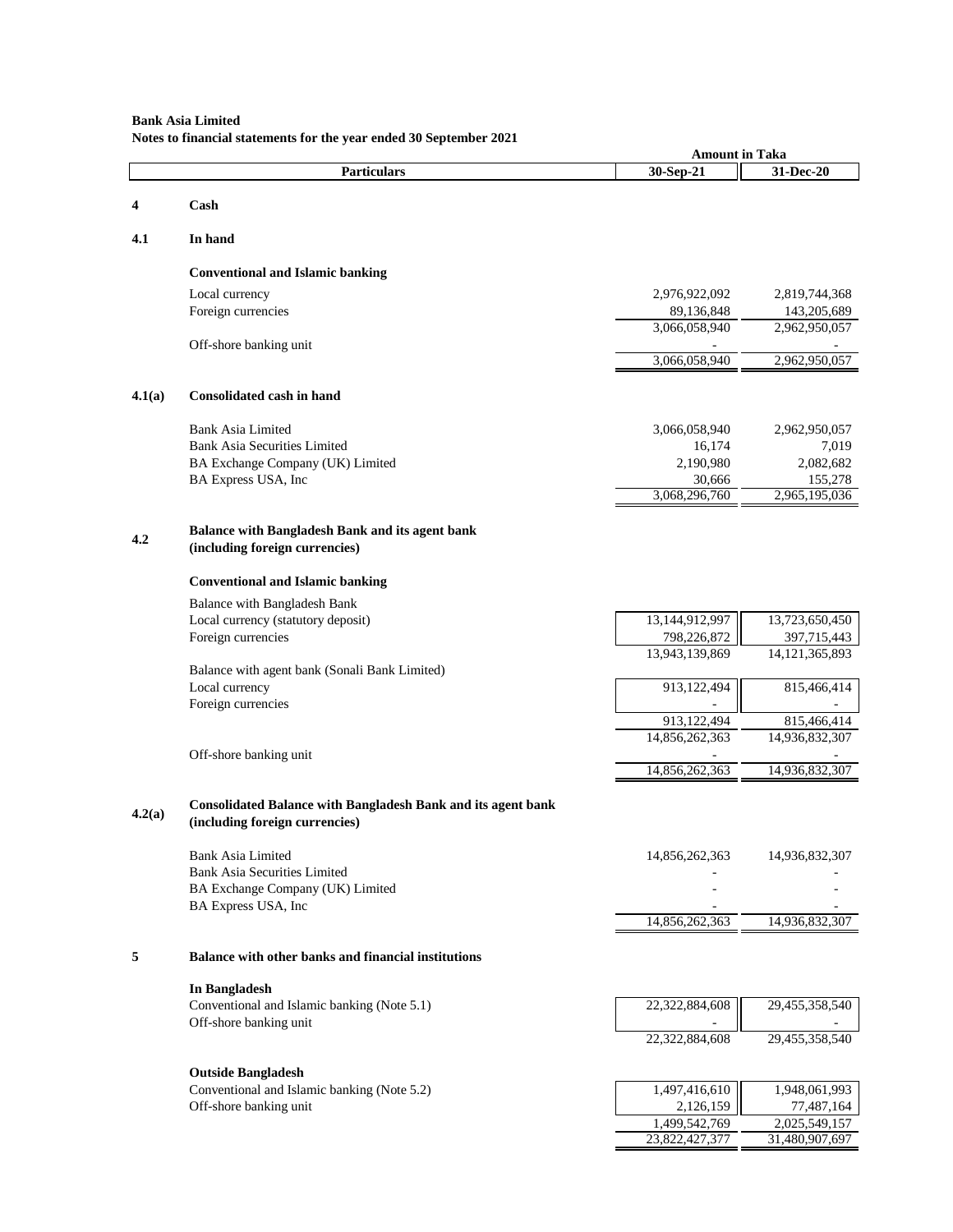|       | <b>Amount in Taka</b>                              |                |                |
|-------|----------------------------------------------------|----------------|----------------|
|       | <b>Particulars</b>                                 | 30-Sep-21      | 31-Dec-20      |
| 5.1   | Conventional and Islamic banking - In Bangladesh   |                |                |
|       | <b>Current accounts</b>                            |                |                |
|       | <b>AB Bank Limited</b>                             |                | 41,480         |
|       | Agrani Bank Limited                                | 412,350,185    | 387,920,880    |
|       | Janata Bank Limited                                | 75,862,300     | 65,066,340     |
|       | Rupali Bank Limited                                | 217,550,760    | 222,804,900    |
|       | Pubali Bank Limited                                | 195,836,247    | 290,734,265    |
|       | <b>Standard Chartered Bank</b>                     | 9,607,697      | 8,732,858      |
|       | Sonali Bank Limited                                | 208,649,431    | 505,204,561    |
|       | <b>Trust Bank Limited</b>                          | (1, 565, 321)  | 885,766        |
|       |                                                    | 1,118,291,299  | 1,481,391,050  |
|       | Short-notice deposit accounts                      |                |                |
|       | <b>AB Bank Limited</b>                             | 593,860        | 572,299        |
|       | <b>Bank Alfalah Limited</b>                        | 9,168          | 12,324         |
|       | Islami Bank Bangladesh Limited                     | 190,281        | 182,867        |
|       |                                                    | 793,309        | 767,490        |
|       | <b>Fixed deposit accounts/ MTDR</b>                |                |                |
|       | Islamic Finance and Investment Limited             |                | 100,000,000    |
|       | Hajj Finance Company Limited                       |                | 100,000,000    |
|       | Social Islamic Bank Limited                        | 1,000,000,000  |                |
|       |                                                    | 1,000,000,000  | 200,000,000    |
|       |                                                    | 2,119,084,608  | 1,682,158,540  |
|       | <b>Placements</b>                                  |                |                |
|       | With Banking companies (5.1.1)                     | 17,053,800,000 | 24,423,200,000 |
|       | With Non-banking financial institutions (5.1.2)    | 3,150,000,000  | 3,350,000,000  |
|       |                                                    | 20,203,800,000 | 27,773,200,000 |
|       |                                                    | 22,322,884,608 | 29,455,358,540 |
| 5.1.1 | <b>Details of Placement with Banking companies</b> |                |                |
|       |                                                    |                |                |
|       | <b>In Local Currency:</b>                          |                |                |
|       | <b>EXIM Bank Limited</b>                           | 3,000,000,000  | 5,300,000,000  |
|       | Meghna Bank Limited                                | 500,000,000    |                |
|       | <b>Mutual Trust Bank Limited</b>                   | 2,750,000,000  |                |
|       | <b>NRB Bank Limited</b>                            |                | 300,000,000    |
|       | United Commercial Bank Limited                     | 3,500,000,000  |                |
|       | Sonali Bank Limited                                | 500,000,000    | 500,000,000    |
|       | One Bank Limited                                   |                | 2,000,000,000  |
|       | Dhaka Bank Limited                                 |                | 1,000,000,000  |
|       | Social Islami Bank Limited                         |                | 4,200,000,000  |
|       | <b>Southeast Bank Limited</b>                      |                | 2,000,000,000  |
|       | <b>Standard Bank Limited</b>                       | 1,000,000,000  | 2,000,000,000  |

**In Foreign Currency:**

Mutual Trust Bank Limited - 763,200,000 Islami Bank Bangladesh Limited 3,414,000,000 6,360,000,000 6,360,000,000 Trust Bank Limited 682,800,000 682,800,000 - Commercial Bank of Ceylon Commercial Bank of Ceylon 1,707,000,000 - 1,707,000,000 - 1,707,000,000 - 1,123,200,0

## **5.1.2 Details of Placement with Non-banking financial institutions**

Delta Brac Housing Finance Corporation Limited Investment Corporation of Bangladesh Union Capital Limited

| $\left. \begin{array}{l} 1{,}100{,}000{,}000 \\ 1{,}900{,}000{,}000 \\ 150{,}000{,}000 \end{array} \right $ | 500,000,000   |
|-------------------------------------------------------------------------------------------------------------|---------------|
|                                                                                                             | 2,700,000,000 |
|                                                                                                             | 150,000,000   |
| 3,150,000,000                                                                                               | 3,350,000,000 |

 5,803,800,000 7,123,200,000 17,053,800,000 24,423,200,000

11,250,000,000 17,300,000,000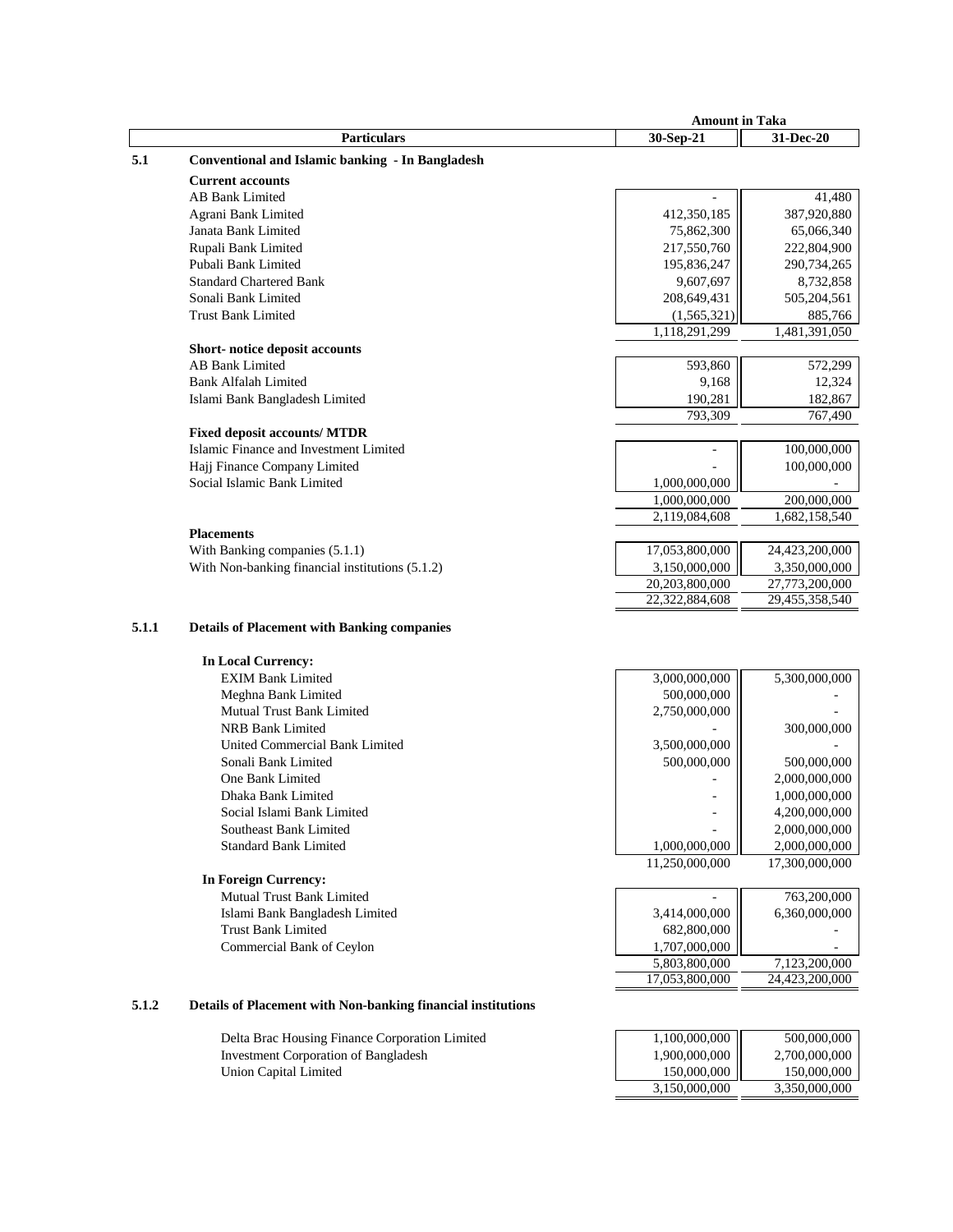|      |                                                                         | <b>Amount in Taka</b> |                 |  |
|------|-------------------------------------------------------------------------|-----------------------|-----------------|--|
|      | <b>Particulars</b>                                                      | 30-Sep-21             | 31-Dec-20       |  |
| 5.2  | <b>Conventional and Islamic banking -Outside Bangladesh</b>             |                       |                 |  |
|      |                                                                         |                       |                 |  |
|      | <b>Current accounts</b>                                                 |                       |                 |  |
|      | <b>Interest bearing:</b>                                                |                       |                 |  |
|      | Citibank N.A., London (EURO)                                            |                       | 55,820          |  |
|      | Citibank N.A., London (GBP)                                             | 2,260,617             | 3,432,347       |  |
|      | Citibank NA, New York (USD)                                             |                       | 864,098,530     |  |
|      | Habib American Bank, New York                                           | 877,390,215           | 373,748,309     |  |
|      | Mashreqbank PSC, New York (USD)                                         |                       | 71,208,735      |  |
|      | Standard Chartered Bank, Mumbai                                         | 71,455,896            | 27,931,401      |  |
|      | Standard Chartered Bank, New York                                       |                       | 323,807,413     |  |
|      |                                                                         | 951,106,728           | 1,664,282,555   |  |
|      | Non-interest bearing:                                                   |                       |                 |  |
|      | AB Bank Limited, Mumbai                                                 | 50,323,783            | 3,571,503       |  |
|      | Al Rajhi Bank K.S.A                                                     | 14,156,380            | 14,896,693      |  |
|      | <b>Bank of Sydney</b>                                                   | 2,317,965             | 1,027,704       |  |
|      | Bhutan National Bank Limited, Thimphu                                   | 36,201,809            | 87,626          |  |
|      | Axis Bank Ltd, Mumbai (ACU)                                             | 51,211,352            | 26,116,905      |  |
|      | Commerzbank AG, Frankfurt (EURO)                                        |                       | 1,211,062       |  |
|      | Commerzbank AG, Frankfurt (USD)                                         | 4,775,680             | 6,056,939       |  |
|      | Habib Metropolitan Bank Limited, Karachi                                | 14,015,280            | 11,943,606      |  |
|      | Aktif Bank, Istanbul -Jpy                                               | 1,212,454             | 2,587,251       |  |
|      | ICICI Bank Limited, Kowloon                                             | 3,188,605             | 2,022,848       |  |
|      | <b>ICICI Bank Limited, Mumbai</b>                                       |                       | 39,671,129      |  |
|      | JP Morgan Chase Bank N.A New York, U.S.A                                | 44,081,307            | 5,622,870       |  |
|      | Mashreqbank PSC, Mumbai (EURO)                                          | 810,390               | 833,981         |  |
|      | Mashreqbank PSC, Dubai                                                  | 36,192,620            | 82,095,741      |  |
|      | Muslim Commercial Bank Limited, Colombo                                 | 5,244,714             | 8,923,367       |  |
|      | Nepal Bangladesh Bank Limited, Kathmandu                                | 11,563,123            | 16,710,424      |  |
|      | HDFC Bank, Mumbai                                                       | 86,932,857            | 3,220,184       |  |
|      | Bank Alfalah Limited, Karachi Pak (ACU)                                 | 8,694,331             | 31,577,935      |  |
|      | Unicredit Bank AG, Munich (EURO)/Hypovereins Bank, Munich (EURO)        |                       | 99,202          |  |
|      | Wells Fargo Bank NA, New York, (USD)                                    | 172,802,000           | 22,200,036      |  |
|      | Wells Fargo Bank NA, London, (Euro)                                     |                       | 886,088         |  |
|      | Zurcher Kantonal Bank, Switzerland                                      | 2,585,232             | 2,416,344       |  |
|      |                                                                         | 546,309,882           | 283,779,438     |  |
|      |                                                                         | 1,497,416,610         | 1,948,061,993   |  |
|      | Placement with Off-shore Banking Unit                                   | 5,334,950,000         | 4,258,953,750   |  |
|      | Less: Inter-company transactions with OBU                               | (5,334,950,000)       | (4,258,953,750) |  |
|      |                                                                         | 1,497,416,610         | 1,948,061,993   |  |
|      |                                                                         |                       |                 |  |
| 5(a) | <b>Consolidated Balance with other banks and financial institutions</b> |                       |                 |  |
|      | <b>In Bangladesh</b>                                                    |                       |                 |  |
|      | <b>Bank Asia Limited</b>                                                | 22,322,884,608        | 29,455,358,540  |  |
|      | <b>Bank Asia Securities Limited</b>                                     | 851,011,633           | 563,887,306     |  |
|      | BA Exchange Company (UK) Limited                                        |                       |                 |  |
|      | BA Express USA, Inc                                                     |                       |                 |  |
|      |                                                                         | 23,173,896,241        | 30,019,245,846  |  |
|      | Less: Inter-company transactions                                        | 135,332,895           | 53,258,020      |  |

|                                     | 23,038,563,346 | 29.965.987.826    |
|-------------------------------------|----------------|-------------------|
| <b>Outside Bangladesh</b>           |                |                   |
| Bank Asia Limited                   | 1.499.542.769  | 2.025.549.157     |
| <b>Bank Asia Securities Limited</b> |                |                   |
| BA Exchange Company (UK) Limited    | 15.618.130     | 15.828.898        |
| BA Express USA, Inc.                | 140,355,844    | 96,153,016        |
|                                     | 1.655.516.743  | 2.137.531.071     |
|                                     | 24,694,080,089 | 32, 103, 518, 897 |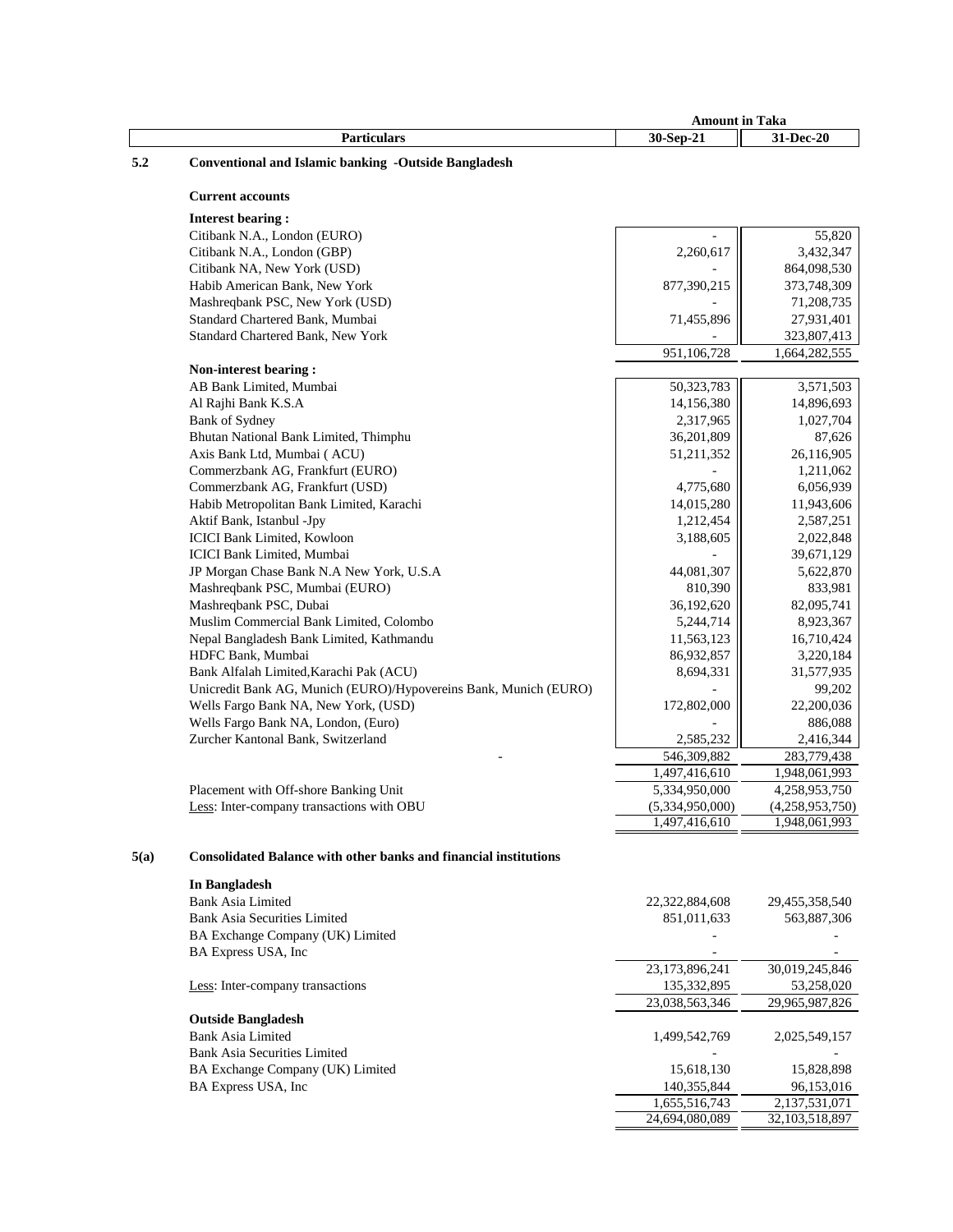|         |                                                       | <b>Amount in Taka</b> |                   |
|---------|-------------------------------------------------------|-----------------------|-------------------|
|         | <b>Particulars</b>                                    | 30-Sep-21             | 31-Dec-20         |
| 6       | Money at call and on short notice                     |                       |                   |
|         |                                                       |                       |                   |
|         | Call money Lending (Note 6.1)                         | 7,100,000,000         |                   |
|         | Short Notice Lending (Note 6.2)                       | 5,500,000,000         |                   |
|         |                                                       | 12,600,000,000        |                   |
|         |                                                       |                       |                   |
| 6.1     | <b>Call Money Lending</b>                             |                       |                   |
|         | With Banking companies:                               |                       |                   |
|         | Dhaka Bank Limited                                    | 3,000,000,000         |                   |
|         | Jamuna Bank Limited                                   | 1,000,000,000         |                   |
|         | <b>NRB Bank Limited</b>                               | 200,000,000           |                   |
|         | NRB Commercial Bank Limited                           | 1,000,000,000         |                   |
|         | <b>Trust Bank Limited</b>                             | 1,900,000,000         |                   |
|         |                                                       | 7,100,000,000         |                   |
|         | With non Banking financial institutions:              |                       |                   |
|         |                                                       | 7,100,000,000         |                   |
| 6.2     | <b>Short Notice Lending</b>                           |                       |                   |
|         | With Banking companies:                               |                       |                   |
|         | <b>AB Bank Limited</b>                                | 4,000,000,000         |                   |
|         | Mercantile Bank Limited                               | 1,500,000,000         |                   |
|         |                                                       | 5,500,000,000         | $\overline{a}$    |
|         |                                                       |                       |                   |
|         | With non Banking financial institutions:              |                       |                   |
|         |                                                       | 5,500,000,000         | $\overline{a}$    |
| 6(a)    | <b>Consolidated Money at call and on short notice</b> |                       |                   |
|         | <b>Bank Asia Limited</b>                              | 12,600,000,000        |                   |
|         | <b>Bank Asia Securities Limited</b>                   |                       |                   |
|         | BA Exchange Company (UK) Limited                      |                       |                   |
|         | BA Express USA, Inc                                   |                       |                   |
|         |                                                       | 12,600,000,000        | ÷.                |
| 7       | <b>Investments</b>                                    |                       |                   |
|         | Government (Note 7.1)                                 | 82,346,703,043        | 90,042,129,622    |
|         | Others (Note 7.2)                                     | 6,013,129,519         | 4,209,053,962     |
|         |                                                       | 88,359,832,562        | 94, 251, 183, 584 |
| 7.1     | Government                                            |                       |                   |
|         | Conventional and Islamic banking (Note 7.1.1)         | 82,346,703,043        | 90,042,129,622    |
|         | Off-shore banking unit                                |                       |                   |
|         |                                                       | 82,346,703,043        | 90,042,129,622    |
| 7.1.1   | <b>Conventional and Islamic banking</b>               |                       |                   |
|         | Treasury bills (Note 7.1.1.1)                         | 26,161,921,001        | 23,102,022,464    |
|         | Treasury bonds (Note 7.1.1.2)                         | 56, 182, 377, 142     | 66,938,178,658    |
|         | Prize bonds                                           | 2,404,900             | 1,928,500         |
|         |                                                       | 82,346,703,043        | 90,042,129,622    |
|         |                                                       |                       |                   |
| 7.1.1.1 | <b>Treasury bills</b>                                 |                       |                   |
|         | 14 days treasury bills                                | 4,996,754,000         |                   |
|         | 30 days treasury bills                                | 11,981,329,000        |                   |
|         | 364 days treasury bills                               | 9,183,838,001         | 23,102,022,464    |
|         |                                                       | 26,161,921,001        | 23,102,022,464    |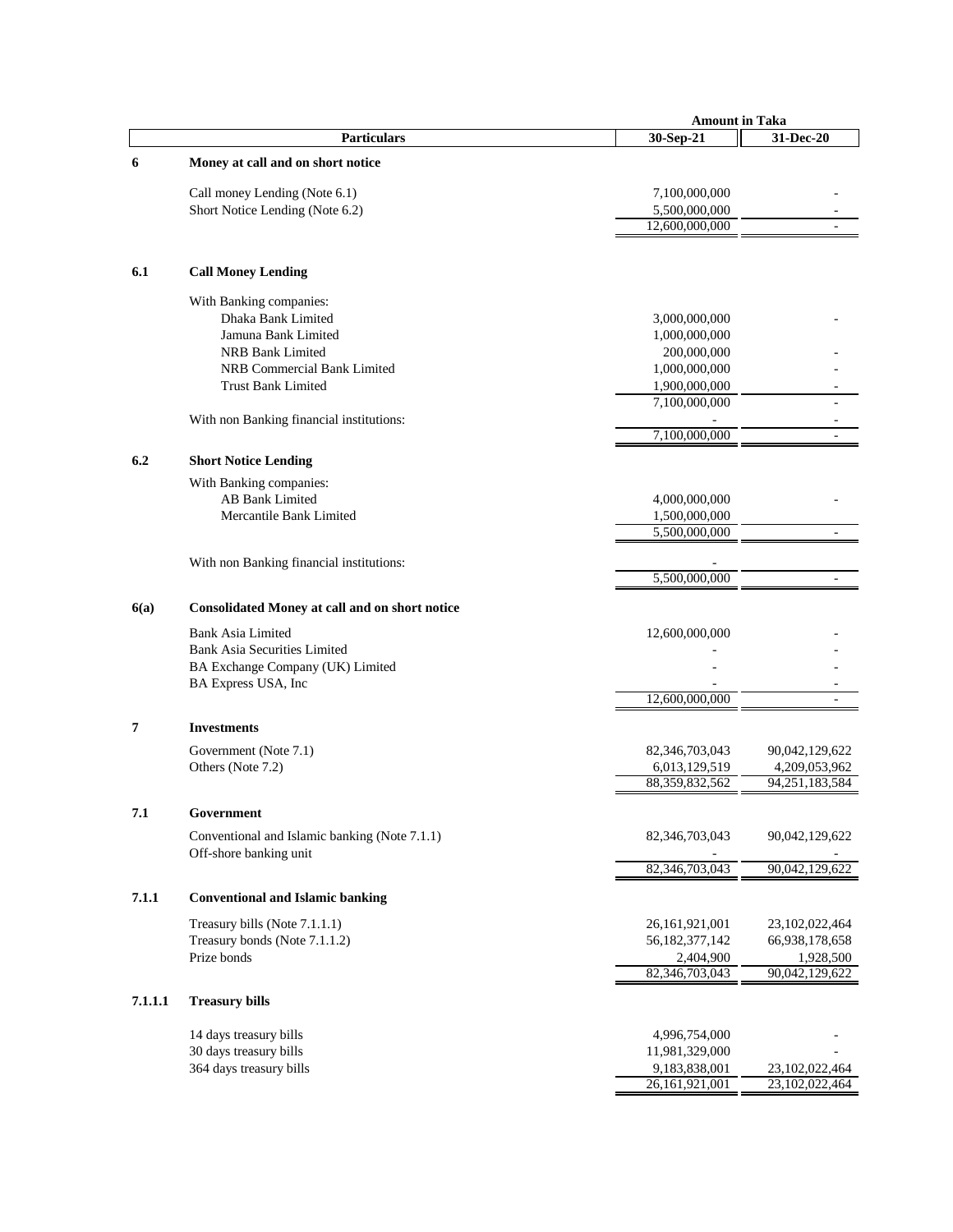|         |              |                                                               | <b>Amount in Taka</b> |                |
|---------|--------------|---------------------------------------------------------------|-----------------------|----------------|
|         |              | <b>Particulars</b>                                            | 30-Sep-21             | 31-Dec-20      |
|         |              |                                                               |                       |                |
| 7.1.1.2 |              | <b>Treasury bonds</b>                                         |                       |                |
|         |              | Bangladesh Bank Govt Investment Sukuk                         | 4,317,750,000         | 3,695,610,000  |
|         |              | Bangladesh Bank Islamic bond                                  |                       | 1,088,100,000  |
|         |              | 2 years Bangladesh Government treasury bonds                  | 1,800,490,862         | 16,209,978,546 |
|         |              | 5 years Bangladesh Government treasury bonds                  | 8,346,585,673         | 10,809,627,648 |
|         |              | 10 years Bangladesh Government treasury bonds                 | 27, 367, 127, 922     | 20,772,094,037 |
|         |              | 15 years Bangladesh Government treasury bonds                 | 9,967,473,139         | 9,979,818,881  |
|         |              | 20 years Bangladesh Government treasury bonds                 | 4,382,949,546         | 4,382,949,546  |
|         |              |                                                               | 56,182,377,142        | 66,938,178,658 |
| 7.2     |              | <b>Others</b>                                                 |                       |                |
|         |              |                                                               |                       |                |
|         |              | Conventional and Islamic banking (Note 7.2.1)                 | 6,013,129,519         | 4,209,053,962  |
|         |              | Off-shore banking unit                                        |                       |                |
|         |              |                                                               | 6,013,129,519         | 4,209,053,962  |
| 7.2.1   |              | <b>Conventional and Islamic banking</b>                       |                       |                |
|         |              |                                                               |                       |                |
|         | a)           | Ordinary shares (Details are shown in Annexure-B)             |                       |                |
|         |              | Quoted shares                                                 | 444,596,173           | 444,596,173    |
|         |              | Unquoted share                                                | 226,791,480           | 226,732,948    |
|         |              |                                                               | 671,387,653           | 671,329,121    |
|         | $\mathbf{b}$ | Mutual Fund (Details are shown in Annexure-B)                 |                       |                |
|         |              | 1st Janata Bank Mutual fund                                   | 50,000,000            | 50,000,000     |
|         |              | <b>EBL NRB Ist Mutual Fund</b>                                | 149,665,000           | 149,665,000    |
|         |              | 1st Bangladesh Fixed Income Fund                              | 250,000,000           | 250,000,000    |
|         |              | <b>MBL 1st Mutual Fund</b>                                    | 50,000,000            | 50,000,000     |
|         |              | <b>EXIM Bank 1st Mutual Fund</b>                              | 158,076,866           | 158,076,866    |
|         |              |                                                               | 657,741,866           | 657,741,866    |
|         | c)           | <b>Debentures</b>                                             |                       |                |
|         |              | <b>Beximco Denims Limited</b>                                 |                       | 9,537,605      |
|         |              | <b>Beximco Textiles Limited</b>                               |                       | 6,445,370      |
|         |              |                                                               |                       | 15,982,975     |
|         |              | <b>Bonds</b>                                                  |                       |                |
|         | d)           | Non-Convertible Subordinated Bond - Premier Bank              | 500,000,000           | 500,000,000    |
|         |              | Second Subordinated Bond - Mututal Trust Bank                 | 160,000,000           | 160,000,000    |
|         |              | Second Subordinated Bond - United Commercial Bank             |                       |                |
|         |              |                                                               | 60,000,000            | 120,000,000    |
|         |              | Fourth Subordinated Bond - United Commercial Bank             | 1,000,000,000         | 1,000,000,000  |
|         |              | Subordinated Mudaraba Bond - Social Islami Bank Limited       | 40,000,000            | 40,000,000     |
|         |              | Second Subordinated Mudaraba Bond - Social Islami Ba          |                       | 60,000,000     |
|         |              | 5 Year Preference Share - Meghna Cement Mills Ltd             | 700,000,000           | 700,000,000    |
|         |              | 5 Year Preference Share - Kushiara Power Co. Ltd              | 80,000,000            | 100,000,000    |
|         |              | 5 Year Preference Share - Summit LNG Terminal Co (Pvt) Ltd    | 80,000,000            | 100,000,000    |
|         |              | 5 Year Preference Share - Summit Gazipur II Power Ltd         | 30,000,000            | 40,000,000     |
|         |              | Perpetual Bond of Mutual Trust Bank Ltd                       | 1,000,000,000         |                |
|         |              | Perpetual Bond of Ucbl Bank Ltd                               | 1,000,000,000         |                |
|         |              | 7 Year Preference Share - Summit Barishal Power Ltd           | 34,000,000            | 44,000,000     |
|         |              |                                                               | 4,684,000,000         | 2,864,000,000  |
|         |              |                                                               | 6,013,129,519         | 4,209,053,962  |
| 7.3     |              | <b>Investments classified as per Bangladesh Bank circular</b> |                       |                |
|         |              | Held for trading (HFT)                                        | 52,816,115,220        | 49,756,216,683 |
|         |              | Held to maturity (HTM)                                        | 35,500,274,439        | 35,500,274,439 |
|         |              | Other securities                                              | 43,442,903            | 8,994,692,462  |
|         |              |                                                               | 88,359,832,562        | 94,251,183,584 |
|         |              |                                                               |                       |                |
| 7(a)    |              | <b>Consolidated Investments</b>                               |                       |                |
|         |              | Government                                                    |                       |                |
|         |              | <b>Bank Asia Limited</b>                                      | 82,346,703,043        | 90,042,129,622 |
|         |              | <b>Bank Asia Securities Limited</b>                           |                       |                |
|         |              | BA Exchange Company (UK) Limited                              |                       |                |
|         |              | BA Express USA, Inc                                           |                       |                |

82,346,703,043 90,042,129,622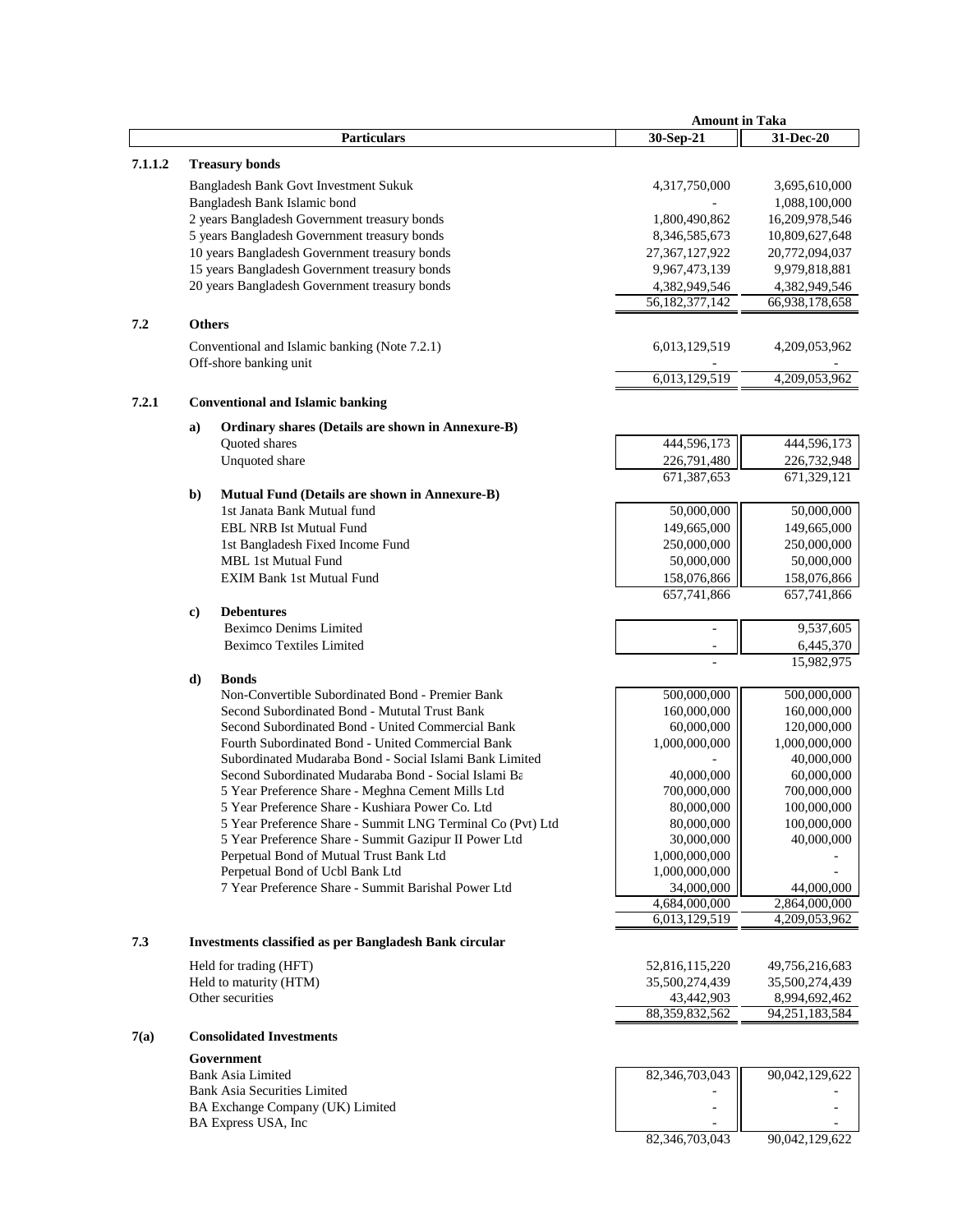|        |                                                             | <b>Amount in Taka</b> |                                 |
|--------|-------------------------------------------------------------|-----------------------|---------------------------------|
|        | <b>Particulars</b>                                          | 30-Sep-21             | 31-Dec-20                       |
|        |                                                             |                       |                                 |
|        | <b>Others</b>                                               |                       |                                 |
|        | <b>Bank Asia Limited</b>                                    | 6,013,129,519         | 4,209,053,962                   |
|        | <b>Bank Asia Securities Limited</b>                         | 954,170,087           | 655, 627, 144                   |
|        | BA Exchange Company (UK) Limited                            |                       |                                 |
|        | BA Express USA, Inc                                         |                       |                                 |
|        |                                                             | 6,967,299,606         | 4,864,681,106                   |
|        |                                                             | 89,314,002,649        | 94,906,810,728                  |
|        |                                                             |                       |                                 |
| 8      | <b>Loans and advances/investments</b>                       |                       |                                 |
|        | Loans, cash credits, overdrafts, etc/investments (Note 8.1) | 228,029,940,762       | 228, 467, 330, 505              |
|        | Bills purchased and discounted (Note 8.2)                   | 24,648,709,401        | 16,174,699,568                  |
|        |                                                             | 252,678,650,163       | 244,642,030,073                 |
|        |                                                             |                       |                                 |
| 8.1    | Loans, cash credits, overdrafts, etc/investments            |                       |                                 |
|        | <b>Conventional and Islamic banking</b>                     |                       |                                 |
|        | <b>Inside Bangladesh</b>                                    |                       |                                 |
|        | Agricultural loan                                           | 2,805,547,128         | 2,652,039,116                   |
|        | Cash credit/Bai Murabaha (Muajjal)                          | 5,833,909,123         | 6,475,321,470                   |
|        | Credit card                                                 | 3,015,276,961         |                                 |
|        |                                                             |                       | 2,732,685,187                   |
|        | Credit for poverty alleviation scheme-micro credit          | 7,567,655             | 7,613,585                       |
|        | Consumer credit scheme                                      | 14,984,493,351        | 13,449,332,124                  |
|        | Demand loan                                                 | 26,656,375,332        | 32,210,343,715                  |
|        | Export Development Fund (EDF)                               | 20,436,251,674        | 15,130,653,340                  |
|        | House building loans                                        | 1,819,717,618         | 1,753,894,542                   |
|        | Loans (General)/ Musharaka                                  | 21,193,027,251        | 19,204,212,902                  |
|        | Loan against trust receipts/ Bai Murabaha post import       | 12,051,896,447        | 13,163,763,436                  |
|        | Overdrafts/ Quard against scheme                            | 33, 173, 118, 150     | 37, 334, 786, 408               |
|        | Packing credit                                              | 683,496,635           | 483,400,366                     |
|        | Payment against documents                                   | 45,370,485            | 99,931,390                      |
|        | Staff loan                                                  | 1,581,168,240         | 1,551,039,312                   |
|        | Transport loan                                              | 2,128,275,058         | 2,032,418,741                   |
|        | Term loan- industrial/Hire purchase under Shirkatul Melk    | 30,421,363,639        | 26,477,173,539                  |
|        | Term loan- others                                           | 34,524,237,607        | 34,484,219,425                  |
|        | Term loan - Under BRPD-05                                   | 2, 141, 219, 254      |                                 |
|        |                                                             |                       |                                 |
|        | Loan under Covit-19 stimulus package                        | 11,332,069,297        | 15,450,815,316                  |
|        |                                                             | 224,834,380,905       | 224,693,643,914                 |
|        | <b>Outside Bangladesh</b>                                   |                       |                                 |
|        |                                                             | 224,834,380,905       | 224,693,643,914                 |
|        | Off-shore banking unit                                      | 3,195,559,857         | 3,773,686,591                   |
|        |                                                             | 228,029,940,762       | 228,467,330,505                 |
| 8.2    | <b>Bills purchased and discounted</b>                       |                       |                                 |
|        | Conventional and Islamic banking                            | 1,729,173,003         |                                 |
|        | Off-shore banking unit                                      | 22.919.536.398        | 1,450,361,346<br>14,724,338,222 |
|        |                                                             | 24,648,709,401        | 16,174,699,568                  |
|        |                                                             |                       |                                 |
| 8.14   | <b>Bills purchased and discounted</b>                       |                       |                                 |
|        | Payable in Bangladesh                                       | 24,083,410,162        | 15,815,626,813                  |
|        | Payable outside Bangladesh                                  | 565,299,239           | 359,072,755                     |
|        |                                                             | 24,648,709,401        | 16,174,699,568                  |
|        |                                                             |                       |                                 |
| 8. (a) | <b>Consolidated Loans and advances/investments</b>          |                       |                                 |
|        | Loans, cash credits, overdrafts, etc/investments            |                       |                                 |
|        | <b>Bank Asia Limited</b>                                    | 228,029,940,762       | 228,467,330,505                 |
|        | <b>Bank Asia Securities Limited</b>                         | 4,477,443,195         | 4,810,787,426                   |
|        | BA Exchange Company (UK) Limited                            |                       |                                 |
|        |                                                             |                       |                                 |
|        | BA Express USA, Inc                                         |                       |                                 |
|        |                                                             | 232,507,383,957       | 233, 278, 117, 931              |
|        | Less: Inter-company transactions                            | 1,800,446,430         | 2,120,969,217                   |
|        |                                                             | 230,706,937,527       | 231, 157, 148, 714              |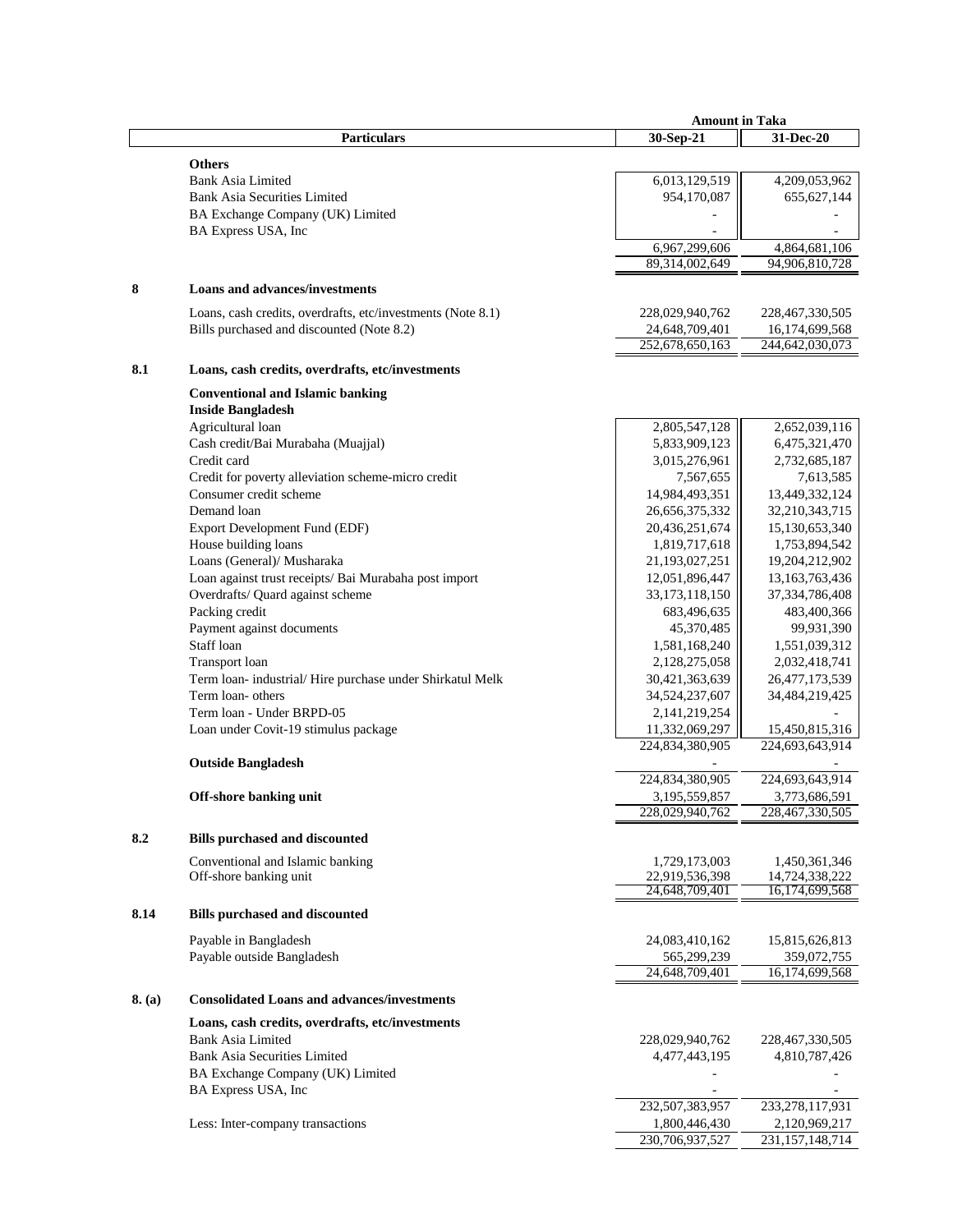|      |                                                                      | <b>Amount in Taka</b> |                   |
|------|----------------------------------------------------------------------|-----------------------|-------------------|
|      | <b>Particulars</b>                                                   | 30-Sep-21             | 31-Dec-20         |
|      | <b>Bills purchased and discounted</b>                                |                       |                   |
|      | <b>Bank Asia Limited</b>                                             | 24,648,709,401        | 16, 174, 699, 568 |
|      | <b>Bank Asia Securities Limited</b>                                  |                       |                   |
|      | BA Exchange Company (UK) Limited                                     |                       |                   |
|      | BA Express USA, Inc                                                  |                       |                   |
|      |                                                                      | 24,648,709,401        | 16,174,699,568    |
|      |                                                                      | 255, 355, 646, 928    | 247,331,848,282   |
|      |                                                                      |                       |                   |
| 9    | Fixed assets including premises, furniture and fixtures              |                       |                   |
|      | Conventional and Islamic banking (Note 9.1)                          | 6, 365, 229, 588      | 6,708,655,006     |
|      | Off-shore banking unit                                               |                       |                   |
|      |                                                                      | 6,365,229,588         | 6,708,655,006     |
|      |                                                                      |                       |                   |
| 9(a) | Consolidated Fixed assets including premises, furniture and fixtures |                       |                   |
|      |                                                                      |                       |                   |
|      | Bank Asia Limited                                                    | 6,365,229,588         | 7,025,602,707     |
|      | <b>Bank Asia Securities Limited</b>                                  | 93,386,634            | 100,737,790       |
|      | BA Exchange Company (UK) Limited                                     | 224,248               | 112               |
|      | BA Express USA, Inc                                                  | 3,838,492             | 4,710,492         |
|      |                                                                      | 6,462,678,962         | 6,814,103,400     |
|      |                                                                      |                       |                   |
| 10   | <b>Other assets</b>                                                  |                       |                   |
|      |                                                                      |                       |                   |
|      | Conventional and Islamic banking (Note 10.1)                         | 13,075,326,728        | 13,692,680,876    |
|      | Off-shore banking unit                                               | 370,046,909           | 455,426,291       |
|      | Less : Inter transaction between OBU and Conventional Banking        | (338, 157, 928)       | (413,515,032)     |
|      |                                                                      | 13, 107, 215, 709     | 13,734,592,135    |
| 10.1 | <b>Conventional and Islamic banking</b>                              |                       |                   |
|      |                                                                      |                       |                   |
|      | Income generating other assets                                       |                       |                   |
|      | Investment in Bank Asia Securities Ltd - incorporated in Bangladesh  | 1,999,990,000         | 1,999,990,000     |
|      | Investment in BA Exchange Company (UK) Limited - incorporated in UK  | 34,995,000            | 34,470,000        |
|      | Investment in BA Express USA Inc - incorporated in USA               | 81,936,000            | 81,408,000        |
|      |                                                                      | 2,116,921,000         | 2,115,868,000     |
|      | Non-income generating other assets                                   |                       |                   |
|      | Income receivable (Note 10.2)                                        | 2,143,568,956         | 1,484,684,607     |
|      | Stock of stamps                                                      | 10,151,639            | 8,375,022         |
|      | Stationery, printing materials, etc                                  | 77,932,409            | 72,829,560        |
|      | Prepaid expenses                                                     | 94,643,046            | 19,637,430        |
|      | Deposits and advance rent                                            | 302,825,857           |                   |
|      |                                                                      |                       | 325,988,875       |
|      | Receivable from capital market                                       | 116,020               |                   |
|      | Advances, prepayments and others (Note 10.3)                         | 216,163,589           | 199,702,197       |
|      | Advance income tax (Note 10.4)                                       | 6,918,218,845         | 6,125,028,357     |
|      | Receivable against government                                        | 244,610,265           | 83,180,897        |
|      | Sundry debtors                                                       | 39,777,968            | 41,540,814        |
|      | Branch adjustment account (Note 10.5)                                | 340,821,503           | 846,187,566       |
|      | Protested bills                                                      | 108, 197, 853         | 48,489,200        |
|      | Receivable from BA Exchange Company (UK) Limited                     | 68,819,244            | 94,676,053        |
|      | Receivable from BA Express USA Inc                                   | 310,129,598           | 325,094,277       |
|      | Excise duty recoverable                                              | 2,878,130             | 23,920,480        |
|      | Profit Receivable from Govt Investment Sukuk                         | 52,099,206            | 1,428,495         |
|      | Interest receivable against Govt Subsidy - from client               | 26,933,769            | 1,682,351,785     |
|      | Interest receivable against Govt Subsidy - from govt (Note 10.7)     | 517,831               | 193,697,261       |
|      |                                                                      | 10,958,405,728        | 11,576,812,876    |
|      |                                                                      | 13,075,326,728        | 13,692,680,876    |

# **10.2 Income receivable**

Income receivable consists of interest accrued on investment including interest for stimulus package.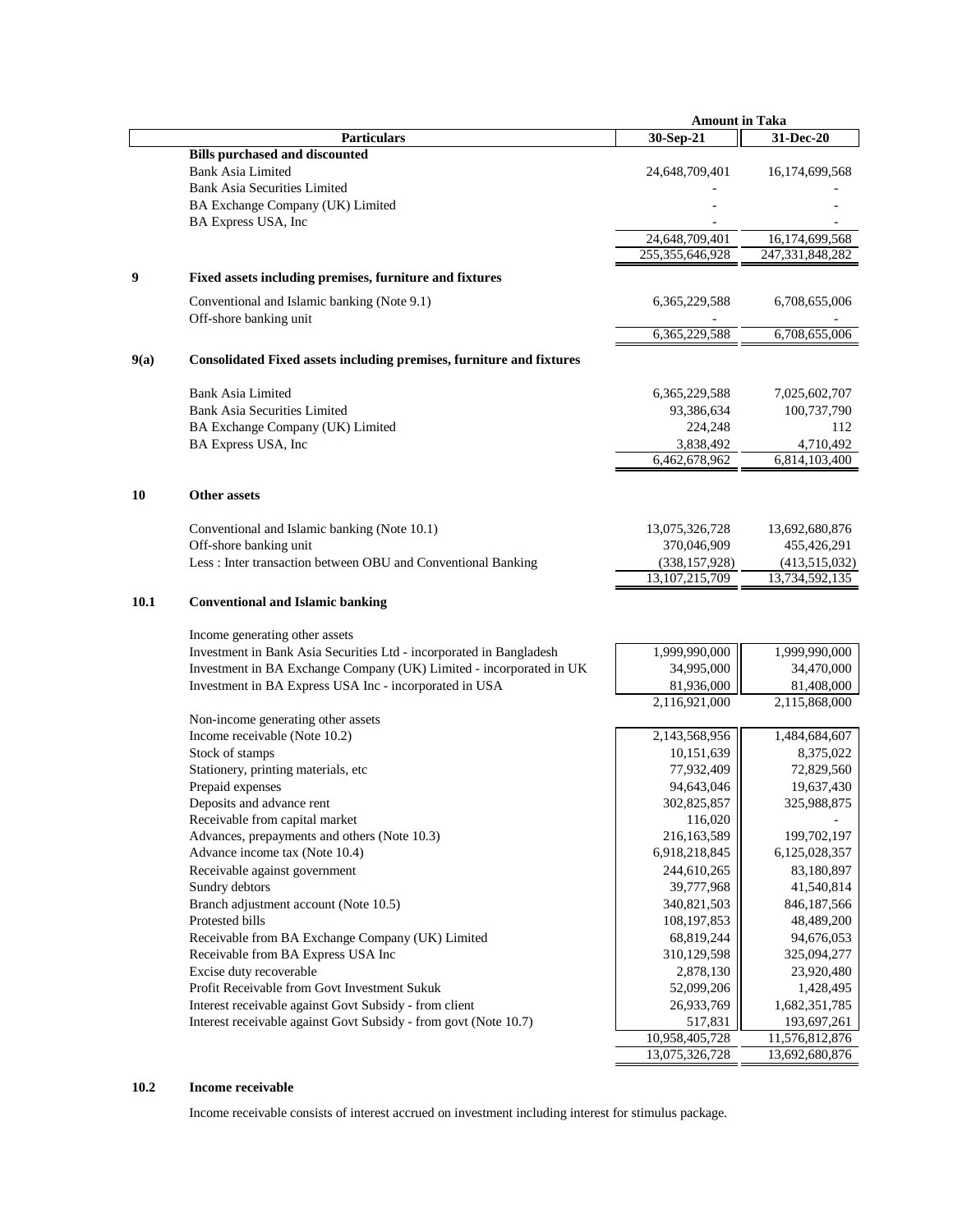| $\sim$ | $\sim$          |
|--------|-----------------|
| 88 B   | D <sub>oo</sub> |
|        | $\sim$          |
| --     | $-1$            |
| .      |                 |

#### **10.3 Advances, prepayments and others**

Advances, prepayments and others account consists of advance amount paid for purchasing of fixed assets, advance payment of rent for new branches of the Bank, advance against salary and legal expenses, etc.

*Amount* **11** 

#### **10(a) Consolidated Other assets**

| Bank Asia Limited                                | 13, 107, 215, 709 | 13,734,592,135 |
|--------------------------------------------------|-------------------|----------------|
| Bank Asia Securities Limited                     | 370,747,970       | 434,030,695    |
| BA Exchange Company (UK) Limited                 | 11.342            | 943,152        |
|                                                  |                   |                |
| BA Express USA, Inc.                             | 133,879,215       | 115,533,509    |
|                                                  | 13,611,854,236    | 14,285,099,491 |
|                                                  |                   |                |
| Less: Inter-companies transactions               |                   |                |
| Investment in Bank Asia Securities Limited       | 1.999.990.000     | 1.999.990.000  |
| Investment in BA Exchange Company (UK) Limited   | 33,687,690        | 33.684.900     |
| Investment in BA Express USA, Inc.               | 81.168.000        | 80,592,000     |
| Receivable from BA Exchange Company (UK) Limited | 68.819.244        | 94,676,053     |
| Receivable from BA Exchange USA, Inc.            | 310,129,598       | 325,094,277    |
|                                                  | 11.117.943.684    | 11.751.062.261 |

#### **10(aa) Demutualization membership of Dhaka Stock Exchange**

The majority owned (99.99%) subsidiary company of the Bank, Bank Asia Securities Limited (BASL) has acquired the membership of Dhaka Stock Exchange for Tk.153,119,000. As per the scheme of Demutualization of DSE, BASL being the initial shareholders of DSE, is entitled to receive 7,215,106 shares of Tk. 10 each, totaling Tk. 72,151,060.

Under section 14(Ka) of Demutualization Act 2013, Share Purchase Agreement (SPA) executed between Dhaka Stock Exchange Ltd. (DSE) and its strategic investors namely Shenzhen Stock Exchange (SZSE) and Shanghai Stock Exchange (SSE) and completed the sale of 25% (Twenty-five percent) DSE shares to SZSE and SSE. In this connection, BASL sold 1,803,777 number of share at the rate of Tk.21 per share totaling Tk. 37,879,317. Currently BASL holding 5,411,329 shares at a cost of totaling Tk. 114,839,239

The Scheme is not yet completed and these shares are also currently not traded. Hence the actual fair value is not readily ascertainable. However, management expect the fair value to be similar or more that the current revalued amount. Once more clarity about the Scheme and related factors are available a determination of fair value and related adjustments including impairment assessment, if any shall be made at that time.

#### **11 Borrowings from other banks, financial institutions and agents**

|        | Conventional and Islamic banking (Note 11.1) | 24,639,295,910  | 21,526,054,526  |
|--------|----------------------------------------------|-----------------|-----------------|
|        | Off-shore banking unit (Note 11.2)           | 25,747,597,620  | 18,704,754,165  |
|        | Less: Adjustment with Head Office            | (5,334,950,000) | (4,258,953,750) |
|        |                                              | 45,051,943,530  | 35,971,854,941  |
| 11.1   | <b>Conventional and Islamic banking</b>      |                 |                 |
|        | In Bangladesh (Note $11.1.1$ )               | 24,639,295,910  | 21,526,054,526  |
|        | <b>Outside Bangladesh</b>                    |                 |                 |
|        |                                              | 24,639,295,910  | 21,526,054,526  |
| 11.1.1 | In Bangladesh                                |                 |                 |
|        | Secured:                                     |                 |                 |
|        | Un secured:                                  |                 |                 |
|        | Money at call and on short notice            |                 |                 |
|        | Dutch Bangla Bank Limited                    | 490,000,000     |                 |
|        | Uttara Bank Limited                          |                 | 3,000,000,000   |
|        | <b>IFIC Bank Limited</b>                     |                 | 900,000,000     |
|        |                                              | 490,000,000     | 3,900,000,000   |
|        |                                              |                 |                 |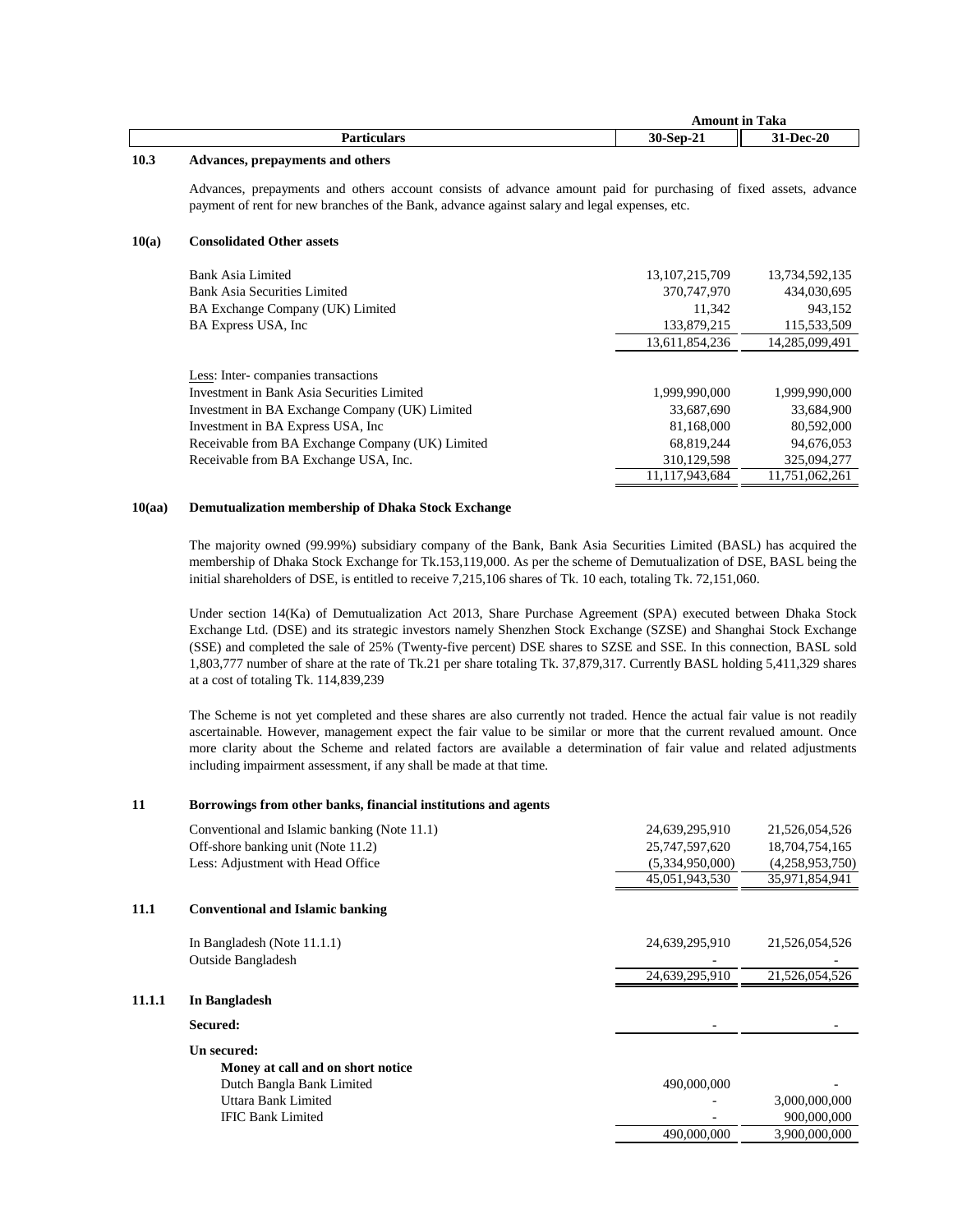|        |                                                                                            | <b>Amount in Taka</b>        |                              |
|--------|--------------------------------------------------------------------------------------------|------------------------------|------------------------------|
|        | <b>Particulars</b>                                                                         | 30-Sep-21                    | 31-Dec-20                    |
|        | <b>Borrowings</b>                                                                          |                              |                              |
|        | Bangladesh Bank (BB) refinance                                                             | 503,603,075                  | 369,818,471                  |
|        | Covid-19 Stimulus PKG-Tk. 5000 Cr for Export                                               | 1,178,075,957                | 1,324,997,951                |
|        | Agri Refinance Under STM PKG                                                               | 1,785,635,680                | 155,086,462                  |
|        | Borrowing From BB Under IPPF- II Fund                                                      | 951,128,000                  | 458,728,000                  |
|        | Borrowing from BB under Long Term Financing Facilities (LTFF) schen:                       | 367,502,595                  | 428,626,641                  |
|        | <b>SME Foundation Pre Finance</b>                                                          | 171,672,607                  | 20,422,607                   |
|        | <b>BB</b> Pre-Finance for SREUP                                                            | 36,862,500                   | 15,000,000                   |
|        | Borrowing A/C (AGRI Taka 10)<br>Borrowing From Bangladesh Bank - Green Transformation Fund | 139,805,266<br>127,223,303   | 64,303,992                   |
|        | Borrowing- Green finance refinance                                                         |                              | 10,000,000                   |
|        | Export development fund                                                                    | 18,887,786,927               | 14,779,070,402               |
|        |                                                                                            | 24,149,295,910               | 17,626,054,526               |
|        |                                                                                            | 24,639,295,910               | 21,526,054,526               |
|        |                                                                                            |                              |                              |
| 11.2   | Borrowing at Off-shore banking unit                                                        |                              |                              |
|        | Secured :                                                                                  |                              |                              |
|        | Un secured:                                                                                |                              |                              |
|        | <b>Conventional Banking</b>                                                                | 5,355,819,750                | 4,284,703,063                |
|        | <b>International Finance Corporation</b>                                                   | 5,495,750,000                | 5,456,750,000                |
|        | Borrowing - ECA                                                                            | 1,949,522,397                | 2,045,806,201                |
|        | Bank Muscat, Oman                                                                          | 845,500,000                  |                              |
|        | First Gulf Bank/First Abu Dhabi Bank                                                       | 1,268,250,000                |                              |
|        | Abu Dhabi Commercial bank                                                                  | 1,268,250,000                |                              |
|        | Mashreq Bank, UAE                                                                          | 845,500,000                  |                              |
|        | Axis Bank Limited, Singapore<br>Caixa Bank, Barcelona                                      | 253,650,000<br>1,691,000,000 | 2,449,467,915                |
|        | Standard Chartered Bank, Thailand                                                          |                              | 419,750,000                  |
|        | HDFC, Gift City, Mumbai                                                                    | 845,500,000                  |                              |
|        | Nabil Bank Limited, Nepal                                                                  | 422,750,000                  | 419,750,000                  |
|        | State Bank of India, OBU                                                                   | 422,750,000                  |                              |
|        | <b>Indusind Bank Limited</b>                                                               | 422,750,000                  |                              |
|        | Commercial Bank of Dubai                                                                   | 1,268,250,000                | 839,500,000                  |
|        | State Bank of India, Hongkong                                                              | 1,276,705,000                | 419,750,000                  |
|        | State Bank of India, Dubai                                                                 |                              | 856,290,000                  |
|        | Nepal Bangladesh Bank Limited                                                              |                              | 419,750,000                  |
|        | The Commercial Bank, Qatar                                                                 |                              | 671,600,000                  |
|        | <b>DBS</b> Bank Singapore                                                                  | 2,113,750,000                | 419,750,000                  |
|        | Banca Valsabbina SCPA Vestone Italy                                                        | 1,900,473                    | 1,886,986                    |
|        |                                                                                            | $\overline{25,747,597,620}$  | 18,704,754,165               |
| 11(a)  | Consolidated Borrowings from other banks, financial institutions and agents                |                              |                              |
|        | <b>Bank Asia Limited</b>                                                                   | 45,051,943,530               | 35,971,854,941               |
|        | <b>Bank Asia Securities Limited</b>                                                        | 1,800,446,430                | 2,120,969,217                |
|        | BA Exchange Company (UK) Limited                                                           |                              |                              |
|        | BA Express USA, Inc                                                                        |                              |                              |
|        |                                                                                            | 46,852,389,960               | 38,092,824,158               |
|        | Less: Inter-company transactions                                                           | 1,800,446,430                | 2,120,969,217                |
|        |                                                                                            | 45,051,943,530               | 35,971,854,941               |
| 11(aa) | <b>Subordinated Non-Convertible bonds</b>                                                  |                              |                              |
|        | Subordinated Non-Convertible floating rate bond                                            |                              |                              |
|        | Agrani Bank Limited                                                                        | 40,000,000                   | 80,000,000                   |
|        | <b>BRAC Bank Limited</b>                                                                   | 20,000,000                   | 40,000,000                   |
|        | Janata Bank Limited                                                                        | 50,000,000                   | 100,000,000                  |
|        | Mercantile Bank Limited                                                                    | 100,000,000                  | 200,000,000                  |
|        | One Bank Limited                                                                           | 120,000,000                  | 240,000,000                  |
|        | Pubali Bank Limited                                                                        | 50,000,000                   | 100,000,000                  |
|        | Rupali Bank Limited<br>Sonali Bank Limited                                                 | 120,000,000                  | 240,000,000                  |
|        |                                                                                            | 100,000,000<br>600,000,000   | 200,000,000<br>1,200,000,000 |
|        |                                                                                            |                              |                              |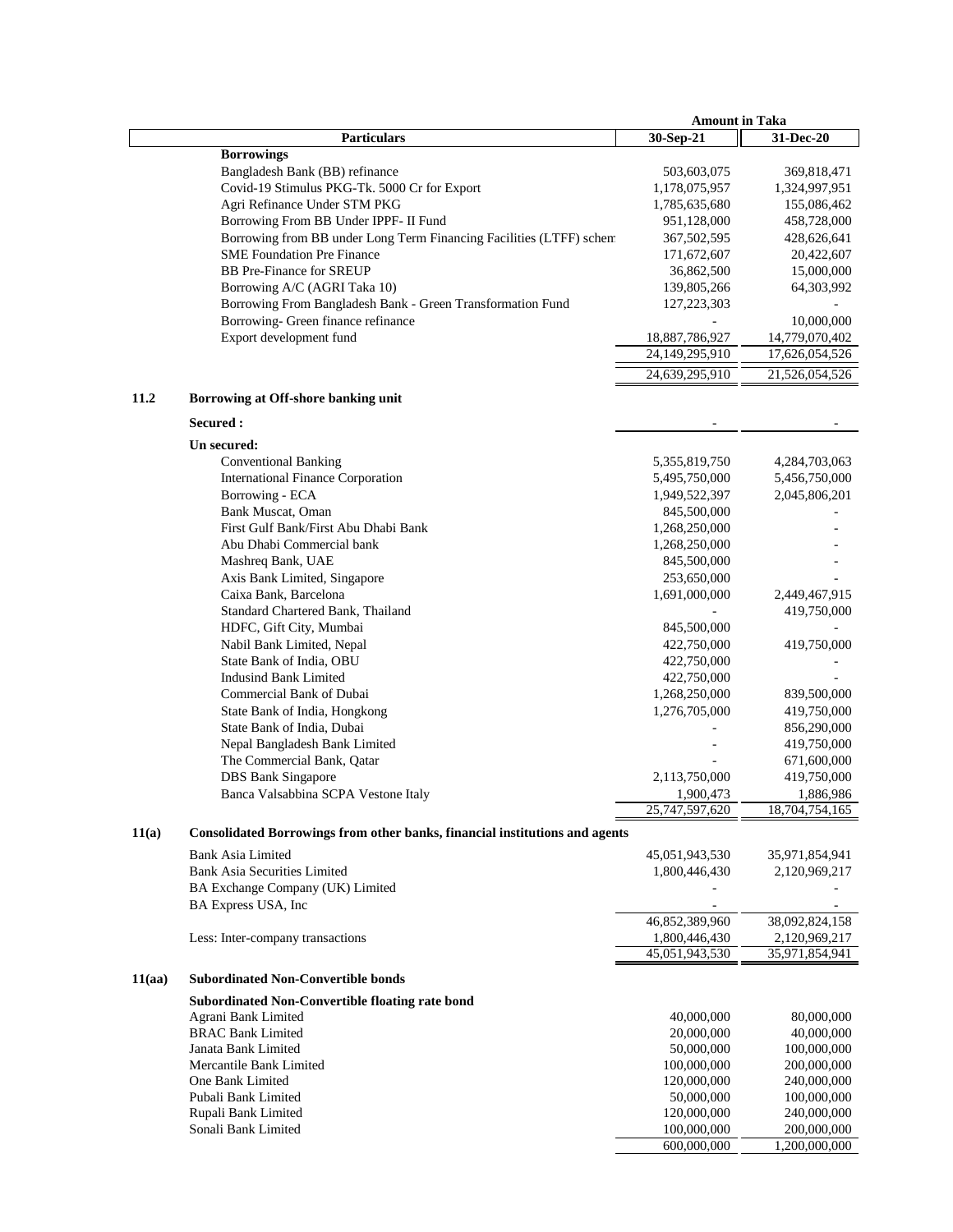|        |                                                        | <b>Amount in Taka</b>          |                                |
|--------|--------------------------------------------------------|--------------------------------|--------------------------------|
|        | <b>Particulars</b>                                     | 30-Sep-21                      | 31-Dec-20                      |
|        | Subordinated Non-Convertible floating rate bond - 2    |                                |                                |
|        | Agrani Bank Limited                                    | 150,000,000                    | 200,000,000                    |
|        | Dhaka Bank Limited                                     | 450,000,000                    | 600,000,000                    |
|        | Janata Bank Limited                                    | 150,000,000                    | 200,000,000                    |
|        | National Life Insurance Co                             | 300,000,000                    | 400,000,000                    |
|        | Pubali Bank Limited                                    | 600,000,000                    | 800,000,000                    |
|        | Sabinco                                                | 90,000,000                     | 120,000,000                    |
|        | Sadharan Bima Corporation                              | 60,000,000                     | 80,000,000                     |
|        | Sonali Bank Limited                                    | 600,000,000                    | 800,000,000                    |
|        | Southeast Bank Limited                                 | 300,000,000                    | 400,000,000                    |
|        | Uttara Bank Limited                                    | 300,000,000                    | 400,000,000                    |
|        |                                                        | 3,000,000,000                  | 4,000,000,000                  |
|        | Subordinated Non-Convertible floating rate bond - 3    |                                |                                |
|        | Agrani Bank Limited                                    | 2,500,000,000                  | 2,500,000,000                  |
|        | <b>Eastern Bank Limited</b>                            | 1,000,000,000                  | 1,000,000,000                  |
|        | <b>Trust Bank Limited</b>                              | 500,000,000                    | 500,000,000                    |
|        | Dutch-Bangla Bank Limited                              | 500,000,000                    | 500,000,000                    |
|        | Pubali Bank Limited                                    | 500,000,000                    | 500,000,000                    |
|        |                                                        | 5,000,000,000                  | 5,000,000,000                  |
|        |                                                        | 8,600,000,000                  | 10,200,000,000                 |
| 12     | Deposits and other accounts                            |                                |                                |
|        |                                                        |                                |                                |
|        | Conventional and Islamic banking (Note 12.1)           | 298,540,209,925                | 302,702,491,449                |
|        | Off-shore banking unit                                 | 462,985,104<br>299,003,195,029 | 325,614,911<br>303,028,106,360 |
|        |                                                        |                                |                                |
|        | Deposits and other accounts                            |                                |                                |
|        | Current/Al-wadeeah current accounts and other accounts |                                |                                |
|        | Deposits from banks                                    |                                |                                |
|        | Deposits from customers                                | 58,819,649,738                 | 59,077,355,292                 |
|        | Off-shore banking unit                                 | 410,726,225                    | 280,490,384                    |
|        |                                                        | 59,230,375,963                 | 59, 357, 845, 676              |
|        | <b>Bills</b> payable                                   |                                |                                |
|        | Deposits from banks                                    |                                |                                |
|        | Deposits from customers                                | 3,273,227,974                  | 3,747,868,764                  |
|        |                                                        | 3,273,227,974                  | 3,747,868,764                  |
|        | Savings bank/Mudaraba savings bank deposits            |                                |                                |
|        | Deposits from banks                                    |                                |                                |
|        | Deposits from customers                                | 72,965,195,680                 | 64, 167, 247, 193              |
|        |                                                        | 72,965,195,680                 | 64, 167, 247, 193              |
|        | Fixed deposits/Mudaraba fixed deposits                 |                                |                                |
|        | Deposits from banks                                    | 6,861,197                      | 5,101,696                      |
|        | Deposits from customers                                | 163,475,275,336                | 175,704,918,504                |
|        | Off-shore banking unit                                 | 52,258,879                     | 45,124,527                     |
|        |                                                        | 163,534,395,412                | 175, 755, 144, 727             |
|        |                                                        | 299,003,195,029                | 303,028,106,360                |
| 12.1   | <b>Conventional and Islamic banking</b>                |                                |                                |
|        | Deposits from banks (Note 12.1.1)                      | 6,861,197                      | 5,101,696                      |
|        | Deposits from customers (Note 12.1.2)                  | 298,533,348,728                | 302,697,389,753                |
|        |                                                        | 298,540,209,925                | 302,702,491,449                |
| 12.1.1 | <b>Deposits from banks</b>                             |                                |                                |
|        | <b>Fixed deposit/SND</b>                               |                                |                                |
|        | <b>AB Bank Limited</b>                                 | 39,699                         | 39,875                         |
|        | <b>EXIM Bank Limited</b>                               | 5,637,125                      | 3,885,861                      |
|        | Social Islami Bank Limited                             | 591,058                        | 586,859                        |
|        | <b>Trust Bank Limited</b>                              | 593,315                        | 589,101                        |
|        |                                                        | 6,861,197                      | 5,101,696                      |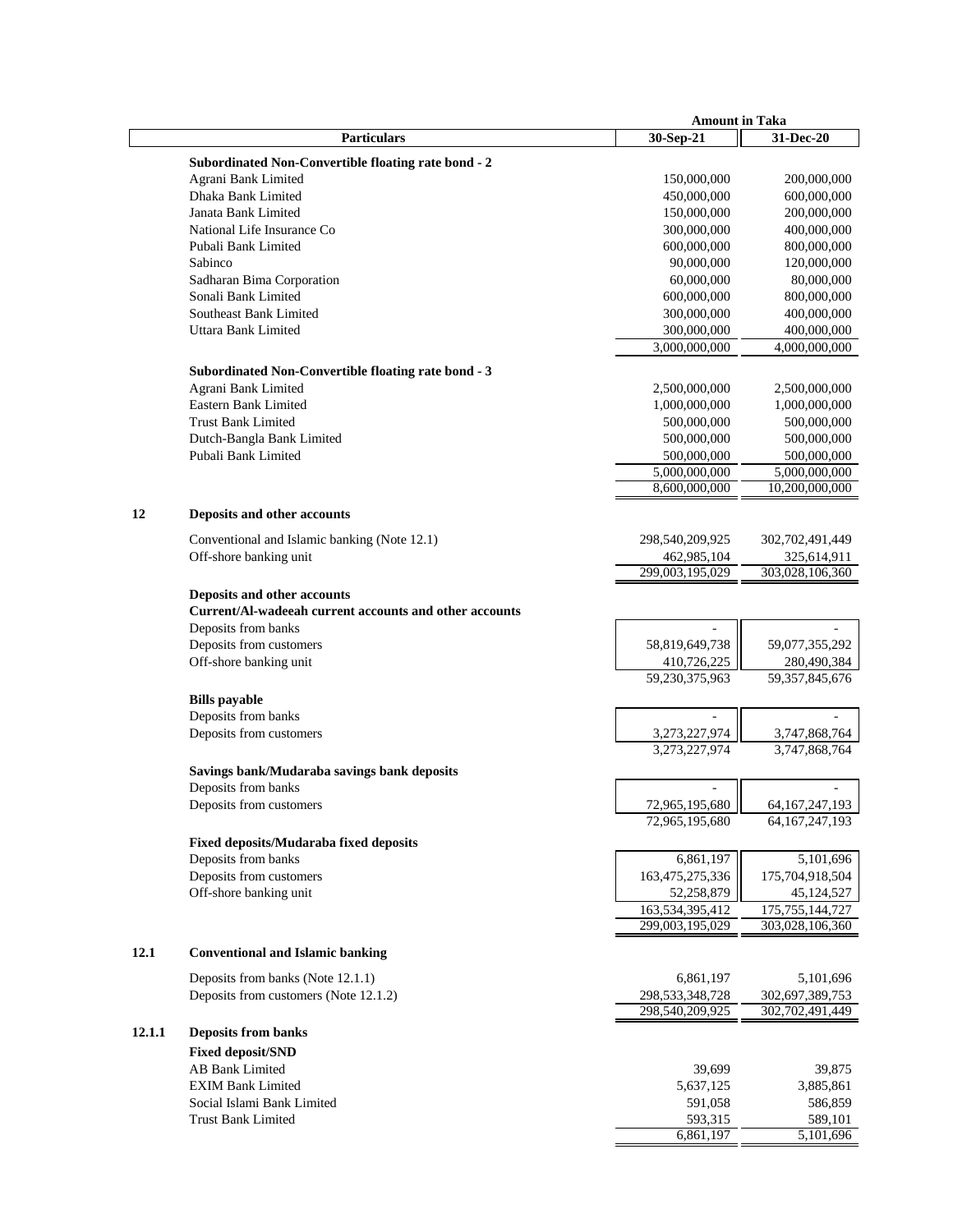|                     |                                                                                | <b>Amount in Taka</b>         |                                      |
|---------------------|--------------------------------------------------------------------------------|-------------------------------|--------------------------------------|
|                     | <b>Particulars</b>                                                             | 30-Sep-21                     | 31-Dec-20                            |
|                     |                                                                                |                               |                                      |
| 12.1.2              | <b>Deposits from customers</b>                                                 |                               |                                      |
|                     | Current/Al-wadeeah current accounts and other accounts (Note 12.1.2a)          | 58,819,649,738                | 59,077,355,292                       |
|                     | Bills payable (Note 12.1.2b)                                                   | 3,273,227,974                 | 3,747,868,764                        |
|                     | Savings bank/Mudaraba savings deposits                                         | 72,965,195,680                | 64, 167, 247, 193                    |
|                     | Fixed deposits/Mudaraba fixed deposits (Note 12.1.2c)                          | 163,475,275,336               | 175,704,918,504                      |
|                     |                                                                                | 298,533,348,728               | 302,697,389,753                      |
| 12.1.2a             | Current/Al-wadeeah current accounts and other accounts                         |                               |                                      |
|                     | Current/Al-wadeeah current accounts                                            | 24,381,870,705                | 24,818,035,606                       |
|                     | Other demand deposit - Local currency                                          | 25,494,126,325                | 25,468,837,980                       |
|                     | Other demand deposit - Foreign currencies                                      | 6,877,555,183                 | 6,708,270,720                        |
|                     | Foreign currency deposits                                                      | 2,404,255,453                 | 2,495,726,018                        |
|                     | Export retention quota                                                         |                               |                                      |
|                     |                                                                                | 59,157,807,666                | 59,490,870,324                       |
|                     | Less: Inter transaction between OBU and Conventional Banking                   | (338, 157, 928)               | (413,515,032)                        |
|                     |                                                                                | 58,819,649,738                | 59,077,355,292                       |
| 12.1.2 <sub>b</sub> | <b>Bills</b> payable                                                           |                               |                                      |
|                     |                                                                                |                               |                                      |
|                     | Bills payable - local currency                                                 | 3,243,638,752                 | 3,723,901,591                        |
|                     | Bills payable - foreign currencies                                             | 29,589,222                    | 23,967,173                           |
|                     | Demand draft                                                                   | 3,273,227,974                 | 3,747,868,764                        |
|                     |                                                                                |                               |                                      |
| 12.1.2c             | Fixed deposits/Mudaraba fixed deposits                                         |                               |                                      |
|                     | Fixed deposits/Mudaraba fixed deposits                                         | 100,286,088,374               | 107,507,156,677                      |
|                     | Special notice deposit                                                         | 23,581,581,332                | 29, 394, 855, 101                    |
|                     | Foreign currency deposits (interest bearing)                                   | 3,396,708                     | 3,371,973                            |
|                     | Deposit under schemes                                                          | 39,604,208,922                | 38,799,534,753                       |
|                     |                                                                                | 163,475,275,336               | 175,704,918,504                      |
| 12.2                | Payable on demand and time deposits                                            |                               |                                      |
|                     | <b>Demand deposits</b><br>a)                                                   |                               |                                      |
|                     | Current/Al-wadeeah current accounts and other accounts                         | 24,454,439,002                | 24,685,010,958                       |
|                     | Savings bank/Mudaraba savings deposits                                         | 6,566,867,611                 | 5,775,052,247                        |
|                     | Foreign currency deposits (non interest bearing)                               | 9,281,810,636                 | 9,203,996,738                        |
|                     | Sundry deposits                                                                | 25,494,126,325                | 25,468,837,980                       |
|                     | Bills payable                                                                  | 3,273,227,974                 | 3,747,868,764                        |
|                     |                                                                                |                               |                                      |
|                     |                                                                                | 69,070,471,548                | 68,880,766,687                       |
|                     | <b>Time deposits</b><br>$\mathbf{b}$<br>Savings bank/Mudaraba savings deposits |                               |                                      |
|                     | Fixed deposits/Mudaraba fixed deposits                                         | 66,398,328,069                | 58,392,194,946                       |
|                     |                                                                                | 100,345,208,450               | 107,557,382,900                      |
|                     | Foreign currency deposits (interest bearing)<br>Special notice deposit         | 3,396,708                     | 3,371,973                            |
|                     | Security deposits                                                              | 23,581,581,332                | 29,394,855,101                       |
|                     | Deposits under schemes                                                         | 39,604,208,922                |                                      |
|                     |                                                                                | 229.932.723.481               | 38,799,534,753<br>234, 147, 339, 673 |
|                     |                                                                                | 299,003,195,029               | 303,028,106,360                      |
| 12(a)               | <b>Consolidated Deposits and other accounts</b>                                |                               |                                      |
|                     |                                                                                |                               |                                      |
|                     | Current/Al-wadeeah current accounts and other accounts                         |                               |                                      |
|                     | <b>Bank Asia Limited</b>                                                       | 59,230,375,963                | 59, 357, 845, 676                    |
|                     | <b>Bank Asia Securities Limited</b>                                            | 801,473,314                   | 519,066,108                          |
|                     | BA Exchange Company (UK) Limited                                               |                               |                                      |
|                     | BA Express USA, Inc                                                            |                               |                                      |
|                     |                                                                                | 60,031,849,277<br>135,332,895 | 59,876,911,784                       |
|                     | Less: Inter-company transactions                                               | 59,896,516,382                | 53,258,020<br>59,823,653,764         |
|                     |                                                                                |                               |                                      |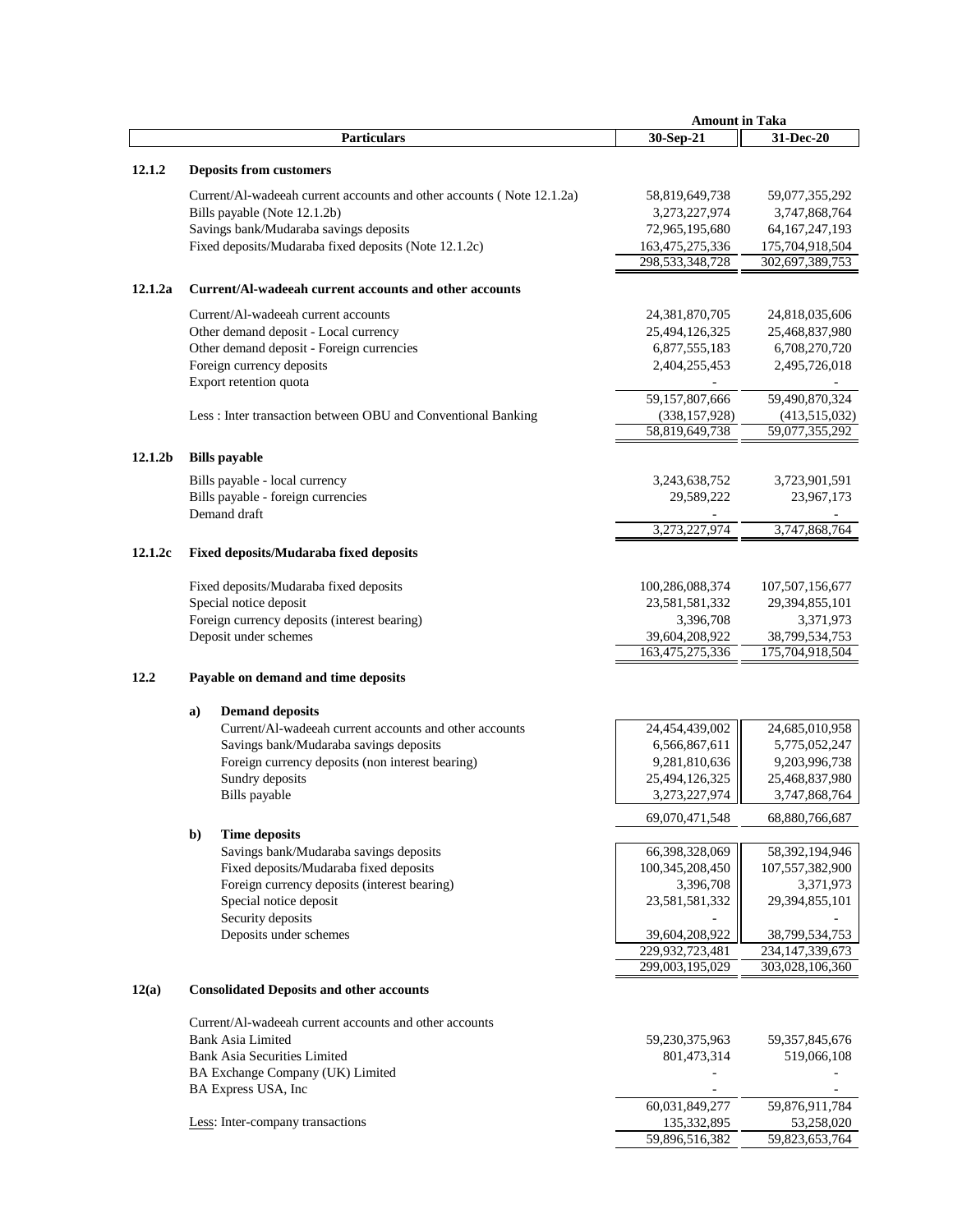|      |                                                                         | <b>Amount in Taka</b>       |                           |
|------|-------------------------------------------------------------------------|-----------------------------|---------------------------|
|      | <b>Particulars</b>                                                      | 30-Sep-21                   | 31-Dec-20                 |
|      | <b>Bills</b> payable                                                    |                             |                           |
|      | <b>Bank Asia Limited</b>                                                | 3,273,227,974               | 3,747,868,764             |
|      | <b>Bank Asia Securities Limited</b>                                     |                             |                           |
|      | BA Exchange Company (UK) Limited                                        |                             |                           |
|      | BA Express USA, Inc                                                     |                             |                           |
|      |                                                                         | 3,273,227,974               | 3,747,868,764             |
|      | Savings bank/Mudaraba savings bank deposits                             |                             |                           |
|      | <b>Bank Asia Limited</b>                                                | 72,965,195,680              | 64, 167, 247, 193         |
|      | <b>Bank Asia Securities Limited</b>                                     |                             |                           |
|      | BA Exchange Company (UK) Limited                                        |                             |                           |
|      | BA Express USA, Inc                                                     |                             |                           |
|      |                                                                         | 72,965,195,680              | 64, 167, 247, 193         |
|      | Fixed deposits/Mudaraba fixed deposits                                  |                             |                           |
|      |                                                                         |                             |                           |
|      | <b>Bank Asia Limited</b>                                                | 163,534,395,412             | 175, 755, 144, 727        |
|      | <b>Bank Asia Securities Limited</b><br>BA Exchange Company (UK) Limited |                             |                           |
|      | BA Express USA, Inc                                                     |                             |                           |
|      |                                                                         | 163,534,395,412             | 175, 755, 144, 727        |
|      |                                                                         | 299,669,335,448             | 303,493,914,448           |
|      |                                                                         |                             |                           |
| 13   | <b>Other liabilities</b>                                                |                             |                           |
|      | Conventional and Islamic banking (Note 13.1)                            | 34,612,419,416              | 32,135,724,795            |
|      | Off-shore banking unit                                                  | 1,105,771                   | 569,192                   |
|      |                                                                         | 34,613,525,187              | 32,136,293,987            |
| 13.1 | <b>Conventional and Islamic banking</b>                                 |                             |                           |
|      | Provision for loans and advances/investments (Note 13.2)                | 13,695,000,000              | 13,960,800,000            |
|      | Provision on off-balance sheet exposures (Note 13.3)                    | 1,415,000,000               | 1,005,000,000             |
|      | Interest suspense account                                               | 3,857,223,084               | 4, 341, 502, 178          |
|      | Provision for income tax including deferred tax (Note 13.5)             | 11,306,414,519              | 8,956,414,519             |
|      | Provision for performance and festival bonus                            | 221, 427, 479               | 252,632,349               |
|      | Master card and Visa card payables                                      | 4,561,700                   | 829,449                   |
|      | Expenditures and other payables                                         | 1,044,192,046               | 864,600,677               |
|      | Provision for nostro accounts (Note 13.6)<br>Other payable              |                             |                           |
|      | Provision for profit equalisation                                       | 123,566,228<br>15, 167, 287 | 115,509,606<br>20,978,177 |
|      | Provision for diminution in value of shares (Note 13.7)                 | 363,383,553                 | 363, 383, 553             |
|      | Payable to Government                                                   |                             | 9,007,621                 |
|      | Provision for others (Note 13.8)                                        | 390,572,690                 | 290,572,690               |
|      | Rebate payable on good borrowers                                        | 67,700,000                  | 67,700,000                |
|      | Unearned income                                                         | 885,806,344                 | 829,928,758               |
|      | Interest payable on subordinated non-covertable zero coupon bond        | 283,504,931                 | 181,861,645               |
|      | <b>Fraction Bonus Share</b>                                             | 1,608,744                   | 2,768,571                 |
|      | ATM/POS settlement account                                              |                             | 6,775                     |
|      | Nostro account credit balance                                           | 307,454,567                 |                           |
|      | Lease liabilities                                                       | 629,836,244                 | 872,228,227               |
|      |                                                                         | 34,612,419,416              | 32, 135, 724, 795         |
| 13.2 | Provision for loans and advances/investments                            |                             |                           |
|      | <b>General provision</b>                                                |                             |                           |
|      | <b>Conventional and Islamic:</b>                                        |                             |                           |
|      | Balance as at 1 January                                                 | 9,655,619,752               | 7,478,740,555             |
|      | Add: Provision made during the year                                     | (1,420,000,000)             | 1,326,279,197             |
|      | Transfer from Special general provision COVID-19                        |                             | 850,600,000               |
|      | Less: Adjustment of Special general provision COVID-19                  | (850,600,000)               |                           |
|      | Balance as at 30 September                                              | 7,385,019,752               | 9,655,619,752             |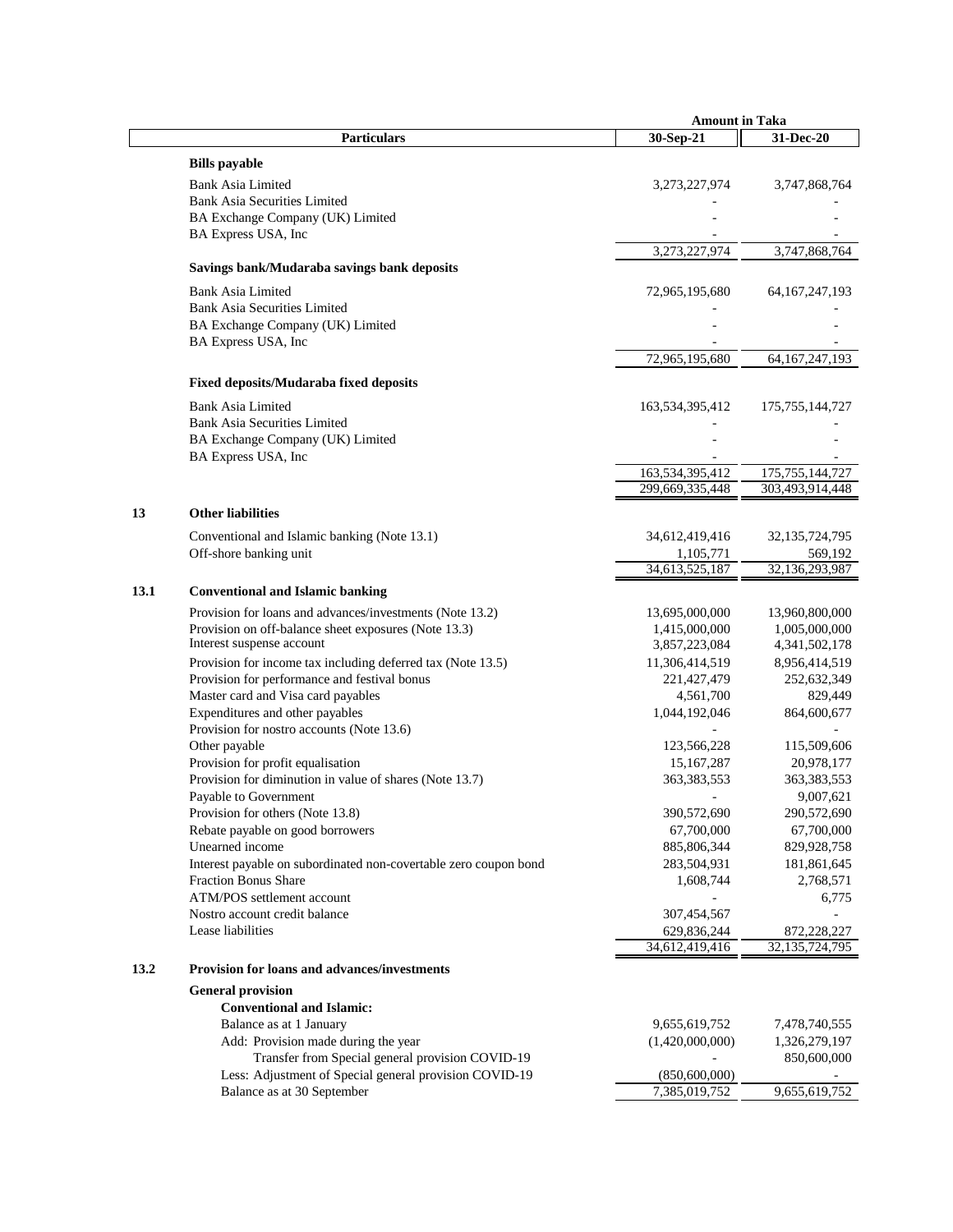|      |                                                                      | <b>Amount in Taka</b>    |                 |  |
|------|----------------------------------------------------------------------|--------------------------|-----------------|--|
|      | <b>Particulars</b>                                                   | 30-Sep-21                | 31-Dec-20       |  |
|      | <b>Off-shore Banking Unit (OBU):</b>                                 |                          |                 |  |
|      | Balance as at 1 January                                              | 184,980,248              | 195,719,574     |  |
|      | Less: Provision no longer required                                   |                          | (10, 739, 326)  |  |
|      | Balance as at 30 September                                           | 184,980,248              | 184,980,248     |  |
|      | A. Total general provision on loans and advances/investments         | 7,570,000,000            | 9,840,600,000   |  |
|      | <b>Specific provision</b>                                            |                          |                 |  |
|      | <b>Conventional and Islamic:</b>                                     |                          |                 |  |
|      | Balance as at 1 January                                              | 4,120,200,000            | 4,604,656,791   |  |
|      | Add/ Back: Recoveries of amounts previously written off              | 36,238,435               | 183,636,137     |  |
|      | Specific provision made during the year                              | 3,946,257,718            | (413, 359, 577) |  |
|      | Less: Write off/amicable settlement during the year                  | (1,977,696,153)          | (254, 733, 351) |  |
|      | Balance as at 30 September                                           | 6,125,000,000            | 4,120,200,000   |  |
|      |                                                                      |                          |                 |  |
|      | <b>Off-shore Banking Unit (OBU):</b>                                 |                          |                 |  |
|      | Balance as at 1 January                                              |                          |                 |  |
|      | Add: Provision made during the year                                  |                          |                 |  |
|      | Less: Provision no longer required                                   |                          |                 |  |
|      | Balance as at 30 September                                           | $\overline{\phantom{a}}$ |                 |  |
|      | <b>B.</b> Total Specific provision on loans and advances/investments | 6,125,000,000            | 4,120,200,000   |  |
|      | C. Total provision on loans and advances/investments (A+B)           | 13,695,000,000           | 13,960,800,000  |  |
| 13.3 | Provision on off-balance sheet exposures                             |                          |                 |  |
|      | Balance as at 1 January                                              | 1,004,645,275            | 961, 337, 263   |  |
|      | Provision made during the year<br>Add:                               | 410,000,000              | 43,308,012      |  |
|      |                                                                      | 1,414,645,275            | 1,004,645,275   |  |
|      | Adjustments made during the year<br>Less:                            |                          |                 |  |
|      | Balance as at 30 September                                           | 1,414,645,275            | 1,004,645,275   |  |
|      | General provision maintained for OBU as at 01 January                | 354,725                  | 313,322         |  |
|      | Add:<br>Provision made during the year                               |                          | 41,403          |  |
|      | Provision no longer required<br>Less:                                |                          |                 |  |
|      |                                                                      | 354,725                  | 354,725         |  |
|      | Off-balance sheet exposures provision Balance as at 30 September     | 1,415,000,000            | 1,005,000,000   |  |
|      |                                                                      |                          |                 |  |

As per BRPD Circular No. 07, dated 21 June 2018 no provision is required for bills for collection and for counter guarantee provision is maintained based on BB rating grade.

# **13.5 Provision for taxation**

|        | Current tax (Note 13.5.1)<br>Deferred tax (Note 13.5.2)        | 10,834,393,154<br>472,021,365<br>11.306.414.519 | 8,484,393,154<br>472,021,365<br>8,956,414,519 |
|--------|----------------------------------------------------------------|-------------------------------------------------|-----------------------------------------------|
| 13.5.1 | <b>Provision for current tax</b>                               |                                                 |                                               |
|        | Balance as at 1 January<br>Add: Provision made during the year | 8,484,393,154<br>2,350,000,000                  | 10,103,853,086<br>1,922,000,000               |
|        | Less: Adjustments made during the year                         | 10,834,393,154                                  | 12,025,853,086<br>3,541,459,932               |
|        | Balance as at 30 September                                     | 10,834,393,154                                  | 8,484,393,154                                 |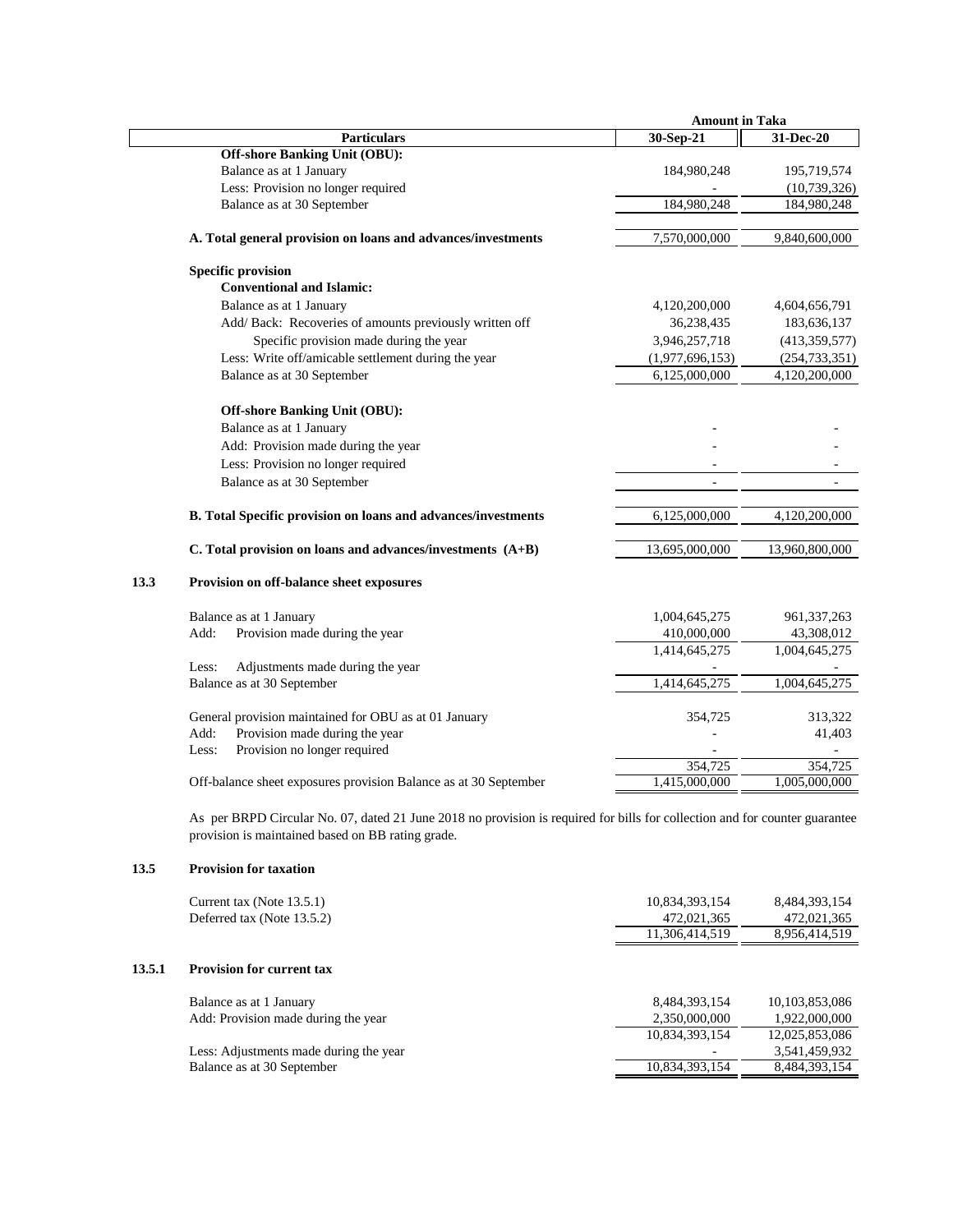|        |                                                  | <b>Amount in Taka</b> |                |
|--------|--------------------------------------------------|-----------------------|----------------|
|        | <b>Particulars</b>                               | 30-Sep-21             | 31-Dec-20      |
|        | 13.5.1(a) Consolidated Provision for current tax |                       |                |
|        |                                                  |                       |                |
|        | Balance as at 1 January                          | 10,457,975,108        | 8,438,505,719  |
|        | Add: Provision made during the year              |                       |                |
|        | <b>Bank Asia Limited</b>                         | 2,350,000,000         | 1,960,000,000  |
|        | <b>Bank Asia Securities Limited</b>              | 70,000,855            | 59,469,389     |
|        | BA Exchange Company (UK) Limited                 |                       |                |
|        | BA Express USA, Inc                              |                       |                |
|        |                                                  | 2,420,000,855         | 2,019,469,389  |
|        |                                                  | 12,877,975,963        | 10,457,975,108 |
|        | Less: Adjustments made during the year           |                       |                |
|        | Bank Asia Limited                                |                       |                |
|        | <b>Bank Asia Securities Limited</b>              |                       |                |
|        | BA Exchange Company (UK) Limited                 |                       |                |
|        | BA Express USA, Inc                              |                       |                |
|        | Balance as at 30 September                       | 12,877,975,963        | 10,457,975,108 |
| 13.5.2 | <b>Provision for deferred tax</b>                |                       |                |
|        | Balance as at 1 January                          | 472,021,365           | 472,021,365    |
|        | Provision made for deferred tax liabilities      |                       |                |
|        | Charged/(credited) to profit and loss statement  |                       |                |
|        | Charged/(credited) to revaluation reserve        |                       |                |
|        |                                                  |                       |                |
|        |                                                  | 472,021,365           | 472,021,365    |
|        | Provision made for deferred tax assets           |                       |                |
|        |                                                  | 472,021,365           | 472,021,365    |
|        | 13.5.1(a) Consolidated Provision for current tax |                       |                |
|        | <b>Bank Asia Limited</b>                         | 10,834,393,154        | 8,805,454,026  |
|        | <b>Bank Asia Securities Limited</b>              |                       | 74,671,957     |
|        | BA Exchange Company (UK) Limited                 |                       |                |
|        | BA Express USA, Inc                              |                       |                |
|        |                                                  | 10,834,393,154        | 8,880,125,983  |

## **13.5.2(a) Deferred Tax (asset)/liability**

| <b>Particulars</b>                                      | <b>Book value</b> | <b>Tax Base</b> | (Deductible)/<br><b>Taxable</b> | Deferred tax<br>(Asset)/Liability |
|---------------------------------------------------------|-------------------|-----------------|---------------------------------|-----------------------------------|
| Balance as at December 31, 2020                         |                   |                 |                                 |                                   |
| Deferred Tax Asset                                      |                   |                 |                                 | (1,158,806,250)                   |
| Deferred Tax Liability                                  |                   |                 |                                 | 851,945,619                       |
| Net Deferred Tax Asset                                  |                   |                 |                                 | (306, 860, 631)                   |
| Balance as at September 30, 2021                        |                   |                 |                                 |                                   |
| Loan loss provision (Note 13.2)                         | 6,125,000,000     |                 | (4,593,750,000)                 | (1,722,656,250)                   |
| Deferred tax assets (a)                                 |                   |                 |                                 | (1,722,656,250)                   |
| Interest receivable                                     | 2,143,568,956     |                 | 2,143,568,956                   | 803,838,359                       |
| Fixed assets                                            | 3.021.724.045     | 2,531,269,684   | 490,454,361                     | 183,920,385                       |
| Right-of-use assets                                     |                   |                 | 210.919.960                     | 79,094,985                        |
| Deferred tax liability (b)                              |                   |                 |                                 | 1,066,853,729                     |
| Net Deferred Tax Asset as of September 30, 2021 $(a+b)$ |                   |                 |                                 | (655, 802, 521)                   |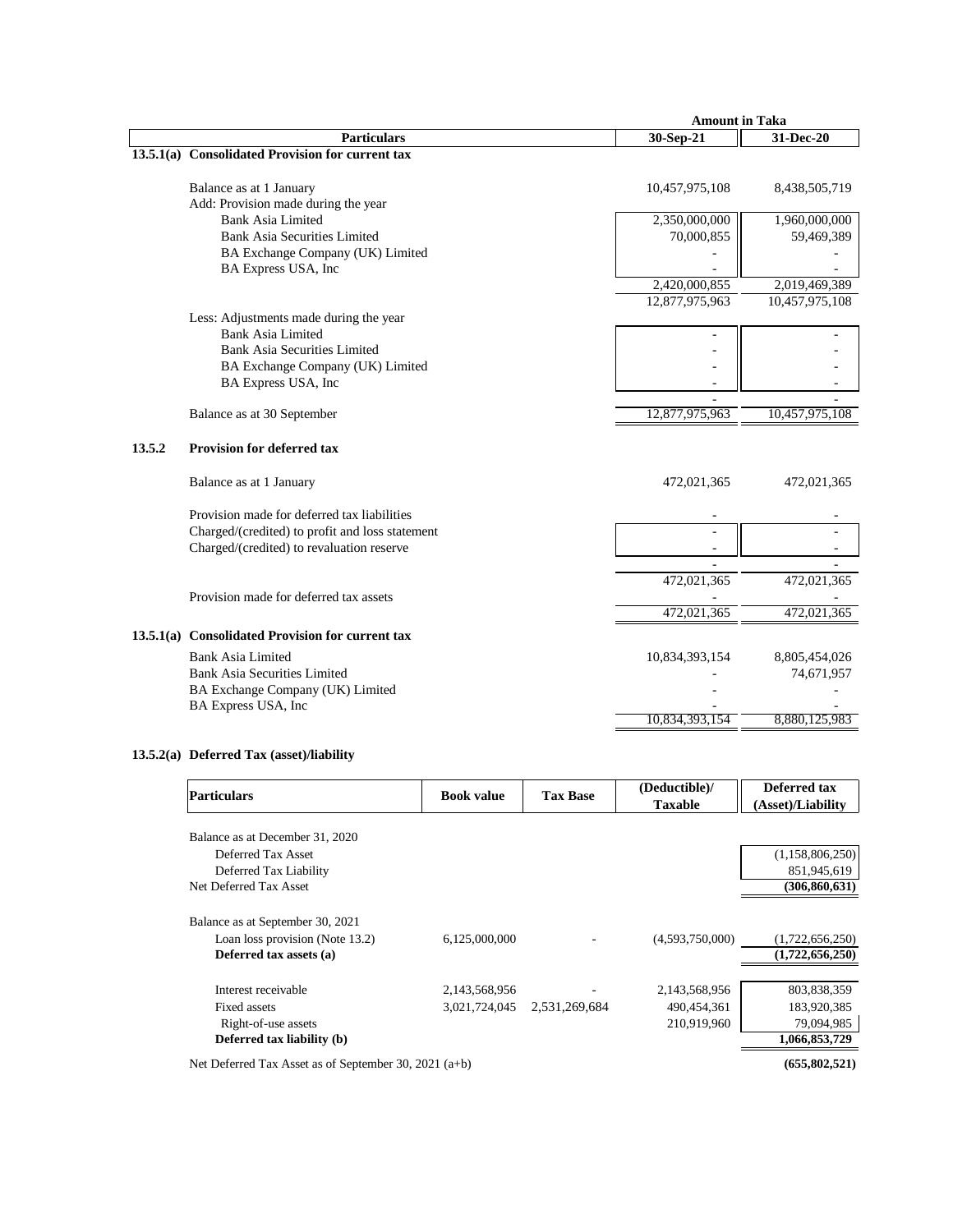|                                  |           | <b>Amount in Taka</b> |
|----------------------------------|-----------|-----------------------|
| <b>Particulars</b>               | 30-Sep-21 | 31-Dec-20             |
| Movement for the period          |           |                       |
| Opening deferred tax assets      |           | (1,158,806,250)       |
| Closing deferred tax assets      |           | (1,722,656,250)       |
| Changes for the year             |           | (563,850,000)         |
|                                  |           |                       |
| Opening deferred tax liabilities |           | 851,945,619           |
| Closing deferred tax liabilities |           | 1,066,853,729         |
| Changes for the year             |           | 214,908,110           |
| Changes during the period        |           | (348, 941, 890)       |
|                                  |           |                       |

As per Bangladesh Bank, BRPD circular no. 11 dated December 12, 2011 deferred tax assets may be recognized but restrictions are to be followed if deferred tax assets is calculated and recognized based on the provisions against classified loan, advances; such as i. amount of the net income after tax increased due to recognition of deferred tax assets on such provision will not be distributed as divided. ii. the amount of deferred tax assets recognized on such provisions should be deducted while calculating the Regulatory Eligible Capital. iii. a description should be provided regarding deferred tax assets recognized on loan loss provision in the notes to the financial statements. On the other hand, deferred tax liabilities must be recognized for those items which are mentioned to recognize in IAS. Hence, the bank did not recognize deferred tax assets but recognize deferred tax liabilities when it arises.

| <b>Reconciliation of effective tax rate (Bank) (Solo)</b> | $\frac{6}{9}$ | Amount        |
|-----------------------------------------------------------|---------------|---------------|
| Profit before provision                                   |               | 7,268,626,055 |
| Income Tax as per applicable tax rate                     | 37.50%        | 2.725.734.771 |
| Tax exempted income (on govt. treasury securities)        | $-10.22%$     | (743,000,384) |
| On probable deductible/non deductible expenses            | 5.05%         | 367, 265, 613 |
|                                                           | 32.33%        | 2,350,000,000 |
| <b>Reconciliation of effective tax rate (Bank) (Cons)</b> | $\frac{0}{0}$ | Amount        |
| Profit before provision                                   |               | 7.546.368.090 |
| Income Tax as per applicable tax rate                     | 37.50%        | 2.829.888.034 |
| Tax exempted income (on govt. treasury securities)        | $-10.22%$     | (743,000,384) |
| On probable deductible/non deductible expenses            | 4.58%         | 333,113,205   |
|                                                           | 31.86%        | 2.420.000.855 |

#### **13.6 Provision for nostro accounts**

As per instructions contained in the circular letter no. FEPD (FEMO)/01/2005-677 dated 13 September 2005 issued by Foreign Exchange Policy Department of Bangladesh Bank, Bank is required to make provision regarding the un-reconciled debit balance of nostro account as at balance sheet date. Adequate provision has been made for debit entries which are outstanding for more than 3 months. Details of unrecognized entries are shown in Annex I.

#### **13.7 Provision for diminution in value of shares**

| Balance as at 1 January                                                    | 363, 383, 553 | 183,383,553   |
|----------------------------------------------------------------------------|---------------|---------------|
| Add: Provision for impairment loss of investment in subsidiaries           |               | 180,000,000   |
| Less: Transfer to general provision for loans and advances/investments     |               |               |
| Balance as at 30 September                                                 | 363, 383, 553 | 363, 383, 553 |
|                                                                            |               |               |
| Provision requirement for quoted and unquoted share including subsidiaries | 26,525,457    | 68,265,317    |
| Provision maintained                                                       | 363, 383, 553 | 363, 383, 553 |
| Surplus provison maintained                                                | 336,858,096   | 295,118,236   |
|                                                                            |               |               |
|                                                                            |               |               |

# **13.8 Provion for others**

| Balance as at 1 January               | 290,572,690 | 172.218.755  |
|---------------------------------------|-------------|--------------|
| Adjustment during the period          |             | (18.646.065) |
| Add: Provision made during the period | 100,000,000 | 137,000,000  |
| Balance as at 30 September            | 390,572,690 | 290,572,690  |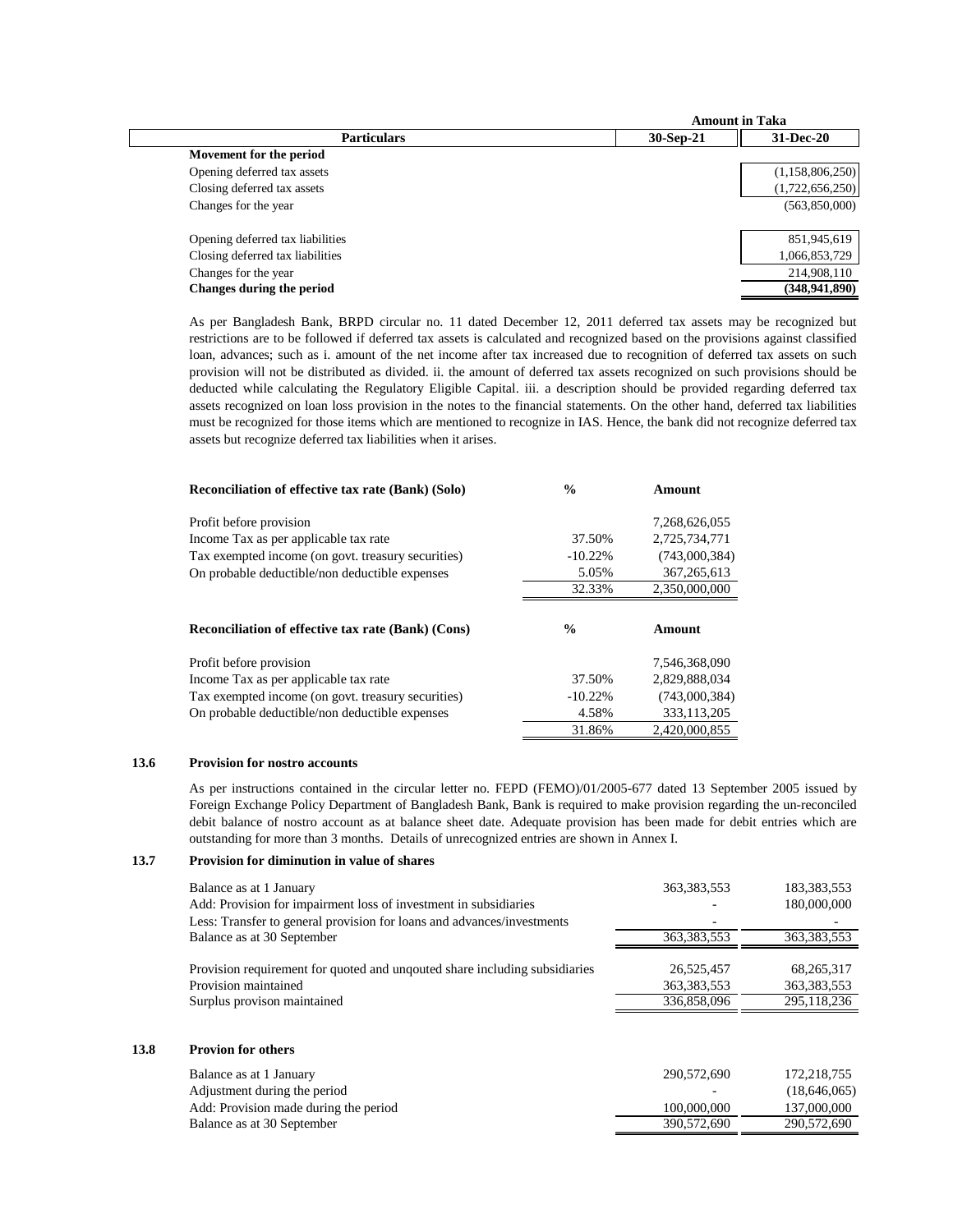|       |                                                                                                                                                                                                                            | <b>Amount in Taka</b> |                   |
|-------|----------------------------------------------------------------------------------------------------------------------------------------------------------------------------------------------------------------------------|-----------------------|-------------------|
|       | <b>Particulars</b>                                                                                                                                                                                                         | 30-Sep-21             | 31-Dec-20         |
|       | Provision requirement                                                                                                                                                                                                      | 203,372,500           | 219,886,000       |
|       | Provision maintained                                                                                                                                                                                                       | 390,572,690           | 290,572,690       |
|       | Surplus provison maintained                                                                                                                                                                                                | 187,200,190           | 70,686,690        |
|       | (Provision for others made for legal expenses, protested bills, expenditure related unreconciled entries and other assets that<br>classified as bad and loss as per Bangladesh Bank BRPD Circular 14 dated June 25, 2001.) |                       |                   |
| 13(a) | <b>Consolidated Other liabilities</b>                                                                                                                                                                                      |                       |                   |
|       | <b>Bank Asia Limited</b>                                                                                                                                                                                                   | 34,613,525,187        | 32,136,293,987    |
|       | <b>Bank Asia Securities Limited</b>                                                                                                                                                                                        | 2,094,709,022         | 1,885,520,215     |
|       | BA Exchange Company (UK) Limited                                                                                                                                                                                           | 65,764,772            | 62,316,859        |
|       | BA Express USA, Inc                                                                                                                                                                                                        | 325,838,429           | 270,842,164       |
|       |                                                                                                                                                                                                                            | 37,099,837,410        | 34, 354, 973, 225 |
|       | Less: Inter-companies transactions                                                                                                                                                                                         |                       |                   |
|       | Receivable from BASL                                                                                                                                                                                                       | 116,020               |                   |
|       | Receivable from BA Exchange (UK) Limited                                                                                                                                                                                   | 68,819,244            | 94,676,053        |
|       | Receivable from BA Express USA, Inc                                                                                                                                                                                        | 310,129,598           | 325,094,277       |
|       |                                                                                                                                                                                                                            | 36,720,772,548        | 33,935,202,895    |
| 14    | Share capital                                                                                                                                                                                                              |                       |                   |
| 14.1  | <b>Authorized capital</b>                                                                                                                                                                                                  |                       |                   |
|       | 1,500,000,000 ordinary shares of Taka 10 each                                                                                                                                                                              | 15,000,000,000        | 15,000,000,000    |
| 14.2  | Issued, subscribed and fully paid up capital                                                                                                                                                                               |                       |                   |
|       | 56,372,480 ordinary shares of Taka 10 each issued for cash<br>364,010,770 (2010: 243,901,270) ordinary shares of Taka 10 each                                                                                              | 563,724,800           | 563,724,800       |
|       | Issued as bonus shares                                                                                                                                                                                                     | 3,640,107,700         | 3,640,107,700     |
|       | Right shares issued 25% for the year 2010                                                                                                                                                                                  | 1,050,958,100         | 1,050,958,100     |
|       | Issued as bonus shares 20% for the year 2011                                                                                                                                                                               | 1,050,958,120         | 1,050,958,120     |
|       | Issued as bonus shares 10% for the year 2012                                                                                                                                                                               | 630,574,870           | 630,574,870       |
|       | Issued as bonus shares 10% for the year 2013                                                                                                                                                                               | 693,632,350           | 693, 632, 350     |
|       | Issued as bonus shares 10% for the year 2014                                                                                                                                                                               | 762,995,590           | 762,995,590       |
|       | Issued as bonus shares 5% for the year 2015                                                                                                                                                                                | 419,647,570           | 419,647,570       |
|       | Issued as bonus shares 12% for the year 2016                                                                                                                                                                               | 1,057,511,890         | 1,057,511,890     |
|       | Issued as bonus shares 12.50% for the year 2017                                                                                                                                                                            | 1,233,763,870         | 1,233,763,870     |
|       | Issued as bonus shares 5% for the year 2018                                                                                                                                                                                | 555,193,740           | 555,193,740       |
|       |                                                                                                                                                                                                                            | 11,659,068,600        | 11,659,068,600    |

## **14.3 Initial public offer (IPO)**

Out of the total issued, subscribed and fully paid up capital of the Bank 2,000,000 ordinary shares of Taka 100 each amounting to Taka 200,000,000 was raised through public offering of shares in 2003

## **15 Statutory reserve**

|         | Balance as at 1 January                          | 9,844,096,744  | 9,052,555,407 |
|---------|--------------------------------------------------|----------------|---------------|
|         | Addition during the year (20% of pre-tax profit) | 1,016,593,667  | 791,541,337   |
|         | Balance as at 30 September                       | 10,860,690,411 | 9,844,096,744 |
| 15.1    | <b>General and other reserve</b>                 |                |               |
|         | Bank Asia Limited                                | 8,166,144      | 8,166,144     |
| 15.1(a) | <b>Consolidated General and other reserve</b>    |                |               |
|         | Bank Asia Limited                                | 8,166,144      | 8,166,144     |
|         | Bank Asia Securities Limited                     | 150,947        | 150,947       |
|         | <b>Opening Balance</b>                           |                |               |
|         | Addition during the period                       | 150,947        |               |
|         | Adjustment made during the period                |                |               |
|         |                                                  | 8.317.091      | 8.317.091     |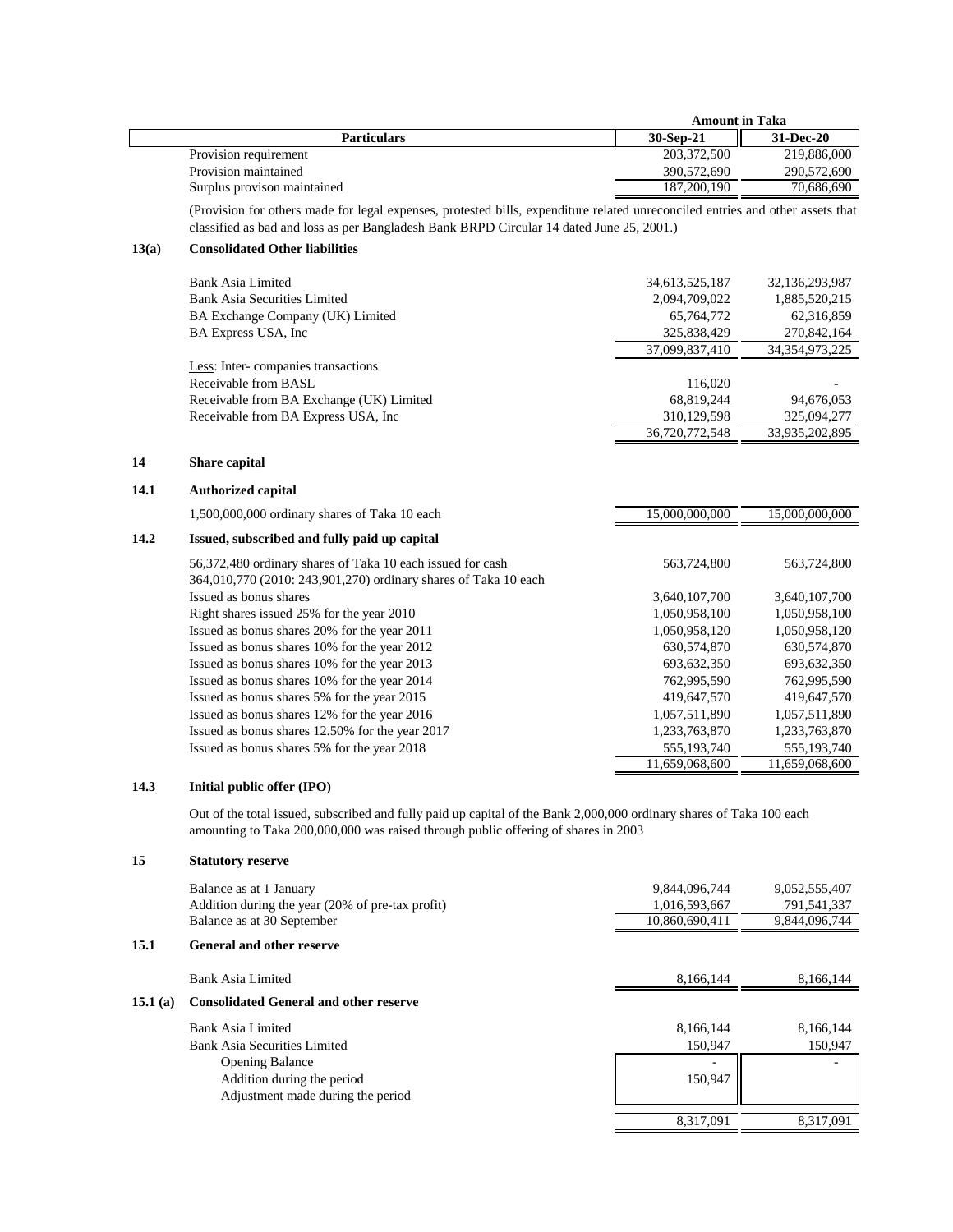|       |                                                                         | <b>Amount in Taka</b>          |                               |
|-------|-------------------------------------------------------------------------|--------------------------------|-------------------------------|
|       | <b>Particulars</b>                                                      | 30-Sep-21                      | 31-Dec-20                     |
| 16    | <b>Revaluation reserve</b>                                              |                                |                               |
|       |                                                                         |                                | 46,593,577                    |
|       | HTM securities (Note 16.1)<br>HFT securities (Note 16.2)                | 38,815,671<br>393,829,016      | 1,746,995,202                 |
|       | Fixed Assets revaluation (Note 16.3)                                    | 1,984,357,423                  | 1,984,357,423                 |
|       |                                                                         | 2,417,002,110                  | 3,777,946,202                 |
|       |                                                                         |                                |                               |
| 16.1  | <b>Revaluation reserve on HTM securities</b>                            |                                |                               |
|       | Balance at 1 January                                                    | 46,593,577                     | 20,176,016                    |
|       | Gain from revaluation on investments                                    |                                | 26,417,561                    |
|       | Adjustment for sale/maturity of securities                              | (7,777,906)                    |                               |
|       |                                                                         | 38,815,671                     | 46,593,577                    |
| 16.2  | <b>Revaluation reserve on HFT securities</b>                            |                                |                               |
|       | Balance at 1 January                                                    | 1,746,995,202                  | 7,434,933                     |
|       | Gain from revaluation on investments                                    | 5,252,123,747                  | 13,156,910,380                |
|       | Adjustment for sale/maturity of securities                              | (6,605,289,933)                | (11, 417, 350, 111)           |
|       |                                                                         | 393,829,016                    | 1,746,995,202                 |
| 16.3  | <b>Revaluation reserve on Fixed Assets</b>                              |                                |                               |
|       |                                                                         |                                |                               |
|       | Balance at 1 January                                                    | 1,984,357,423                  | 2,038,072,687                 |
|       | Depreciation charged during the year                                    | 1,984,357,423                  | (53,715,264)<br>1,984,357,423 |
|       |                                                                         |                                |                               |
| 16(a) | <b>Consolidated Revaluation reserve</b>                                 |                                |                               |
|       | Bank Asia Limited                                                       | 2,417,002,110                  | 3,777,946,202                 |
|       | <b>Bank Asia Securities Limited</b>                                     |                                |                               |
|       | BA Exchange Company (UK) Limited                                        |                                |                               |
|       | BA Express USA, Inc                                                     |                                |                               |
|       |                                                                         | 2,417,002,110                  | 3,777,946,202                 |
| 17    | <b>Retained earnings</b>                                                |                                |                               |
|       | Balance at 1 January                                                    | 2,091,617,881                  | 1,959,644,131                 |
|       | Add: Post - tax profit fot the year                                     | 2,732,968,337                  | 2,035,706,683                 |
|       | Revaluation reserve transferred to retained earnings                    |                                | 53,715,264                    |
|       |                                                                         | 4,824,586,218                  | 4,049,066,078                 |
|       | Less: Issue of cash dividend for the year 2019                          |                                | 1,165,906,860                 |
|       | Issue of cash dividend for the year 2020                                | 1,165,906,860                  |                               |
|       | Transfer to statutory reserve                                           | 1,016,593,667                  | 791,541,337                   |
|       |                                                                         | 2,182,500,527<br>2,642,085,691 | 1,957,448,197                 |
|       |                                                                         |                                | 2,091,617,881                 |
| 17(a) | <b>Consolidated Retained earnings</b>                                   |                                |                               |
|       | Balance at 1 January                                                    | 1,918,254,038                  | 1,800,257,979                 |
|       | Add: Foreign exchange revaluation reserve for opening retained earnings | (883, 326)                     | (2,758,415)                   |
|       | Revaluation reserve transferred to retained earnings                    |                                | 53,715,264                    |
|       | Post- tax profit for the year                                           | 2,746,135,085                  | 2,024,487,409                 |
|       | Less: Non controlling interest                                          | 52                             |                               |
|       |                                                                         | 4,663,505,745                  | 3,875,702,235                 |
|       | Issue of cash dividend for the year 2019<br>Less:                       |                                | 1,165,906,860                 |
|       | Issue of cash dividend for the year 2020                                | 1,165,906,860                  |                               |
|       | Transferred to statutory reserve                                        | 1,016,593,667                  | 791,541,337                   |
|       | Transferred to General and other reserve                                | 150,947                        |                               |
|       |                                                                         | 2,182,651,474                  | 1,957,448,197                 |
|       |                                                                         | 2,480,854,271                  | 1,918,254,038                 |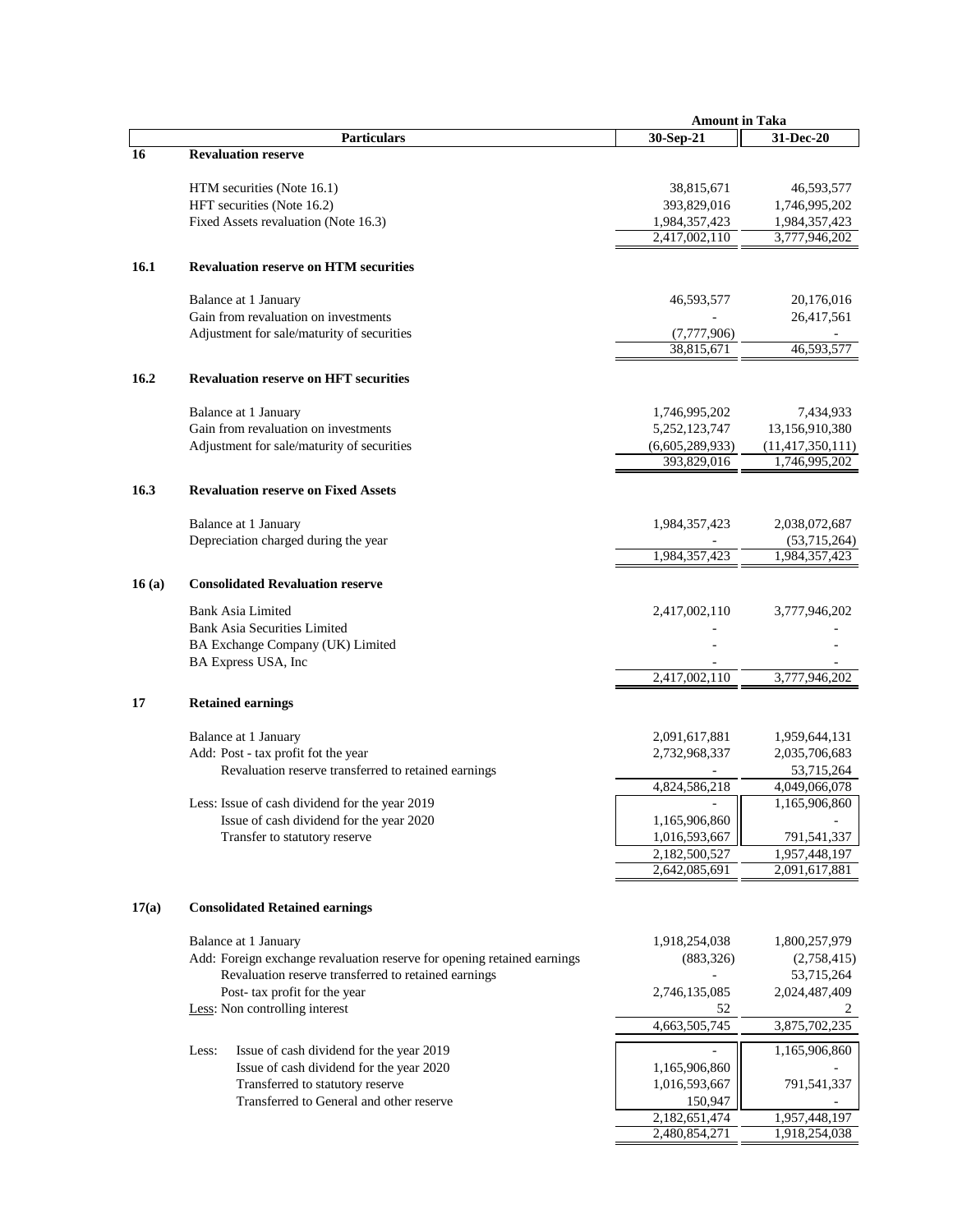|       |                                                      | <b>Amount in Taka</b> |                    |
|-------|------------------------------------------------------|-----------------------|--------------------|
|       | <b>Particulars</b>                                   | 30-Sep-21             | 31-Dec-20          |
| 17(b) | <b>Non-controlling (Minority) interest</b>           |                       |                    |
|       | <b>Bank Asia Securities Limited</b>                  | 10,250                | 10,198             |
|       | BA Exchange Company (UK) Limited                     |                       |                    |
|       | BA Express USA, Inc                                  |                       |                    |
|       |                                                      | 10,250                | 10,198             |
|       |                                                      |                       |                    |
| 18    | <b>Contingent liabilities</b>                        |                       |                    |
|       | Conventional and Islamic banking                     | 166,330,122,758       | 122, 154, 955, 295 |
|       | Off-shore banking unit                               | 16,149,896            | 35,472,485         |
|       |                                                      | 166, 346, 272, 654    | 122,190,427,780    |
|       | Acceptances and endorsements (Note 18.1)             |                       |                    |
|       | Conventional and Islamic banking                     | 50,879,292,081        | 36,011,691,917     |
|       | Off-shore banking unit                               |                       | 4,158,295          |
|       |                                                      | 50,879,292,081        | 36,015,850,212     |
|       | Letters of guarantee                                 |                       |                    |
|       | Conventional and Islamic banking (Note 18.2)         | 37,988,690,897        | 36,612,044,391     |
|       | Off-shore banking unit                               | 558,876               | 554,910            |
|       |                                                      | 37,989,249,773        | 36,612,599,301     |
|       | Irrevocable letters of credit                        |                       |                    |
|       | Conventional and Islamic banking (Note 18.3)         | 52,671,706,521        | 29,721,029,851     |
|       | Off-shore banking unit                               | 15,591,020            | 30,759,280         |
|       |                                                      | 52,687,297,541        | 29,751,789,131     |
|       | <b>Bills</b> for collection                          |                       |                    |
|       | Conventional and Islamic banking (Note 18.4)         | 22,762,624,772        | 15,897,303,598     |
|       | Off-shore banking unit                               |                       |                    |
|       |                                                      | 22,762,624,772        | 15,897,303,598     |
|       | Other commitments                                    |                       |                    |
|       | Conventional and Islamic banking (Note 18.5)         | 2,027,808,487         | 3,912,885,538      |
|       | Off-shore banking unit                               |                       |                    |
|       |                                                      | 2,027,808,487         | 3,912,885,538      |
|       |                                                      | 166, 346, 272, 654    | 122,190,427,780    |
| 18.1  | Acceptances and endorsements                         |                       |                    |
|       | Conventional and Islamic banking                     | 50,879,292,081        | 36,011,691,917     |
|       | Off-shore banking unit                               |                       | 4,158,295          |
|       |                                                      | 50,879,292,081        | 36,015,850,212     |
|       |                                                      |                       |                    |
| 18.2  | <b>Letters of guarantee</b>                          |                       |                    |
|       | Letters of guarantee (Local)                         | 23,324,391,359        | 22,772,282,978     |
|       | Letters of guarantee (Foreign)                       | 14,664,299,538        | 13,839,761,413     |
|       |                                                      | 37,988,690,897        | 36,612,044,391     |
| 18.3  | <b>Irrevocable letters of credit</b>                 |                       |                    |
|       | Letters of credit Back to Back (Inland)              | 4,361,002,649         | 3,946,874,049      |
|       | Letters of credit (General)                          | 42,587,114,975        | 22,526,232,627     |
|       | Back to back L/C                                     | 5,723,588,897         | 3,247,923,175      |
|       |                                                      | 52,671,706,521        | 29,721,029,851     |
| 18.4  | <b>Bills for collection</b>                          |                       |                    |
|       |                                                      |                       |                    |
|       | Local bills for collection                           | 14,110,659,747        | 9,788,723,716      |
|       | Foreign bills for collection                         | 8,651,965,025         | 6,108,579,882      |
|       |                                                      | 22,762,624,772        | 15,897,303,598     |
| 18.5  | <b>Other commitments</b>                             |                       |                    |
|       | Forward Assets Purchased and Forward Deposits Placed | 2,027,808,487         | 3,912,885,538      |
|       |                                                      |                       |                    |

# **18.6 Workers' profit participation fund (WPPF)**

As per Bangladesh Labour Act 2006 and SRO no. 336/Law/2010, all companies falling within the scope of WPPF are required to provide 5% of its profit before charging such expense to their eligible employees within the stipulated time. Bank obtained opinion from its legal advisor regarding this issue which stated that the Bank is not required to make provision for WPPF as it is not within the scope of WPPF. As such the Bank did not make any provision during the year for WPPF.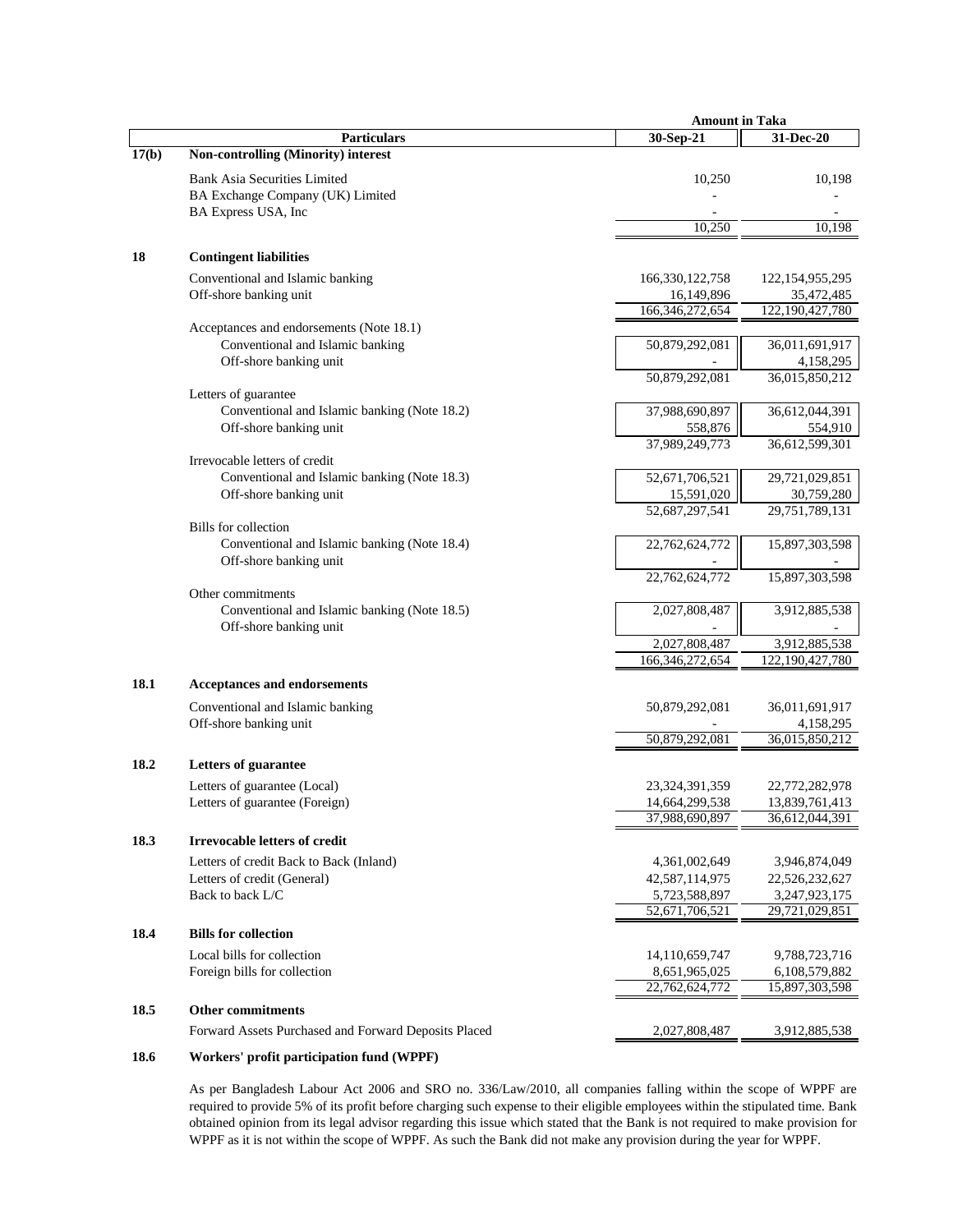## **Bank Asia Limited Notes to financial statements for the year ended 30 September 2021**

|      |                                                                                                                           | <b>Amount in Taka</b> |                  |
|------|---------------------------------------------------------------------------------------------------------------------------|-----------------------|------------------|
|      | <b>Particulars</b>                                                                                                        | Jan to Sept 2021      | Jan to Sept 2020 |
| 19   | <b>Income statement</b>                                                                                                   |                       |                  |
|      |                                                                                                                           |                       |                  |
|      | Income:                                                                                                                   |                       |                  |
|      | Interest, discount and similar income (Note 19.1)                                                                         | 19,242,596,620        | 19,443,506,634   |
|      | Dividend income (Note 22.1)                                                                                               | 21,907,635            | 6,355,903        |
|      | Fees, commission and brokerage (Note 19.2)                                                                                | 1,171,399,983         | 909,531,117      |
|      | Gains/ less Losses arising from dealing securities                                                                        |                       |                  |
|      | Gains/ less Losses arising from investment securities                                                                     |                       |                  |
|      | Gains/ less Losses arising from dealing in foreign currencies (Note 23.1)                                                 | 750,391,207           | 948,934,354      |
|      | Income from non-banking assets                                                                                            |                       |                  |
|      | Other operating income (Note 24)                                                                                          | 674,590,610           | 623,382,103      |
|      | Profit/less Losses on interest rate changes                                                                               |                       |                  |
|      |                                                                                                                           | 21,860,886,055        | 21,931,710,111   |
|      | Expenses:                                                                                                                 |                       |                  |
|      | Interest paid/profit shared on deposits and borrowings, etc (Note 21)                                                     | 9,426,137,938         | 11,392,746,385   |
|      | Administrative expenses (Note 19.3)                                                                                       | 3,270,024,869         | 3,140,792,504    |
|      | Other expenses (Note 34)                                                                                                  | 1,314,544,690         | 1,454,940,626    |
|      | Depreciation on banks assets (Note 33.1)                                                                                  | 581,552,503           | 578,375,604      |
|      |                                                                                                                           | 14,592,260,000        | 16,566,855,119   |
|      |                                                                                                                           | 7,268,626,055         | 5,364,854,992    |
| 19.1 | Interest, discount and similar income                                                                                     |                       |                  |
|      |                                                                                                                           |                       |                  |
|      | Interest income/profit on investments (Note 20)                                                                           | 13,921,504,646        | 14,761,246,794   |
|      | Interest on treasury bills/reverse repo/bills                                                                             | 3,167,281,989         | 3,794,513,499    |
|      | Interest income on corporate bonds                                                                                        | 172,475,628           | 105,120,473      |
|      | Interest on debentures                                                                                                    |                       |                  |
|      | Income from investment in shares, bonds etc                                                                               |                       |                  |
|      | Capital gain on Government securities and assets                                                                          | 1,981,334,357         | 782,625,868      |
|      |                                                                                                                           | 19,242,596,620        | 19,443,506,634   |
|      |                                                                                                                           |                       |                  |
|      | Figures of previous year have been rearranged, wherever considered necessary, to conform the current year's presentation. |                       |                  |
| 19.2 | Fees, commission and brokerage                                                                                            |                       |                  |
|      | Commission                                                                                                                | 1,171,399,983         | 909,531,117      |
|      | <b>Brokerage</b>                                                                                                          |                       |                  |
|      |                                                                                                                           | 1,171,399,983         | 909,531,117      |
| 19.3 | <b>Administrative expenses</b>                                                                                            |                       |                  |

|    | Salaries and allowances (Note 25)                            | 2,644,181,473  | 2,546,557,077     |
|----|--------------------------------------------------------------|----------------|-------------------|
|    | Rent, taxes, insurance, electricity, etc (Note 26)           | 345,996,624    | 319,139,007       |
|    | Legal expenses (Note 27)                                     | 12,719,772     | 8,517,600         |
|    | Postage, stamp, telecommunication, etc (Note 28)             | 101,643,052    | 90,565,200        |
|    | Stationery, printing, advertisement, etc (Note 29)           | 80,107,308     | 106,634,190       |
|    | Managing Director's salary and fees (Note 30)                | 16,006,865     | 15,058,968        |
|    | Directors' fees (Note 31)                                    | 2,560,000      | 2,024,000         |
|    | Auditors' fees (Note 32)                                     | 869,813        | 749,500           |
|    | Repair of Bank's assets (Note 33.1)                          | 65,939,962     | 51,546,962        |
|    |                                                              | 3,270,024,869  | 3,140,792,504     |
| 20 | Interest income/profit on investments                        |                |                   |
|    | Conventional and Islamic banking (Note 20.1)                 | 13,389,644,009 | 14, 102, 808, 981 |
|    | Off-shore banking unit                                       | 610,797,222    | 738,327,073       |
|    |                                                              | 14,000,441,231 | 14,841,136,054    |
|    | Less: inter transaction between OBU and Conventional banking | 78,936,585     | 79,889,260        |
|    |                                                              | 13,921,504,646 | 14,761,246,794    |
|    |                                                              |                |                   |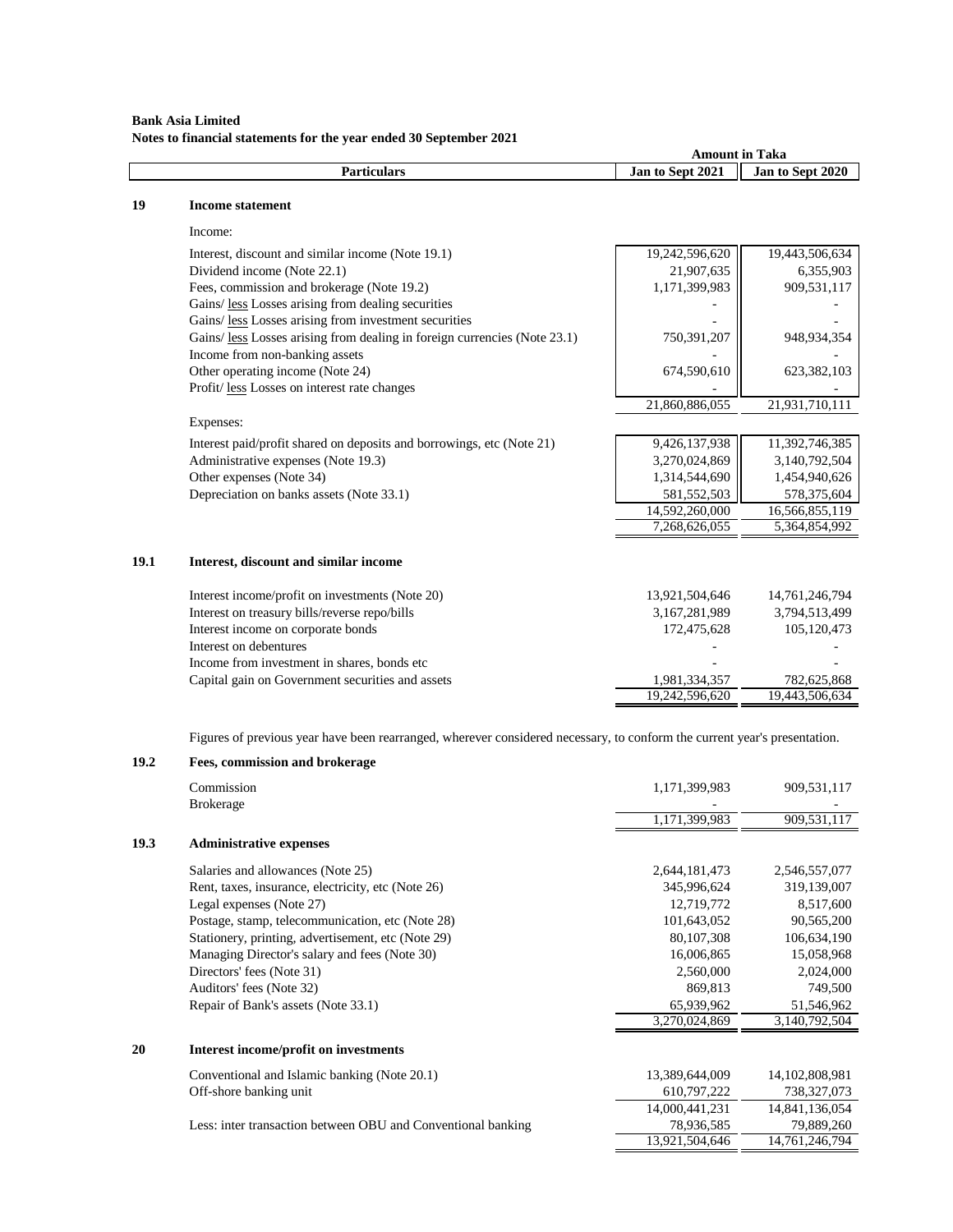|       |                                                                            | <b>Amount in Taka</b>        |                                 |
|-------|----------------------------------------------------------------------------|------------------------------|---------------------------------|
|       | <b>Particulars</b>                                                         | Jan to Sept 2021             | Jan to Sept 2020                |
| 20.1  | <b>Conventional and Islamic banking</b>                                    |                              |                                 |
|       | Agricultural loan                                                          | 163,032,481                  | 258,041,455                     |
|       | Cash credit/Bai Murabaha (Muajjal)                                         | 336,771,055                  | 346,483,593                     |
|       | Credit card                                                                | 290,672,176                  | 348,035,795                     |
|       | Credit for poverty alleviation scheme-micro credit                         | 50,905                       | 78,755                          |
|       | Consumer credit scheme                                                     | 956,481,088                  | 905, 363, 723                   |
|       | Demand loan                                                                | 1,839,408,370                | 2,442,710,640                   |
|       | Export Development Fund (EDF)                                              | 131,509,335                  | 145,653,083                     |
|       | House building loan                                                        | 119,828,554                  | 92,742,125                      |
|       | Loans (General)/Musharaka                                                  | 1,164,962,095                | 1,339,065,131                   |
|       | Loans against trust receipts/ Bai Murabaha post import                     | 656,617,791                  | 862,637,395                     |
|       | Overdrafts/ Quard against scheme                                           | 2,228,337,316                | 2,652,988,080                   |
|       | Packing credit                                                             | 30,818,981                   | 29,725,924                      |
|       | Payment against documents                                                  | 7,306,105                    | 10,746,441                      |
|       | Staff loan                                                                 | 55,256,497                   | 56,839,340                      |
|       | Transport loan                                                             | 138,245,593                  | 139,649,546                     |
|       | Term loan- industrial                                                      | 1,951,062,994                | 1,627,081,833                   |
|       | Term loan- others/ Hire purchase under Shirkatul Melk                      | 1,399,850,915                | 1,474,569,817                   |
|       | Term loan- under BRPD-05                                                   | 62,982,123                   |                                 |
|       | Foreign bills purchased                                                    | 5,477,338                    | 10,994,337                      |
|       | Local bills purchased                                                      | 75,322,771                   | 102,591,653                     |
|       | Loan Under Covit-19 Stimulus Pkg                                           | 819,646,613                  | 52,183,277                      |
|       | Total interest/profit on loans and advances/investments                    | 12,433,641,096               | 12,898,181,943                  |
|       | Interest/profit on balance with other banks and financial institutions     | 954,587,106                  | 1,162,137,792                   |
|       | Interest/profit received from foreign banks                                | 1,415,807                    | 42,489,246                      |
|       |                                                                            | 13,389,644,009               | 14,102,808,981                  |
| 20(a) | <b>Consolidated Interest income/profit on investments</b>                  |                              |                                 |
|       | <b>Bank Asia limited</b>                                                   | 13,921,504,646               | 14,761,246,794                  |
|       | <b>Bank Asia Securities Ltd</b>                                            | 152,096,794                  | 149,158,400                     |
|       | BA Exchange Company (UK) Limited                                           |                              |                                 |
|       | BA Express USA, Inc                                                        |                              |                                 |
|       |                                                                            | 14,073,601,440               | 14,910,405,194                  |
|       | Less: Inter-company transactions                                           | 120,673,904                  | 134,001,874                     |
|       |                                                                            | 13,952,927,536               | 14,776,403,320                  |
| 21    | Interest paid/profit shared on deposits and borrowings etc.                |                              |                                 |
|       | Conventional and Islamic banking (Note 21.1)                               | 9,166,403,984                | 11,010,036,541                  |
|       | Off-shore banking unit                                                     | 338,670,539                  | 462,599,104                     |
|       |                                                                            | 9,505,074,523                | 11,472,635,645                  |
|       | Less: inter transaction with OBU                                           | 78,936,585                   | 79,889,260                      |
|       |                                                                            | 9,426,137,938                | 11,392,746,385                  |
| 21.1  | <b>Conventional and Islamic banking</b>                                    |                              |                                 |
|       |                                                                            |                              |                                 |
|       | Interest paid/profit shared on deposits                                    |                              |                                 |
|       | Fixed deposits/ Mudaraba Fixed deposit                                     | 3,160,266,959                | 4,445,615,149                   |
|       | Scheme deposits                                                            | 4,077,421,963                | 4,090,101,931                   |
|       | Sanchaya plus                                                              | 29,751,033                   | 9,866,259                       |
|       | Savings deposits/ Mudaraba Savings bank                                    | 1,077,099,968                | 1,051,470,561                   |
|       | Special notice deposits                                                    | 228,116,301<br>8,572,656,224 | 570, 345, 341<br>10,167,399,241 |
|       |                                                                            |                              |                                 |
|       | Interest on borrowings and others<br>Local banks including Bangladesh Bank | 23,916,095                   | 30,404,749                      |
|       | Interest on subordinated non-covertable bond                               | 569,608,218                  | 811,934,521                     |
|       | Foreign banks                                                              | 223,447                      | 298,030                         |
|       |                                                                            | 593,747,760                  | 842,637,300                     |
|       |                                                                            | 9,166,403,984                | 11,010,036,541                  |
|       |                                                                            |                              |                                 |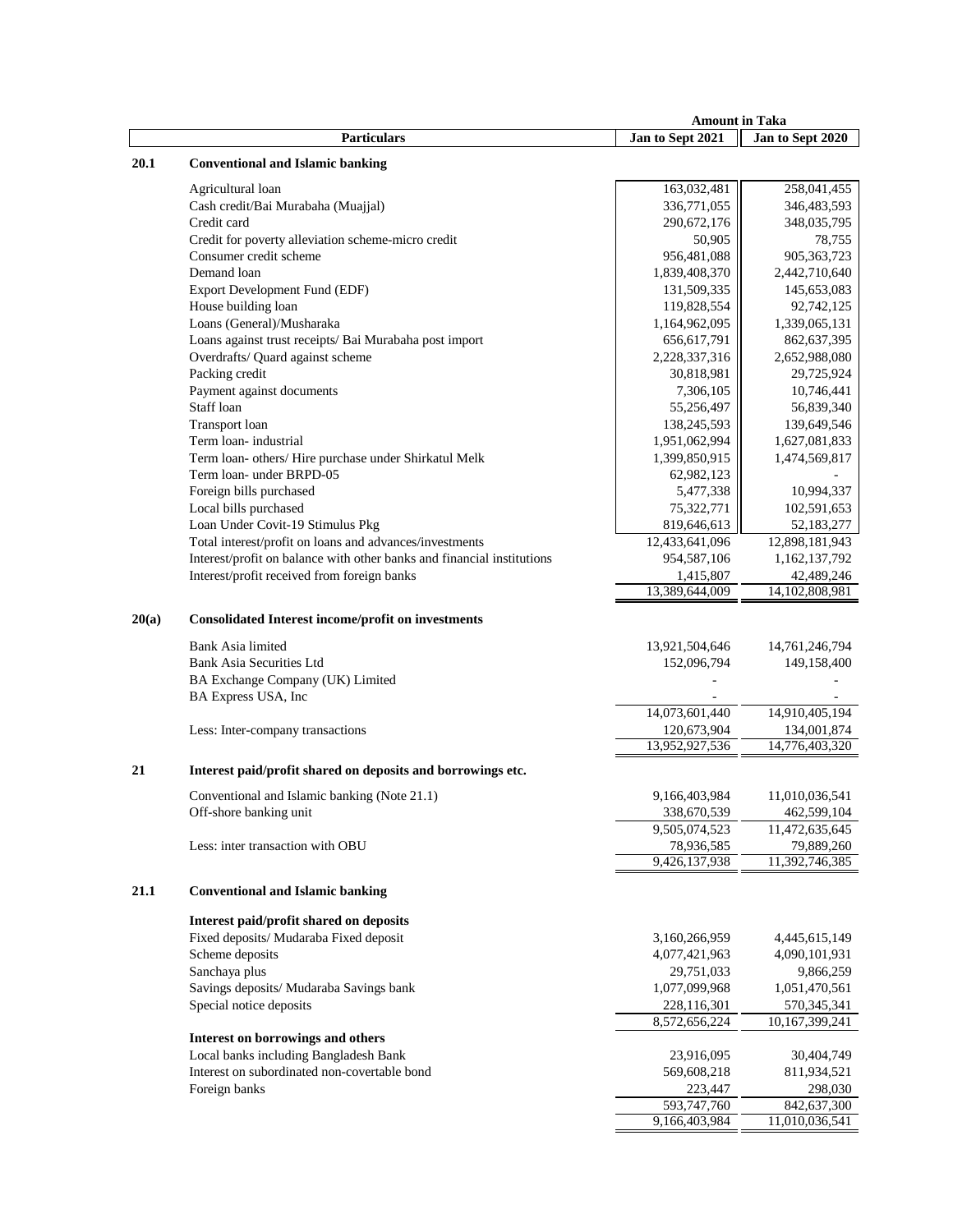|       |                                                                        | <b>Amount in Taka</b> |                  |
|-------|------------------------------------------------------------------------|-----------------------|------------------|
|       | <b>Particulars</b>                                                     | Jan to Sept 2021      | Jan to Sept 2020 |
| 21(a) | <b>Consolidated Interest Expenses/profit paid on Deposits</b>          |                       |                  |
|       | Bank Asia limited                                                      | 9,426,137,938         | 11,392,746,385   |
|       | <b>Bank Asia Securities Ltd</b>                                        | 127,822,030           | 134,001,874      |
|       | BA Exchange Company (UK) Limited                                       |                       |                  |
|       |                                                                        |                       |                  |
|       | BA Express USA, Inc                                                    |                       |                  |
|       |                                                                        | 9,553,959,968         | 11,526,748,259   |
|       | Less: Inter-company transactions                                       | 120,673,904           | 134,001,874      |
|       |                                                                        | 9,433,286,064         | 11,392,746,385   |
| 22    | <b>Investment income</b>                                               |                       |                  |
|       |                                                                        |                       |                  |
|       | Conventional and Islamic banking (Note 22.1)<br>Off-shore banking unit | 5,342,999,609         | 4,688,615,743    |
|       |                                                                        | 5,342,999,609         | 4,688,615,743    |
| 22.1  | <b>Conventional and Islamic Banking</b>                                |                       |                  |
|       |                                                                        |                       |                  |
|       | Interest on treasury bills                                             | 284,895,119           | 1,116,347,587    |
|       | Interest on treasury bonds                                             | 2,736,644,912         | 2,626,270,439    |
|       | Interest income on corporate bonds                                     | 172,475,628           | 105,120,473      |
|       | Interest on Islamic bonds                                              | 145,741,958           | 35,344,014       |
|       | Capital gain from investment in shares                                 |                       |                  |
|       | Dividend on shares                                                     | 21,907,635            | 6,355,903        |
|       | Capital gain on Government securities                                  | 1,981,334,357         | 782,625,868      |
|       | Interest on reverse repo                                               |                       | 16,551,459       |
|       |                                                                        | 5,342,999,609         | 4,688,615,743    |
| 22(a) | <b>Consolidated investment income</b>                                  |                       |                  |
|       |                                                                        |                       |                  |
|       | <b>Bank Asia Limited</b>                                               | 5,342,999,609         | 4,688,615,743    |
|       | <b>Bank Asia Securities Limited</b>                                    |                       |                  |
|       | BA Exchange Company (UK) Limited                                       |                       |                  |
|       | BA Express USA, Inc                                                    |                       |                  |
|       |                                                                        | 5,342,999,609         | 4,688,615,743    |
| 23    | Commission, exchange and brokerage                                     |                       |                  |
|       |                                                                        |                       |                  |
|       | Conventional and Islamic banking (Note 23.1)                           | 1,916,688,804         | 1,854,423,538    |
|       | Off-shore banking unit                                                 | 5,102,386             | 4,041,933        |
|       |                                                                        | 1,921,791,190         | 1,858,465,471    |
| 23.1  | <b>Conventional and Islamic Banking</b>                                |                       |                  |
|       | Commission on L/C                                                      | 740,691,249           | 525,364,419      |
|       | Fees and commission including Export                                   | 164,832,171           | 147,150,070      |
|       | Commission on L/G                                                      | 211,603,289           | 205,745,350      |
|       | Commission on export                                                   | 3,869,566             | 2,458,311        |
|       | Commission on PO, DD, TT, TC, etc                                      | 26,123,749            | 19,208,241       |
|       | Other commission                                                       | 19,177,573            | 5,562,793        |
|       |                                                                        | 1,166,297,597         | 905,489,184      |
|       |                                                                        | 750,391,207           | 948,934,354      |
|       | Foreign exchange gain                                                  | 1,916,688,804         | 1,854,423,538    |
|       |                                                                        |                       |                  |
| 23(a) | <b>Consolidated Commission, exchange and brokerage</b>                 |                       |                  |
|       | <b>Bank Asia limited</b>                                               | 1,921,791,190         | 1,858,465,471    |
|       | <b>Bank Asia Securities Ltd</b>                                        | 229,706,058           | 68,320,883       |
|       | BA Exchange Company (UK) Limited                                       | 16,126,373            | 20,296,976       |
|       | BA Express USA, Inc                                                    | 58,035,388            | 19,527,745       |
|       |                                                                        | 2,225,659,009         | 1,966,611,075    |
| 24    | Other operating income                                                 |                       |                  |
|       |                                                                        |                       |                  |
|       | Conventional and Islamic banking (Note 24.1)                           | 662,277,036           | 609,318,147      |
|       | Off-shore banking unit                                                 | 12,313,574            | 14,063,956       |
|       |                                                                        | 674,590,610           | 623,382,103      |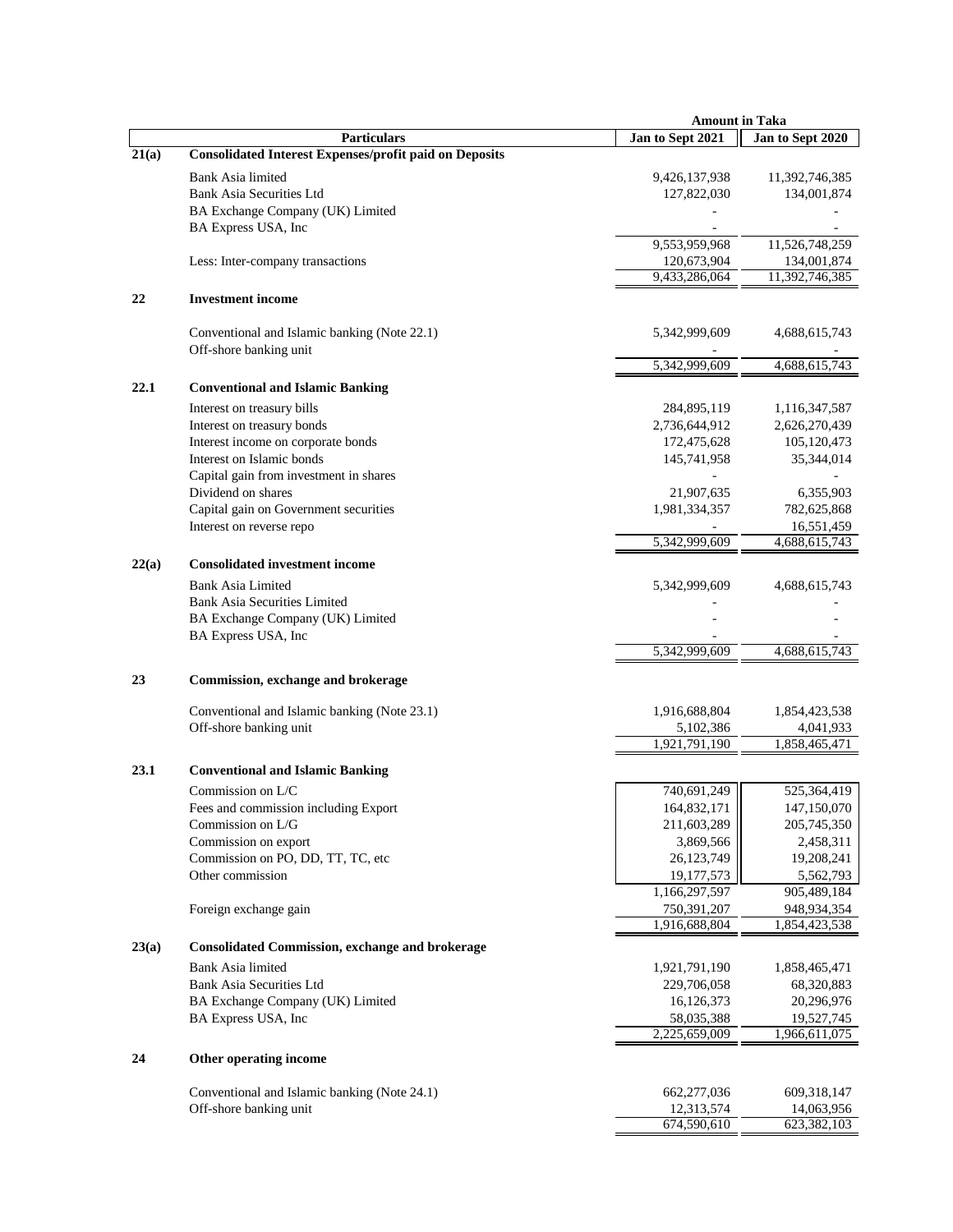|       |                                                       |                             | <b>Amount in Taka</b>       |
|-------|-------------------------------------------------------|-----------------------------|-----------------------------|
|       | <b>Particulars</b>                                    | Jan to Sept 2021            | Jan to Sept 2020            |
| 24.1  | <b>Conventional and Islamic banking</b>               |                             |                             |
|       | Locker charge                                         | 8,466,650                   | 8,557,500                   |
|       | Service and other charges                             | 288,397,512                 | 261,030,905                 |
|       | Master/Visa card fees and charges                     | 225,326,426                 | 193,992,763                 |
|       | Postage/telex/SWIFT/fax recoveries                    | 96,060,889                  | 80,176,051                  |
|       | Profit on sale of fixed assets                        | 9,800                       | 470,000                     |
|       | Non-operating income                                  | 9,210,182                   | 6,143,892                   |
|       | Rebate on nostro account                              | 34,805,577                  | 28, 167, 859                |
|       | Other income from brokerage                           |                             | 5,932,987                   |
|       |                                                       |                             | 24,846,190                  |
|       | Service charge on term loan (STI Pkg-5000)            | 662,277,036                 | 609,318,147                 |
| 24(a) | <b>Consolidated other operating income</b>            |                             |                             |
|       |                                                       |                             |                             |
|       | <b>Bank Asia Limited</b>                              | 674,590,610                 | 623,382,103                 |
|       | <b>Bank Asia Securities Ltd</b>                       | 118,919,174                 | 13,751,441                  |
|       | BA Exchange Company (UK) Limited                      | 594,376                     | 1,824,964                   |
|       | BA Express USA, Inc                                   |                             |                             |
|       |                                                       | 794,104,160                 | 638,958,508                 |
| 25    | <b>Salaries and allowances</b>                        |                             |                             |
|       | Conventional and Islamic banking (Note 25.1)          | 2,643,427,313               | 2,546,557,077               |
|       | Off-shore banking unit                                | 754,160                     |                             |
|       |                                                       | 2,644,181,473               | 2,546,557,077               |
| 25.1  | <b>Conventional and Islamic banking</b>               |                             |                             |
|       | Basic salary                                          | 1,026,031,459               | 946,653,284                 |
|       | Allowances                                            | 1,079,333,986               |                             |
|       | Festival bonus                                        | 234,384,584                 | 1,123,102,410               |
|       |                                                       |                             | 210,564,011                 |
|       | Gratuity<br>Provident fund contribution               | 114,300,000                 | 114,300,000                 |
|       |                                                       | 99,377,284                  | 91,937,372                  |
|       | Performance bonus                                     | 90,000,000<br>2,643,427,313 | 60,000,000<br>2,546,557,077 |
| 25(a) | <b>Consolidated Salaries and allowances</b>           |                             |                             |
|       |                                                       |                             |                             |
|       | <b>Bank Asia Limited</b>                              | 2,644,181,473               | 2,546,557,077               |
|       | <b>Bank Asia Securities Ltd</b>                       | 55,607,241                  | 50,880,564                  |
|       | BA Exchange Company (UK) Limited                      | 10,243,961                  | 10,631,880                  |
|       | BA Express USA, Inc                                   | 17,939,698                  | 12,903,526                  |
|       |                                                       | 2,727,972,373               | 2,620,973,047               |
| 26    | Rent, taxes, insurance, electricity etc.              |                             |                             |
|       | Conventional and Islamic banking (Note 26.1)          | 345,802,624                 | 318,944,535                 |
|       | Off-shore banking unit                                | 194,000                     | 194,472                     |
|       |                                                       | 345,996,624                 | 319,139,007                 |
| 26.1  | <b>Conventional and Islamic banking</b>               |                             |                             |
|       | Rent, rate and taxes (Note 26.1.1)                    | 43,969,967                  | 7,730,848                   |
|       | Insurance                                             | 156,996,613                 | 139,807,993                 |
|       | Power and electricity                                 | 85,960,639                  | 76,539,916                  |
|       | Interest portion on lease liabilities (Note 26.1.1)   | 58,875,405                  | 94,865,778                  |
|       |                                                       | 345,802,624                 | 318,944,535                 |
| 26(a) | Consolidated Rent, taxes, insurance, electricity etc. |                             |                             |
|       | <b>Bank Asia Limited</b>                              | 345,996,624                 | 319,139,007                 |
|       | <b>Bank Asia Securities Ltd</b>                       | 5,871,525                   | 12,745,908                  |
|       | BA Exchange Company (UK) Limited                      | 1,667,216                   | 3,693,644                   |
|       | BA Express USA, Inc                                   | 10,352,994                  | 9,312,369                   |
|       |                                                       | 363,888,359                 | 344,890,928                 |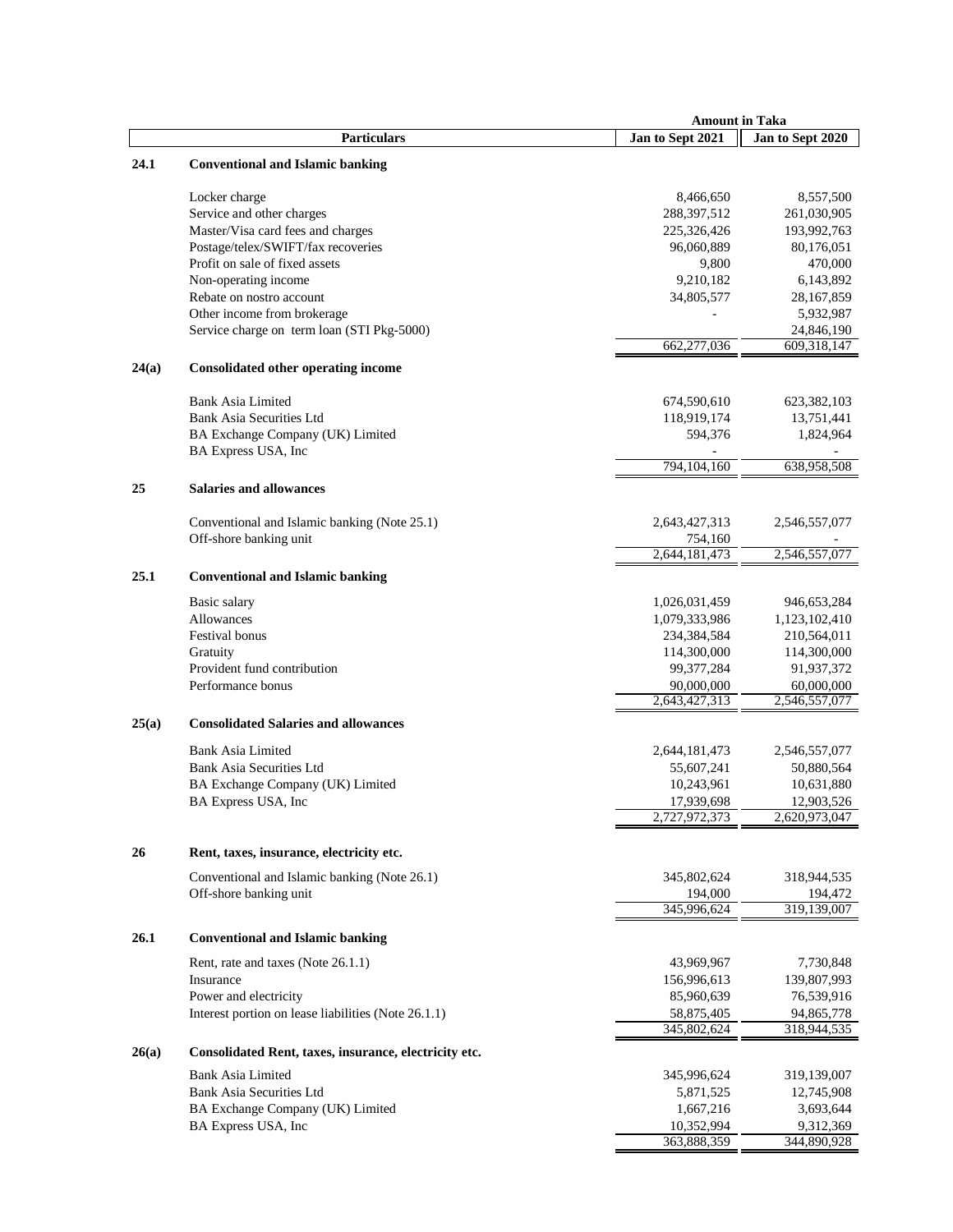|       |                                                        | <b>Amount in Taka</b> |                      |
|-------|--------------------------------------------------------|-----------------------|----------------------|
|       | <b>Particulars</b>                                     | Jan to Sept 2021      | Jan to Sept 2020     |
| 27    | <b>Legal expenses</b>                                  |                       |                      |
|       | Conventional and Islamic banking (Note 27.1)           | 12,719,772            | 8,165,318            |
|       | Off-shore banking unit                                 |                       | 352,282              |
|       |                                                        | 12,719,772            | 8.517.600            |
|       |                                                        |                       |                      |
| 27.1  | <b>Conventional and Islamic Banking</b>                |                       |                      |
|       | Legal expenses                                         | 12,719,772            | 8,165,318            |
|       | Other professional charges                             |                       |                      |
|       |                                                        | 12,719,772            | 8,165,318            |
| 27(a) | <b>Consolidated Legal expenses</b>                     |                       |                      |
|       |                                                        |                       |                      |
|       | <b>Bank Asia Limited</b>                               | 12,719,772            | 8,517,600            |
|       | Bank Asia Securities Ltd                               | 221,108               |                      |
|       | BA Exchange Company (UK) Limited                       | 71,798                |                      |
|       | BA Express USA, Inc                                    | 218,638<br>13,231,316 | 251,750<br>8,769,350 |
|       |                                                        |                       |                      |
| 28    | Postage, stamps, telecommunication etc.                |                       |                      |
|       | Conventional and Islamic banking (Note 28.1)           | 101,130,699           | 90,039,194           |
|       | Off-shore banking unit                                 | 512,353               | 526,006              |
|       |                                                        | 101,643,052           | 90,565,200           |
| 28.1  | <b>Conventional and Islamic banking</b>                |                       |                      |
|       | Telephone, courier and postage                         | 60,286,081            | 57, 543, 351         |
|       | Master/VISA card process fee                           | 19,594,902            | 17,367,121           |
|       | ATM charge                                             | 1,688,499             | 1,266,141            |
|       | SWIFT and Reuter charge                                | 17,653,476            | 12,421,693           |
|       | Internet                                               | 1,907,741             | 1,440,888            |
|       |                                                        | 101,130,699           | 90,039,194           |
| 28(a) | Consolidated Postage, stamps, telecommunication etc.   |                       |                      |
|       | <b>Bank Asia Limited</b>                               | 101,643,052           | 90,565,200           |
|       | <b>Bank Asia Securities Ltd</b>                        | 1,550,267             | 1,177,187            |
|       | BA Exchange Company (UK) Limited                       | 327,630               | 289,466              |
|       | BA Express USA, Inc                                    | 202,725               | 203,466              |
|       |                                                        | 103,723,674           | 92,235,319           |
| 29    | Stationery, printing, advertisements etc.              |                       |                      |
|       | Conventional and Islamic banking (Note 29.1)           | 80,078,104            | 106,600,732          |
|       | Off-shore banking unit                                 | 29,204                | 33,458               |
|       |                                                        | 80,107,308            | 106,634,190          |
| 29.1  | <b>Conventional and Islamic banking</b>                |                       |                      |
|       | Office and security stationery                         | 36,850,136            | 53,834,074           |
|       | Calendar, diary, souvenir, etc                         | 9,200,000             | 14,031,000           |
|       | ATM card /Supplies And Stationeries                    | 13,428,406            | 13,558,583           |
|       | Books and periodicals                                  | 985,073               | 932,476              |
|       | Publicity and advertisement                            | 19,614,489            | 24,244,599           |
|       |                                                        | 80,078,104            | 106,600,732          |
| 29(a) | Consolidated Stationery, printing, advertisements etc. |                       |                      |
|       | <b>Bank Asia Limited</b>                               | 80,107,308            | 106,634,190          |
|       | Bank Asia Securities Ltd                               | 653,761               | 253,618              |
|       | BA Exchange Company (UK) Limited                       | 996,791               | 809,199              |
|       | BA Express USA, Inc                                    | 459,880               | 188,498              |
|       |                                                        | 82,217,740            | 107,885,505          |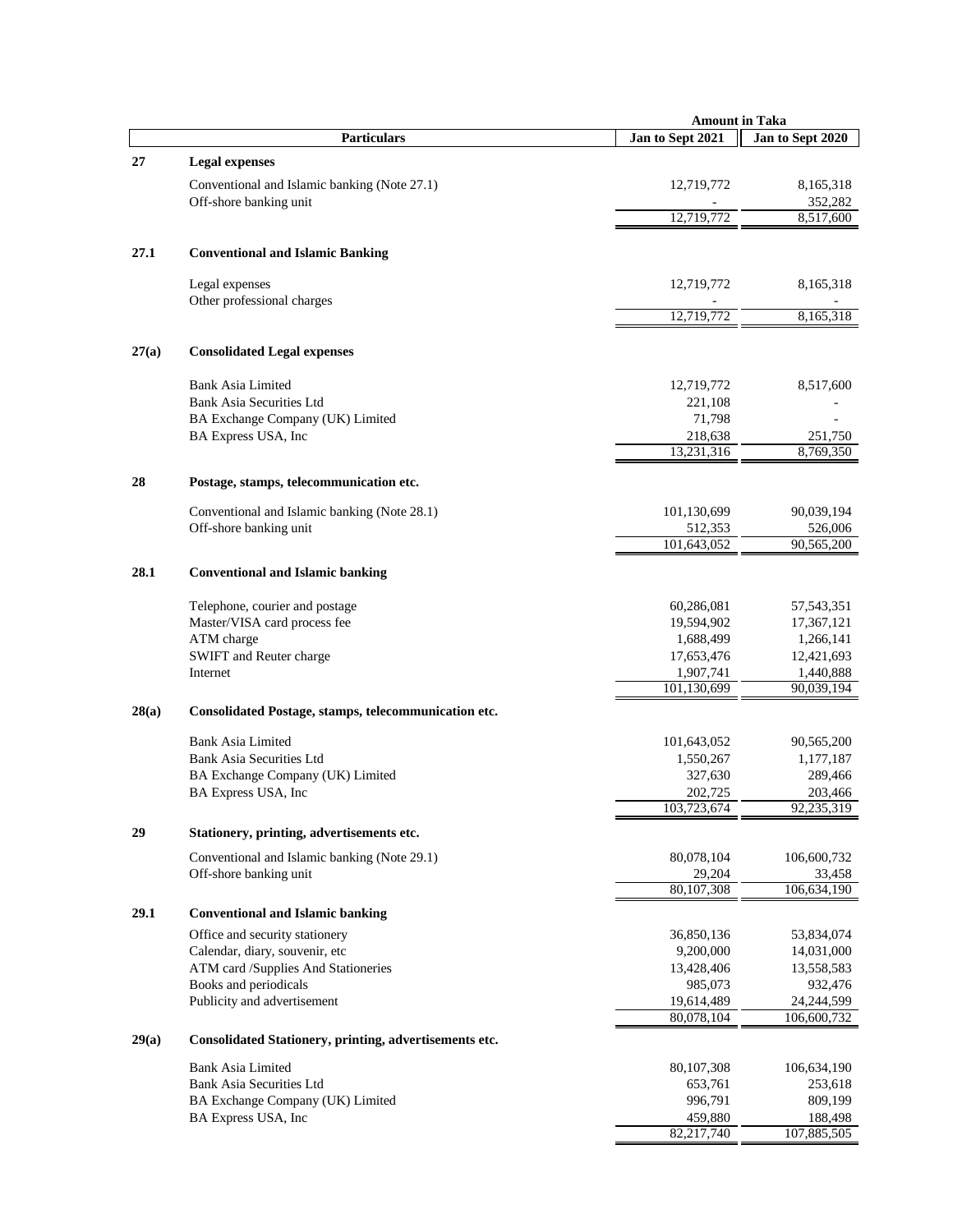|       |                                                               | <b>Amount in Taka</b> |                  |
|-------|---------------------------------------------------------------|-----------------------|------------------|
|       | <b>Particulars</b>                                            | Jan to Sept 2021      | Jan to Sept 2020 |
| 30    | <b>Managing Director's salary and fees</b>                    |                       |                  |
|       | Basic salary                                                  | 8,078,968             | 7,344,516        |
|       | House rent allowance                                          | 1,800,000             | 1,800,000        |
|       | Entertainment allowances                                      | 450,000               | 450,000          |
|       | Incentive bonus                                               | 880,000               | 800,000          |
|       | Festival bonus                                                | 1,760,000             | 1,680,000        |
|       | Utility allowance and others                                  | 900,000               | 1,000,000        |
|       | House maintenance allowance                                   | 450,000               | 450,000          |
|       | Provident fund                                                | 807,897               | 734,452          |
|       | Leave fare assistance                                         | 880,000               | 800,000          |
|       |                                                               | 16,006,865            | 15,058,968       |
| 31    | Directors' fees                                               |                       |                  |
|       | Directors' fees                                               | 2,560,000             | 2,024,000        |
|       |                                                               | 2,560,000             | 2,024,000        |
| 31(a) | <b>Consolidated Directors' fees</b>                           |                       |                  |
|       | <b>Bank Asia Limited</b>                                      | 2,560,000             | 2,024,000        |
|       | Bank Asia Securities Ltd.                                     | 154,000               | 143,000          |
|       | BA Exchange Company (UK) Limited                              |                       |                  |
|       | BA Express USA, Inc                                           |                       |                  |
|       |                                                               | 2,714,000             | 2,167,000        |
| 32    | <b>Auditors' fees</b>                                         |                       |                  |
|       |                                                               |                       |                  |
|       | Audit fees<br>Others                                          | 869,813               | 749,500          |
|       |                                                               | 869,813               | 749,500          |
|       |                                                               |                       |                  |
| 32(a) | <b>Consolidated Auditors fees</b>                             |                       |                  |
|       | <b>Bank Asia Limited</b>                                      | 869,813               | 749,500          |
|       | <b>Bank Asia Securities Ltd</b>                               |                       |                  |
|       | BA Exchange Company (UK) Limited                              | 551,411               | 474,017          |
|       | BA Express USA, Inc                                           | 778,272               | 1,162,432        |
|       |                                                               | 2,199,496             | 2,385,949        |
| 33    | Depreciation and repair of Bank's assets                      |                       |                  |
|       |                                                               |                       |                  |
|       | Conventional and Islamic banking (Note 33.1)                  | 647,492,465           | 629,922,566      |
|       | Off-shore banking unit                                        |                       |                  |
|       |                                                               | 647,492,465           | 629,922,566      |
| 33.1  | <b>Conventional and Islamic banking</b>                       |                       |                  |
|       | <b>Depreciation</b>                                           | 581, 552, 503         | 578,375,604      |
|       | <b>Repairs:</b>                                               |                       |                  |
|       | <b>Building</b>                                               | 6,062,193             | 5,614,861        |
|       | Furniture and fixtures                                        | 2,091,545             | 1,628,192        |
|       | Equipments                                                    | 15,986,356            | 12, 141, 280     |
|       |                                                               | 24,140,094            | 19,384,333       |
|       | <b>Maintenance</b>                                            | 41,799,868            | 32,162,629       |
|       |                                                               | 647,492,465           | 629,922,566      |
| 33(a) | <b>Consolidated Depreciation and repairs of Bank's assets</b> |                       |                  |
|       | Bank Asia Limited                                             | 647, 492, 465         | 629,922,566      |
|       | <b>Bank Asia Securities Ltd</b>                               | 14,424,086            | 6,348,663        |
|       | BA Exchange Company (UK) Limited                              | 190,467               | 1,090,976        |
|       | BA Express USA, Inc                                           | 1,263,503             | 1,244,904        |
|       |                                                               | 663,370,521           | 638,607,109      |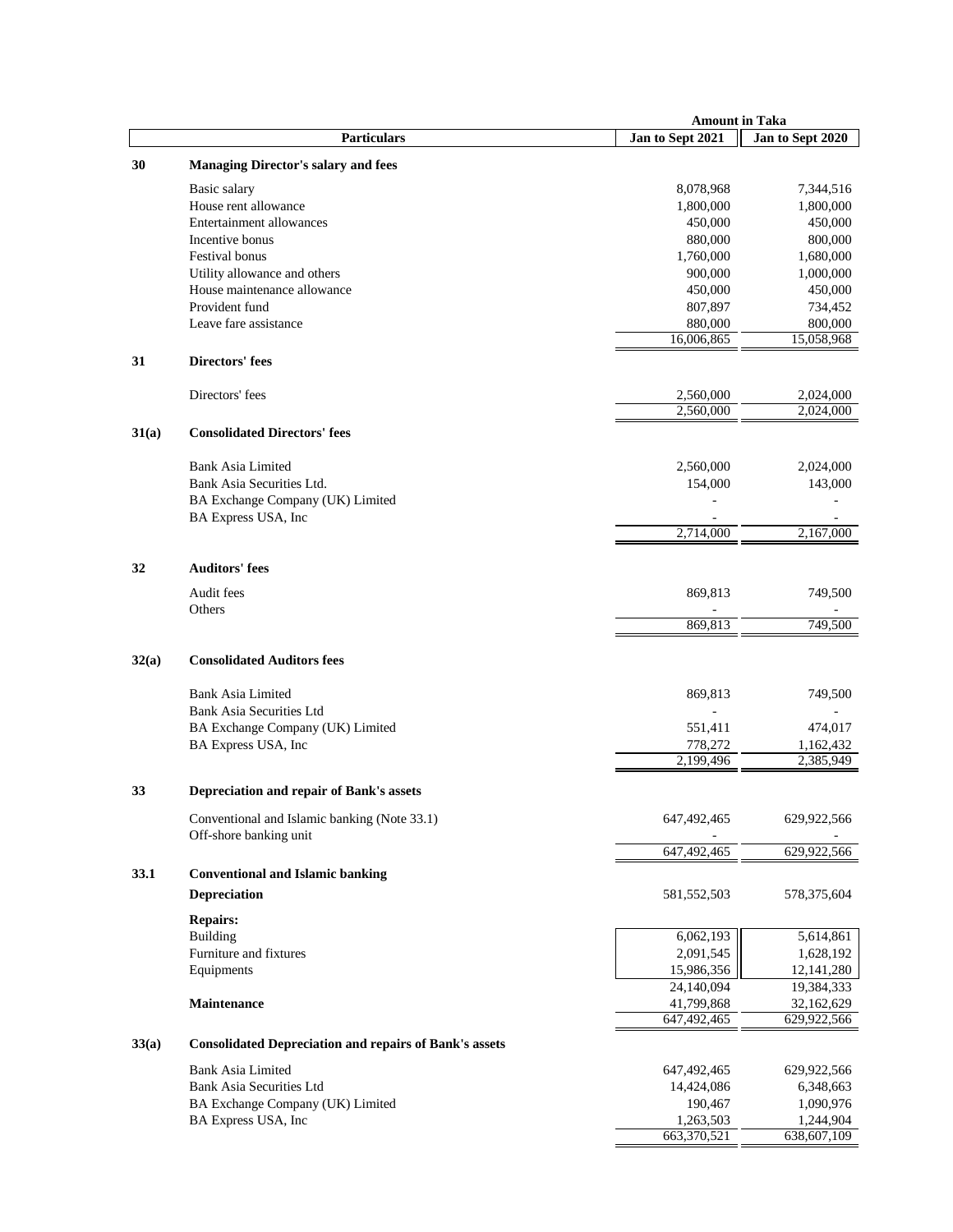| Jan to Sept 2021<br><b>Particulars</b><br>Jan to Sept 2020<br>34<br>Other expenses<br>1,302,072,592<br>Conventional and Islamic banking (Note 34.1)<br>1,442,079,501<br>Off-shore banking unit<br>12,472,098<br>12,861,125<br>1,314,544,690<br>1,454,940,626<br>34.1<br><b>Conventional and Islamic banking</b><br>239,943,506<br>236, 265, 319<br>Car expenses<br>Contractual service expenses<br>578,714,721<br>541,668,426<br>Computer expenses<br>107, 169, 758<br>114,382,359<br>Other management and administrative expenses<br>211,055,543<br>207,599,540<br>Commission paid to agents<br>50,025<br>108,079,456<br>Entertainment<br>28,072,213<br>21,883,564<br>AGM/EGM expenses<br>450,000<br>1,030<br>Payment to superannuation fund<br>5,490,000<br>5,490,000<br>Donation and subscription to institutions<br>122,154,386<br>191,351,930<br>Travelling expenses<br>6,093,601<br>9,316,790<br>Training and internship<br>2,577,091<br>5,526,787<br>Directors' travelling expenses<br>14,300<br>301,748<br>Sharia council fees<br>500,000<br>1,442,079,501<br>1,302,072,592<br>34(a)<br><b>Consolidated other expenses</b><br>Bank Asia Limited<br>1,314,544,690<br>1,454,940,626<br>Bank Asia Securities Ltd<br>19,217,634<br>6,393,041<br>BA Exchange Company (UK) Limited<br>7,022,570<br>4,032,723<br>BA Express USA, Inc<br>19,926,922<br>7,006,010<br>1,472,372,400<br>1,360,711,816<br>35<br>Receipts from other operating activities<br>Conventional and Islamic banking (Note 35.1)<br>2,643,611,393<br>1,391,944,015<br>Off-shore banking unit<br>12,313,574<br>14,063,956<br>2,655,924,967<br>1,406,007,971<br>35.1<br><b>Conventional and Islamic banking</b><br>Locker charge<br>8,466,650<br>8,557,500<br>Service and other charges<br>288, 397, 512<br>261,030,905<br>Master card fees and charges<br>225,326,426<br>193,992,763<br>Postage/telex/SWIFT/fax recoveries<br>96,060,889<br>80,176,051<br>2,025,359,916<br>Non-business income<br>823,340,606<br>Service charge on term loan (STI Pkg-5000)<br>24,846,190<br>1,391,944,015<br>2,643,611,393<br>35(a)<br><b>Consolidated Receipts from other operating activities</b><br>1,406,007,971<br><b>Bank Asia Limited</b><br>2,655,924,967<br><b>Bank Asia Securities Ltd</b><br>118,919,174<br>13,751,441<br>594,376<br>1,824,964<br>BA Exchange Company (UK) Limited<br>BA Express USA, Inc<br>2,775,438,517<br>1,421,584,376<br>Less: inter-companies transactions<br>2,775,438,517<br>1,421,584,376<br>Payments for other operating activities<br>36<br>Conventional and Islamic banking (Note 36.1)<br>1,781,674,718<br>1,783,073,526<br>Off-shore banking unit<br>12,666,098<br>13,055,597<br>1,794,340,816<br>1,796,129,123 |  | <b>Amount in Taka</b> |  |
|---------------------------------------------------------------------------------------------------------------------------------------------------------------------------------------------------------------------------------------------------------------------------------------------------------------------------------------------------------------------------------------------------------------------------------------------------------------------------------------------------------------------------------------------------------------------------------------------------------------------------------------------------------------------------------------------------------------------------------------------------------------------------------------------------------------------------------------------------------------------------------------------------------------------------------------------------------------------------------------------------------------------------------------------------------------------------------------------------------------------------------------------------------------------------------------------------------------------------------------------------------------------------------------------------------------------------------------------------------------------------------------------------------------------------------------------------------------------------------------------------------------------------------------------------------------------------------------------------------------------------------------------------------------------------------------------------------------------------------------------------------------------------------------------------------------------------------------------------------------------------------------------------------------------------------------------------------------------------------------------------------------------------------------------------------------------------------------------------------------------------------------------------------------------------------------------------------------------------------------------------------------------------------------------------------------------------------------------------------------------------------------------------------------------------------------------------------------------------------------------------------------------------------------------------------------------------------------------------------------------------------------------------------------------------------------------------------------|--|-----------------------|--|
|                                                                                                                                                                                                                                                                                                                                                                                                                                                                                                                                                                                                                                                                                                                                                                                                                                                                                                                                                                                                                                                                                                                                                                                                                                                                                                                                                                                                                                                                                                                                                                                                                                                                                                                                                                                                                                                                                                                                                                                                                                                                                                                                                                                                                                                                                                                                                                                                                                                                                                                                                                                                                                                                                                               |  |                       |  |
|                                                                                                                                                                                                                                                                                                                                                                                                                                                                                                                                                                                                                                                                                                                                                                                                                                                                                                                                                                                                                                                                                                                                                                                                                                                                                                                                                                                                                                                                                                                                                                                                                                                                                                                                                                                                                                                                                                                                                                                                                                                                                                                                                                                                                                                                                                                                                                                                                                                                                                                                                                                                                                                                                                               |  |                       |  |
|                                                                                                                                                                                                                                                                                                                                                                                                                                                                                                                                                                                                                                                                                                                                                                                                                                                                                                                                                                                                                                                                                                                                                                                                                                                                                                                                                                                                                                                                                                                                                                                                                                                                                                                                                                                                                                                                                                                                                                                                                                                                                                                                                                                                                                                                                                                                                                                                                                                                                                                                                                                                                                                                                                               |  |                       |  |
|                                                                                                                                                                                                                                                                                                                                                                                                                                                                                                                                                                                                                                                                                                                                                                                                                                                                                                                                                                                                                                                                                                                                                                                                                                                                                                                                                                                                                                                                                                                                                                                                                                                                                                                                                                                                                                                                                                                                                                                                                                                                                                                                                                                                                                                                                                                                                                                                                                                                                                                                                                                                                                                                                                               |  |                       |  |
|                                                                                                                                                                                                                                                                                                                                                                                                                                                                                                                                                                                                                                                                                                                                                                                                                                                                                                                                                                                                                                                                                                                                                                                                                                                                                                                                                                                                                                                                                                                                                                                                                                                                                                                                                                                                                                                                                                                                                                                                                                                                                                                                                                                                                                                                                                                                                                                                                                                                                                                                                                                                                                                                                                               |  |                       |  |
|                                                                                                                                                                                                                                                                                                                                                                                                                                                                                                                                                                                                                                                                                                                                                                                                                                                                                                                                                                                                                                                                                                                                                                                                                                                                                                                                                                                                                                                                                                                                                                                                                                                                                                                                                                                                                                                                                                                                                                                                                                                                                                                                                                                                                                                                                                                                                                                                                                                                                                                                                                                                                                                                                                               |  |                       |  |
|                                                                                                                                                                                                                                                                                                                                                                                                                                                                                                                                                                                                                                                                                                                                                                                                                                                                                                                                                                                                                                                                                                                                                                                                                                                                                                                                                                                                                                                                                                                                                                                                                                                                                                                                                                                                                                                                                                                                                                                                                                                                                                                                                                                                                                                                                                                                                                                                                                                                                                                                                                                                                                                                                                               |  |                       |  |
|                                                                                                                                                                                                                                                                                                                                                                                                                                                                                                                                                                                                                                                                                                                                                                                                                                                                                                                                                                                                                                                                                                                                                                                                                                                                                                                                                                                                                                                                                                                                                                                                                                                                                                                                                                                                                                                                                                                                                                                                                                                                                                                                                                                                                                                                                                                                                                                                                                                                                                                                                                                                                                                                                                               |  |                       |  |
|                                                                                                                                                                                                                                                                                                                                                                                                                                                                                                                                                                                                                                                                                                                                                                                                                                                                                                                                                                                                                                                                                                                                                                                                                                                                                                                                                                                                                                                                                                                                                                                                                                                                                                                                                                                                                                                                                                                                                                                                                                                                                                                                                                                                                                                                                                                                                                                                                                                                                                                                                                                                                                                                                                               |  |                       |  |
|                                                                                                                                                                                                                                                                                                                                                                                                                                                                                                                                                                                                                                                                                                                                                                                                                                                                                                                                                                                                                                                                                                                                                                                                                                                                                                                                                                                                                                                                                                                                                                                                                                                                                                                                                                                                                                                                                                                                                                                                                                                                                                                                                                                                                                                                                                                                                                                                                                                                                                                                                                                                                                                                                                               |  |                       |  |
|                                                                                                                                                                                                                                                                                                                                                                                                                                                                                                                                                                                                                                                                                                                                                                                                                                                                                                                                                                                                                                                                                                                                                                                                                                                                                                                                                                                                                                                                                                                                                                                                                                                                                                                                                                                                                                                                                                                                                                                                                                                                                                                                                                                                                                                                                                                                                                                                                                                                                                                                                                                                                                                                                                               |  |                       |  |
|                                                                                                                                                                                                                                                                                                                                                                                                                                                                                                                                                                                                                                                                                                                                                                                                                                                                                                                                                                                                                                                                                                                                                                                                                                                                                                                                                                                                                                                                                                                                                                                                                                                                                                                                                                                                                                                                                                                                                                                                                                                                                                                                                                                                                                                                                                                                                                                                                                                                                                                                                                                                                                                                                                               |  |                       |  |
|                                                                                                                                                                                                                                                                                                                                                                                                                                                                                                                                                                                                                                                                                                                                                                                                                                                                                                                                                                                                                                                                                                                                                                                                                                                                                                                                                                                                                                                                                                                                                                                                                                                                                                                                                                                                                                                                                                                                                                                                                                                                                                                                                                                                                                                                                                                                                                                                                                                                                                                                                                                                                                                                                                               |  |                       |  |
|                                                                                                                                                                                                                                                                                                                                                                                                                                                                                                                                                                                                                                                                                                                                                                                                                                                                                                                                                                                                                                                                                                                                                                                                                                                                                                                                                                                                                                                                                                                                                                                                                                                                                                                                                                                                                                                                                                                                                                                                                                                                                                                                                                                                                                                                                                                                                                                                                                                                                                                                                                                                                                                                                                               |  |                       |  |
|                                                                                                                                                                                                                                                                                                                                                                                                                                                                                                                                                                                                                                                                                                                                                                                                                                                                                                                                                                                                                                                                                                                                                                                                                                                                                                                                                                                                                                                                                                                                                                                                                                                                                                                                                                                                                                                                                                                                                                                                                                                                                                                                                                                                                                                                                                                                                                                                                                                                                                                                                                                                                                                                                                               |  |                       |  |
|                                                                                                                                                                                                                                                                                                                                                                                                                                                                                                                                                                                                                                                                                                                                                                                                                                                                                                                                                                                                                                                                                                                                                                                                                                                                                                                                                                                                                                                                                                                                                                                                                                                                                                                                                                                                                                                                                                                                                                                                                                                                                                                                                                                                                                                                                                                                                                                                                                                                                                                                                                                                                                                                                                               |  |                       |  |
|                                                                                                                                                                                                                                                                                                                                                                                                                                                                                                                                                                                                                                                                                                                                                                                                                                                                                                                                                                                                                                                                                                                                                                                                                                                                                                                                                                                                                                                                                                                                                                                                                                                                                                                                                                                                                                                                                                                                                                                                                                                                                                                                                                                                                                                                                                                                                                                                                                                                                                                                                                                                                                                                                                               |  |                       |  |
|                                                                                                                                                                                                                                                                                                                                                                                                                                                                                                                                                                                                                                                                                                                                                                                                                                                                                                                                                                                                                                                                                                                                                                                                                                                                                                                                                                                                                                                                                                                                                                                                                                                                                                                                                                                                                                                                                                                                                                                                                                                                                                                                                                                                                                                                                                                                                                                                                                                                                                                                                                                                                                                                                                               |  |                       |  |
|                                                                                                                                                                                                                                                                                                                                                                                                                                                                                                                                                                                                                                                                                                                                                                                                                                                                                                                                                                                                                                                                                                                                                                                                                                                                                                                                                                                                                                                                                                                                                                                                                                                                                                                                                                                                                                                                                                                                                                                                                                                                                                                                                                                                                                                                                                                                                                                                                                                                                                                                                                                                                                                                                                               |  |                       |  |
|                                                                                                                                                                                                                                                                                                                                                                                                                                                                                                                                                                                                                                                                                                                                                                                                                                                                                                                                                                                                                                                                                                                                                                                                                                                                                                                                                                                                                                                                                                                                                                                                                                                                                                                                                                                                                                                                                                                                                                                                                                                                                                                                                                                                                                                                                                                                                                                                                                                                                                                                                                                                                                                                                                               |  |                       |  |
|                                                                                                                                                                                                                                                                                                                                                                                                                                                                                                                                                                                                                                                                                                                                                                                                                                                                                                                                                                                                                                                                                                                                                                                                                                                                                                                                                                                                                                                                                                                                                                                                                                                                                                                                                                                                                                                                                                                                                                                                                                                                                                                                                                                                                                                                                                                                                                                                                                                                                                                                                                                                                                                                                                               |  |                       |  |
|                                                                                                                                                                                                                                                                                                                                                                                                                                                                                                                                                                                                                                                                                                                                                                                                                                                                                                                                                                                                                                                                                                                                                                                                                                                                                                                                                                                                                                                                                                                                                                                                                                                                                                                                                                                                                                                                                                                                                                                                                                                                                                                                                                                                                                                                                                                                                                                                                                                                                                                                                                                                                                                                                                               |  |                       |  |
|                                                                                                                                                                                                                                                                                                                                                                                                                                                                                                                                                                                                                                                                                                                                                                                                                                                                                                                                                                                                                                                                                                                                                                                                                                                                                                                                                                                                                                                                                                                                                                                                                                                                                                                                                                                                                                                                                                                                                                                                                                                                                                                                                                                                                                                                                                                                                                                                                                                                                                                                                                                                                                                                                                               |  |                       |  |
|                                                                                                                                                                                                                                                                                                                                                                                                                                                                                                                                                                                                                                                                                                                                                                                                                                                                                                                                                                                                                                                                                                                                                                                                                                                                                                                                                                                                                                                                                                                                                                                                                                                                                                                                                                                                                                                                                                                                                                                                                                                                                                                                                                                                                                                                                                                                                                                                                                                                                                                                                                                                                                                                                                               |  |                       |  |
|                                                                                                                                                                                                                                                                                                                                                                                                                                                                                                                                                                                                                                                                                                                                                                                                                                                                                                                                                                                                                                                                                                                                                                                                                                                                                                                                                                                                                                                                                                                                                                                                                                                                                                                                                                                                                                                                                                                                                                                                                                                                                                                                                                                                                                                                                                                                                                                                                                                                                                                                                                                                                                                                                                               |  |                       |  |
|                                                                                                                                                                                                                                                                                                                                                                                                                                                                                                                                                                                                                                                                                                                                                                                                                                                                                                                                                                                                                                                                                                                                                                                                                                                                                                                                                                                                                                                                                                                                                                                                                                                                                                                                                                                                                                                                                                                                                                                                                                                                                                                                                                                                                                                                                                                                                                                                                                                                                                                                                                                                                                                                                                               |  |                       |  |
|                                                                                                                                                                                                                                                                                                                                                                                                                                                                                                                                                                                                                                                                                                                                                                                                                                                                                                                                                                                                                                                                                                                                                                                                                                                                                                                                                                                                                                                                                                                                                                                                                                                                                                                                                                                                                                                                                                                                                                                                                                                                                                                                                                                                                                                                                                                                                                                                                                                                                                                                                                                                                                                                                                               |  |                       |  |
|                                                                                                                                                                                                                                                                                                                                                                                                                                                                                                                                                                                                                                                                                                                                                                                                                                                                                                                                                                                                                                                                                                                                                                                                                                                                                                                                                                                                                                                                                                                                                                                                                                                                                                                                                                                                                                                                                                                                                                                                                                                                                                                                                                                                                                                                                                                                                                                                                                                                                                                                                                                                                                                                                                               |  |                       |  |
|                                                                                                                                                                                                                                                                                                                                                                                                                                                                                                                                                                                                                                                                                                                                                                                                                                                                                                                                                                                                                                                                                                                                                                                                                                                                                                                                                                                                                                                                                                                                                                                                                                                                                                                                                                                                                                                                                                                                                                                                                                                                                                                                                                                                                                                                                                                                                                                                                                                                                                                                                                                                                                                                                                               |  |                       |  |
|                                                                                                                                                                                                                                                                                                                                                                                                                                                                                                                                                                                                                                                                                                                                                                                                                                                                                                                                                                                                                                                                                                                                                                                                                                                                                                                                                                                                                                                                                                                                                                                                                                                                                                                                                                                                                                                                                                                                                                                                                                                                                                                                                                                                                                                                                                                                                                                                                                                                                                                                                                                                                                                                                                               |  |                       |  |
|                                                                                                                                                                                                                                                                                                                                                                                                                                                                                                                                                                                                                                                                                                                                                                                                                                                                                                                                                                                                                                                                                                                                                                                                                                                                                                                                                                                                                                                                                                                                                                                                                                                                                                                                                                                                                                                                                                                                                                                                                                                                                                                                                                                                                                                                                                                                                                                                                                                                                                                                                                                                                                                                                                               |  |                       |  |
|                                                                                                                                                                                                                                                                                                                                                                                                                                                                                                                                                                                                                                                                                                                                                                                                                                                                                                                                                                                                                                                                                                                                                                                                                                                                                                                                                                                                                                                                                                                                                                                                                                                                                                                                                                                                                                                                                                                                                                                                                                                                                                                                                                                                                                                                                                                                                                                                                                                                                                                                                                                                                                                                                                               |  |                       |  |
|                                                                                                                                                                                                                                                                                                                                                                                                                                                                                                                                                                                                                                                                                                                                                                                                                                                                                                                                                                                                                                                                                                                                                                                                                                                                                                                                                                                                                                                                                                                                                                                                                                                                                                                                                                                                                                                                                                                                                                                                                                                                                                                                                                                                                                                                                                                                                                                                                                                                                                                                                                                                                                                                                                               |  |                       |  |
|                                                                                                                                                                                                                                                                                                                                                                                                                                                                                                                                                                                                                                                                                                                                                                                                                                                                                                                                                                                                                                                                                                                                                                                                                                                                                                                                                                                                                                                                                                                                                                                                                                                                                                                                                                                                                                                                                                                                                                                                                                                                                                                                                                                                                                                                                                                                                                                                                                                                                                                                                                                                                                                                                                               |  |                       |  |
|                                                                                                                                                                                                                                                                                                                                                                                                                                                                                                                                                                                                                                                                                                                                                                                                                                                                                                                                                                                                                                                                                                                                                                                                                                                                                                                                                                                                                                                                                                                                                                                                                                                                                                                                                                                                                                                                                                                                                                                                                                                                                                                                                                                                                                                                                                                                                                                                                                                                                                                                                                                                                                                                                                               |  |                       |  |
|                                                                                                                                                                                                                                                                                                                                                                                                                                                                                                                                                                                                                                                                                                                                                                                                                                                                                                                                                                                                                                                                                                                                                                                                                                                                                                                                                                                                                                                                                                                                                                                                                                                                                                                                                                                                                                                                                                                                                                                                                                                                                                                                                                                                                                                                                                                                                                                                                                                                                                                                                                                                                                                                                                               |  |                       |  |
|                                                                                                                                                                                                                                                                                                                                                                                                                                                                                                                                                                                                                                                                                                                                                                                                                                                                                                                                                                                                                                                                                                                                                                                                                                                                                                                                                                                                                                                                                                                                                                                                                                                                                                                                                                                                                                                                                                                                                                                                                                                                                                                                                                                                                                                                                                                                                                                                                                                                                                                                                                                                                                                                                                               |  |                       |  |
|                                                                                                                                                                                                                                                                                                                                                                                                                                                                                                                                                                                                                                                                                                                                                                                                                                                                                                                                                                                                                                                                                                                                                                                                                                                                                                                                                                                                                                                                                                                                                                                                                                                                                                                                                                                                                                                                                                                                                                                                                                                                                                                                                                                                                                                                                                                                                                                                                                                                                                                                                                                                                                                                                                               |  |                       |  |
|                                                                                                                                                                                                                                                                                                                                                                                                                                                                                                                                                                                                                                                                                                                                                                                                                                                                                                                                                                                                                                                                                                                                                                                                                                                                                                                                                                                                                                                                                                                                                                                                                                                                                                                                                                                                                                                                                                                                                                                                                                                                                                                                                                                                                                                                                                                                                                                                                                                                                                                                                                                                                                                                                                               |  |                       |  |
|                                                                                                                                                                                                                                                                                                                                                                                                                                                                                                                                                                                                                                                                                                                                                                                                                                                                                                                                                                                                                                                                                                                                                                                                                                                                                                                                                                                                                                                                                                                                                                                                                                                                                                                                                                                                                                                                                                                                                                                                                                                                                                                                                                                                                                                                                                                                                                                                                                                                                                                                                                                                                                                                                                               |  |                       |  |
|                                                                                                                                                                                                                                                                                                                                                                                                                                                                                                                                                                                                                                                                                                                                                                                                                                                                                                                                                                                                                                                                                                                                                                                                                                                                                                                                                                                                                                                                                                                                                                                                                                                                                                                                                                                                                                                                                                                                                                                                                                                                                                                                                                                                                                                                                                                                                                                                                                                                                                                                                                                                                                                                                                               |  |                       |  |
|                                                                                                                                                                                                                                                                                                                                                                                                                                                                                                                                                                                                                                                                                                                                                                                                                                                                                                                                                                                                                                                                                                                                                                                                                                                                                                                                                                                                                                                                                                                                                                                                                                                                                                                                                                                                                                                                                                                                                                                                                                                                                                                                                                                                                                                                                                                                                                                                                                                                                                                                                                                                                                                                                                               |  |                       |  |
|                                                                                                                                                                                                                                                                                                                                                                                                                                                                                                                                                                                                                                                                                                                                                                                                                                                                                                                                                                                                                                                                                                                                                                                                                                                                                                                                                                                                                                                                                                                                                                                                                                                                                                                                                                                                                                                                                                                                                                                                                                                                                                                                                                                                                                                                                                                                                                                                                                                                                                                                                                                                                                                                                                               |  |                       |  |
|                                                                                                                                                                                                                                                                                                                                                                                                                                                                                                                                                                                                                                                                                                                                                                                                                                                                                                                                                                                                                                                                                                                                                                                                                                                                                                                                                                                                                                                                                                                                                                                                                                                                                                                                                                                                                                                                                                                                                                                                                                                                                                                                                                                                                                                                                                                                                                                                                                                                                                                                                                                                                                                                                                               |  |                       |  |
|                                                                                                                                                                                                                                                                                                                                                                                                                                                                                                                                                                                                                                                                                                                                                                                                                                                                                                                                                                                                                                                                                                                                                                                                                                                                                                                                                                                                                                                                                                                                                                                                                                                                                                                                                                                                                                                                                                                                                                                                                                                                                                                                                                                                                                                                                                                                                                                                                                                                                                                                                                                                                                                                                                               |  |                       |  |
|                                                                                                                                                                                                                                                                                                                                                                                                                                                                                                                                                                                                                                                                                                                                                                                                                                                                                                                                                                                                                                                                                                                                                                                                                                                                                                                                                                                                                                                                                                                                                                                                                                                                                                                                                                                                                                                                                                                                                                                                                                                                                                                                                                                                                                                                                                                                                                                                                                                                                                                                                                                                                                                                                                               |  |                       |  |
|                                                                                                                                                                                                                                                                                                                                                                                                                                                                                                                                                                                                                                                                                                                                                                                                                                                                                                                                                                                                                                                                                                                                                                                                                                                                                                                                                                                                                                                                                                                                                                                                                                                                                                                                                                                                                                                                                                                                                                                                                                                                                                                                                                                                                                                                                                                                                                                                                                                                                                                                                                                                                                                                                                               |  |                       |  |
|                                                                                                                                                                                                                                                                                                                                                                                                                                                                                                                                                                                                                                                                                                                                                                                                                                                                                                                                                                                                                                                                                                                                                                                                                                                                                                                                                                                                                                                                                                                                                                                                                                                                                                                                                                                                                                                                                                                                                                                                                                                                                                                                                                                                                                                                                                                                                                                                                                                                                                                                                                                                                                                                                                               |  |                       |  |
|                                                                                                                                                                                                                                                                                                                                                                                                                                                                                                                                                                                                                                                                                                                                                                                                                                                                                                                                                                                                                                                                                                                                                                                                                                                                                                                                                                                                                                                                                                                                                                                                                                                                                                                                                                                                                                                                                                                                                                                                                                                                                                                                                                                                                                                                                                                                                                                                                                                                                                                                                                                                                                                                                                               |  |                       |  |
|                                                                                                                                                                                                                                                                                                                                                                                                                                                                                                                                                                                                                                                                                                                                                                                                                                                                                                                                                                                                                                                                                                                                                                                                                                                                                                                                                                                                                                                                                                                                                                                                                                                                                                                                                                                                                                                                                                                                                                                                                                                                                                                                                                                                                                                                                                                                                                                                                                                                                                                                                                                                                                                                                                               |  |                       |  |
|                                                                                                                                                                                                                                                                                                                                                                                                                                                                                                                                                                                                                                                                                                                                                                                                                                                                                                                                                                                                                                                                                                                                                                                                                                                                                                                                                                                                                                                                                                                                                                                                                                                                                                                                                                                                                                                                                                                                                                                                                                                                                                                                                                                                                                                                                                                                                                                                                                                                                                                                                                                                                                                                                                               |  |                       |  |
|                                                                                                                                                                                                                                                                                                                                                                                                                                                                                                                                                                                                                                                                                                                                                                                                                                                                                                                                                                                                                                                                                                                                                                                                                                                                                                                                                                                                                                                                                                                                                                                                                                                                                                                                                                                                                                                                                                                                                                                                                                                                                                                                                                                                                                                                                                                                                                                                                                                                                                                                                                                                                                                                                                               |  |                       |  |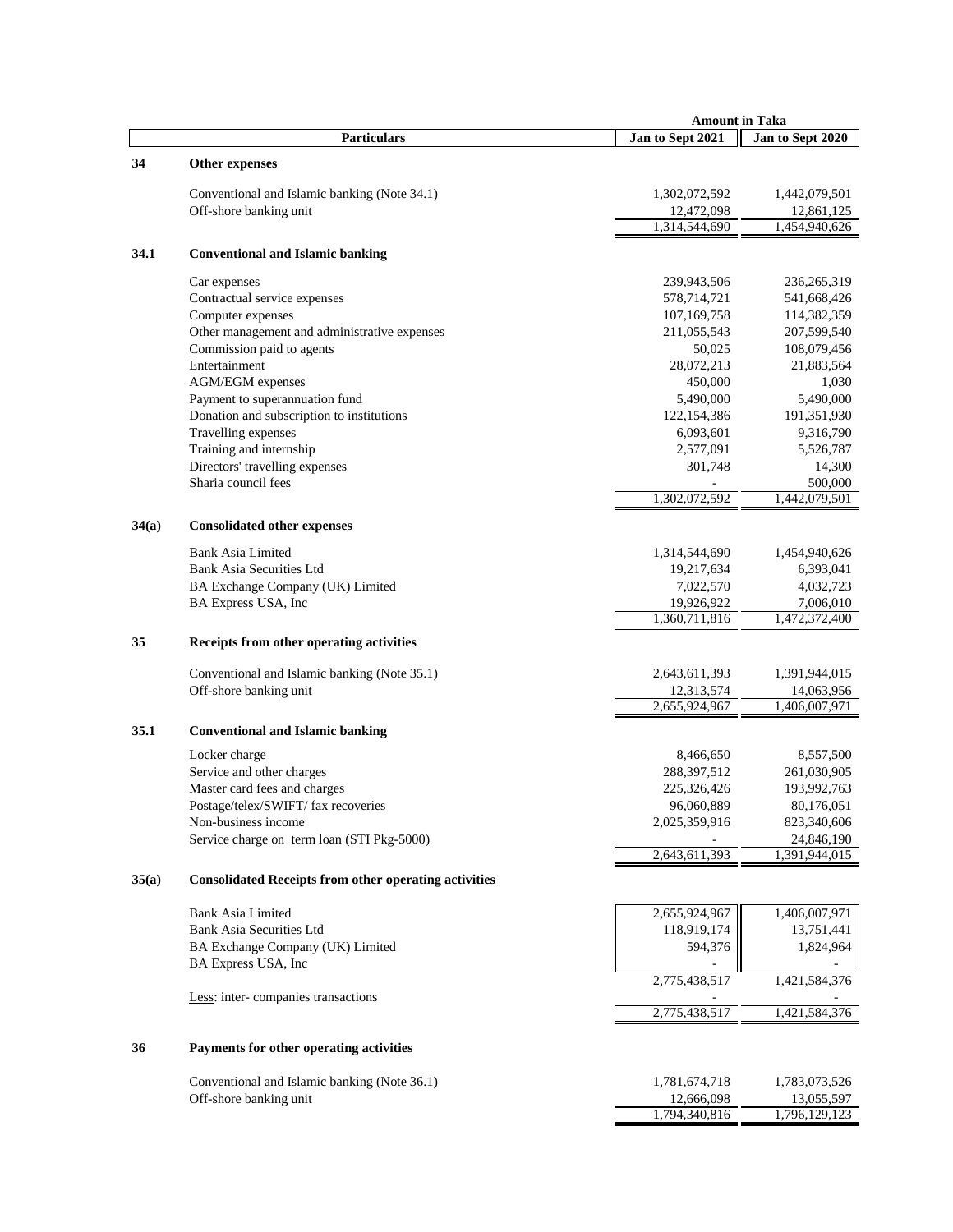|       |                                                                                     | <b>Amount in Taka</b>     |                          |
|-------|-------------------------------------------------------------------------------------|---------------------------|--------------------------|
|       | <b>Particulars</b>                                                                  | Jan to Sept 2021          | Jan to Sept 2020         |
| 36.1  | <b>Conventional and Islamic banking</b>                                             |                           |                          |
|       |                                                                                     |                           |                          |
|       | Rent, rates and taxes<br>Legal expenses                                             | 345,802,624<br>12,719,772 | 224,078,757<br>8,517,600 |
|       | Directors' fees                                                                     | 2,560,000                 | 2,024,000                |
|       | Postage, stamp, telecommunication, etc                                              | 101,643,052               | 90,565,200               |
|       | Other expenses                                                                      | 1,302,072,592             | 1,442,079,501            |
|       | Managing Director's salary                                                          | 16,006,865                | 15,058,968               |
|       | Auditors' fee                                                                       | 869,813                   | 749,500                  |
|       |                                                                                     | 1,781,674,718             | 1,783,073,526            |
| 36(a) | Payments for other operating activities                                             |                           |                          |
|       | <b>Bank Asia Limited</b>                                                            | 1,794,340,816             | 1,796,129,123            |
|       | Bank Asia Securities Ltd                                                            | 27,014,534                | 20,459,136               |
|       | BA Exchange Company (UK) Limited                                                    | 9,640,625                 | 8,489,850                |
|       | BA Express USA, Inc                                                                 | 31,479,551                | 17,936,027               |
|       |                                                                                     | 1,862,475,526             | 1,843,014,136            |
| 37    | Earnings per share (EPS)                                                            |                           |                          |
|       | Net profit after tax (Numerator)                                                    | 2,732,968,337             | 2,301,264,733            |
|       | Number of ordinary shares outstanding (Denominator)                                 | 1,165,906,860             | 1,165,906,860            |
|       | Earnings per share (EPS)                                                            | 2.34                      | 1.97                     |
| 37(a) | <b>Consolidated Earnings per share (EPS)</b>                                        |                           |                          |
|       | Net profit after tax (Numerator)                                                    | 2,746,135,085             | 2,292,404,815            |
|       | Number of ordinary shares outstanding (Denominator)                                 | 1,165,906,860             | 1,165,906,860            |
|       | Earnings per share (EPS)                                                            | 2.36                      | 1.97                     |
| 38.   | Reconciliation of net profit with cash flows from operating activities (Solo basis) |                           |                          |
|       | Profit before tax as per profit and loss account                                    | 5,082,968,337             | 3,780,264,733            |
|       | Adjustment for non-cash items:                                                      |                           |                          |
|       | Provision for Loans and advances                                                    | 1,675,657,718             | 1,474,590,259            |
|       | Provision for Off balance sheet items                                               | 410,000,000               | 15,000,000               |
|       | Provision for Diminution in value of investments                                    |                           | 30,000,000               |
|       | Provision for other assets                                                          | 100,000,000               | 65,000,000               |
|       | Depreciation of Property plant and equipment                                        | 647,492,465               | 629,922,566              |
|       | Increase/decrease in operating assets & liabilities:                                |                           |                          |
|       | Loans and advances to customers                                                     | (8,036,620,090)           | (5,384,182,671)          |

Other operating assets (462,739,203) (443,098,723) Deposits from customers and banks (5,212,667,009) 35,709,742,666<br>Other operating liabilities (9,080,088,589) (996,424,426) Other operating liabilities 8,080,088,589 (996,424,426) Trading liabilities (133,859,857) (255,463,727) Income tax paid (773,282,766) (1,922,716,127)

Cash flows from operating activities as per cash flow statement 2,377,038,184 32,702,634,550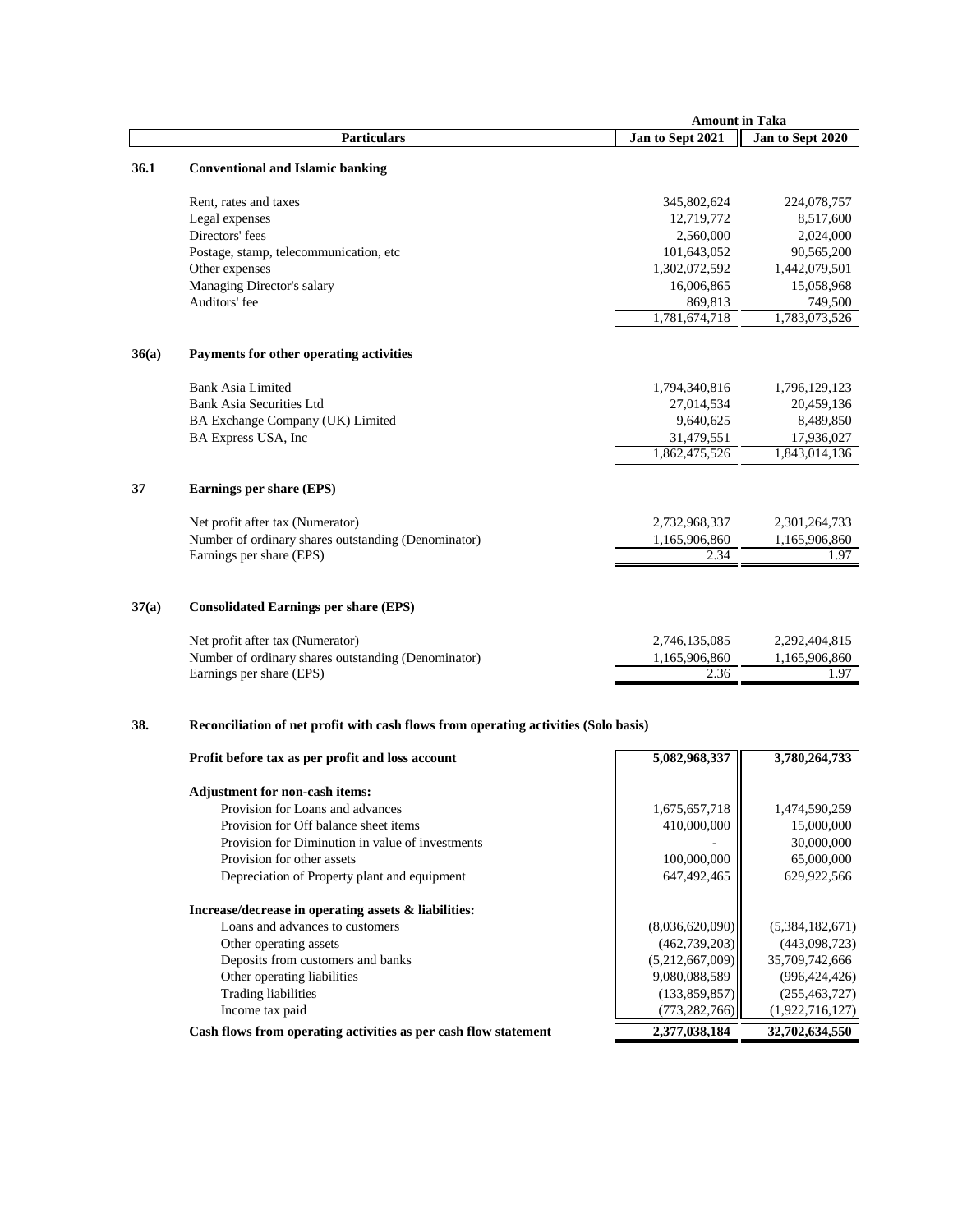|             | m<br>Amount in Taka        |                            |
|-------------|----------------------------|----------------------------|
| Particulars | 2021<br><b>Jan to Sept</b> | 2020<br><b>Jan to Sept</b> |

## **38. Reconciliation of net profit with cash flows from operating activities (Consolidated basis)**

| Profit before tax as per profit and loss account                | 5,166,135,940   | 3,787,906,427   |
|-----------------------------------------------------------------|-----------------|-----------------|
| <b>Adjustment for non-cash items:</b>                           |                 |                 |
| Provision for Loans and advances                                | 1,860,432,150   | 1,474,590,259   |
| Provision for Off balance sheet items                           | 410,000,000     | 15,000,000      |
| Provision for Diminution in value of investments                | 9,800,000       | 30,000,000      |
| Provision for other assets                                      | 100,000,000     | 65,000,000      |
| Depreciation of Property plant and equipment                    | 663,370,521     | 638,607,109     |
| Increase/decrease in operating assets & liabilities:            |                 |                 |
| Loans and advances to customers                                 | (8,023,798,646) | (5,365,044,529) |
| Other operating assets                                          | (39,591,029)    | (446,970,160)   |
| Deposits from customers and banks                               | (5,012,334,678) | 35,749,417,389  |
| Other operating liabilities                                     | 9,080,088,589   | (996, 424, 426) |
| <b>Trading liabilities</b>                                      | (447, 268, 990) | (123,026,693)   |
| Income tax paid                                                 | (837, 735, 540) | (1,957,878,409) |
| Cash flows from operating activities as per cash flow statement | 2,929,098,317   | 32,871,176,968  |